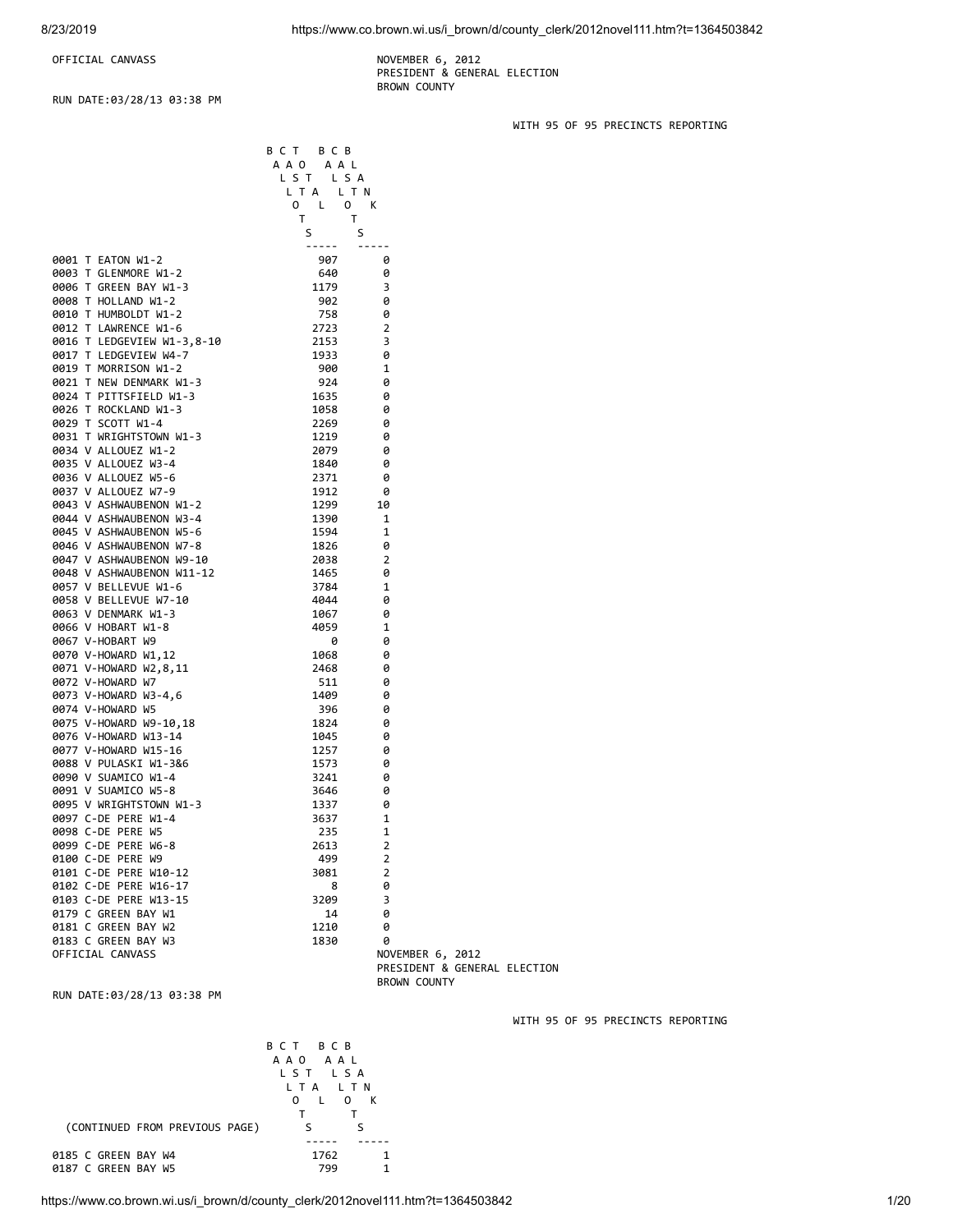|  | 0189 C GREEN BAY W6  |                  | 1722   | 0            |
|--|----------------------|------------------|--------|--------------|
|  | 0200 C GREEN BAY W7  |                  | 940    | 0            |
|  | 0202 C GREEN BAY W8  |                  | 1649   | 0            |
|  | 0204 C GREEN BAY W9  |                  | 663    | 0            |
|  | 0206 C GREEN BAY W10 |                  | 723    | 0            |
|  | 0208 C GREEN BAY W11 |                  | 754    | 0            |
|  | 0210 C GREEN BAY W12 |                  | 745    | 0            |
|  | 0212 C GREEN BAY W13 |                  | 688    | 0            |
|  | 0214 C GREEN BAY W14 |                  | 766    | 1            |
|  | 0216 C GREEN BAY W15 |                  | 1206   | 0            |
|  | 0218 C GREEN BAY W16 |                  | 995    | 0            |
|  | 0220 C GREEN BAY W17 |                  | 914    | 5            |
|  | 0222 C GREEN BAY W18 |                  | 931    | 0            |
|  | 0224 C GREEN BAY W19 |                  | 692    | 0            |
|  | 0226 C GREEN BAY W20 |                  | 804    | 0            |
|  | 0228 C GREEN BAY W21 |                  | 700    | 0            |
|  | 0230 C GREEN BAY W22 |                  | 351    | 0            |
|  | 0232 C GREEN BAY W23 |                  | 756    | 0            |
|  | 0234 C GREEN BAY W24 |                  | 938    | 0            |
|  | 0236 C GREEN BAY W25 |                  | 871    | 0            |
|  | 0238 C GREEN BAY W26 |                  | 800    | 0            |
|  | 0240 C GREEN BAY W27 |                  | 388    | 0            |
|  | 0242 C GREEN BAY W28 |                  | 902    | 0            |
|  | 0244 C GREEN BAY W29 |                  | 1182   | 0            |
|  | 0246 C GREEN BAY W30 |                  | 1086   | $\mathbf{1}$ |
|  | 0248 C GREEN BAY W31 |                  | 1159   | 0            |
|  | 0250 C GREEN BAY W32 |                  | 991    | $\mathbf{1}$ |
|  | 0252 C GREEN BAY W33 |                  | 628    | 0            |
|  | 0254 C GREEN BAY W34 |                  | 1247   | 0            |
|  | 0256 C GREEN BAY W35 |                  | 882    | 0            |
|  | 0258 C GREEN BAY W36 |                  | 603    | 3            |
|  | 0260 C GREEN BAY W37 |                  | 949    | 0            |
|  | 0262 C GREEN BAY W38 |                  | 1208   | 0            |
|  | 0264 C GREEN BAY W39 |                  | 1384   | 0            |
|  | 0266 C GREEN BAY W40 |                  | 913    | 0            |
|  | 0268 C GREEN BAY W41 |                  | 468    | 0            |
|  | 0270 C GREEN BAY W42 |                  | 775    | 0            |
|  | 0272 C GREEN BAY W43 |                  | 1265   | 0            |
|  | 0274 C GREEN BAY W44 |                  | 1658   | 0            |
|  | 0276 C GREEN BAY W45 |                  | 1897   | 0            |
|  | 0278 C GREEN BAY W46 |                  | 1401   | 0            |
|  | 0280 C GREEN BAY W47 |                  | 1526   | 0            |
|  |                      | CANDIDATE TOTALS | 129760 | 49           |

==================================================================================================================================== OFFICIAL CANVASS NOVEMBER 6, 2012 PRESIDENT & GENERAL ELECTION BROWN COUNTY

# RUN DATE:03/28/13 03:38 PM

PRESIDENT / VICE PRESIDENT WITH 95 OF 95 PRECINCTS REPORTING

VOTE FOR NOT MORE THAN 1

|                            |            |       | G J            |                |                   |       | R              |                         |
|----------------------------|------------|-------|----------------|----------------|-------------------|-------|----------------|-------------------------|
|                            | M R<br>BO. |       | V G<br>A O     | GLR            |                   |       | Ι.             |                         |
|                            | I 0        | A B   | I O            | R H            | L A I             | J W   | J S            | т                       |
|                            | T M        | R A   | R <sub>0</sub> | Y N<br>0       | $\mathsf{V}$      | E H   | ΙT             | Е                       |
|                            | T N        | A M   | G D            | S              | $\mathsf{R}$<br>A | R I   | L E            |                         |
|                            | Е          | C A   | I E            | $\mathbf 0$    | I                 | R T   | L I            | 1                       |
|                            | Υ          | K     | L              | N              | A                 | Y E   | N              | Ν                       |
|                            | (REP)      | (DEM) | (CON)          | (IND)          | (IND)             | (IND) | (IND)          | (NON)                   |
| 0001 T EATON W1-2          | 483        | 409   | 1              | 8              | 0                 | 0     | 2              | 3                       |
| 0003 T GLENMORE W1-2       | 377        | 255   | 1              | 3              | 0                 | 0     | 0              | 1                       |
| 0006 T GREEN BAY W1-3      | 704        | 454   | $\overline{2}$ | 4              | 1                 | 1     | 1              | 2                       |
| 0008 T HOLLAND W1-2        | 554        | 331   | 1              | 12             | 0                 | 0     | $\overline{2}$ | 0                       |
| 0010 T HUMBOLDT W1-2       | 421        | 326   | 1              | 3              | 0                 | 1     | 4              | 0                       |
| 0012 T LAWRENCE W1-6       | 1665       | 1016  | 6              | 15             | 0                 | 0     | $\overline{2}$ | 4                       |
| 0016 T LEDGEVIEW W1-3,8-10 | 1322       | 789   | 0              | 11             | 0                 | 0     | 3              | $\mathbf 2$             |
| 0017 T LEDGEVIEW W4-7      | 1206       | 699   | $\overline{2}$ | $\overline{7}$ | 0                 | 0     | 3              | 0                       |
| 0019 T MORRISON W1-2       | 624        | 269   | 1              | 1              | 0                 | 0     | 3              | $\overline{\mathbf{c}}$ |
| 0021 T NEW DENMARK W1-3    | 501        | 408   | 1              | $\overline{2}$ | 0                 | 0     | 3              | 1                       |
| 0024 T PITTSFIELD W1-3     | 996        | 617   | 3              | 11             | 0                 | 0     | 3              | 1                       |
| 0026 T ROCKLAND W1-3       | 684        | 366   | 2              | 3              | 0                 | 1     | 1              | 0                       |
| 0029 T SCOTT W1-4          | 1213       | 1019  | 0              | 12             | 1                 | 0     | 6              | 4                       |
| 0031 T WRIGHTSTOWN W1-3    | 731        | 464   | $\overline{2}$ | 10             | 0                 | 0     | 6              | 1                       |
| 0034 V ALLOUEZ W1-2        | 856        | 1186  | 6              | 9              | 0                 | 0     | $\overline{2}$ | 0                       |
| 0035 V ALLOUEZ W3-4        | 856        | 940   | 3              | 9              | 0                 | 0     | 5              | 3                       |
| 0036 V ALLOUEZ W5-6        | 1295       | 1037  | 1              | 16             | 0                 | 0     | 8              | 1                       |
| 0037 V ALLOUEZ W7-9        | 973        | 907   | 2              | 9              | 0                 | 0     | 7              | $\frac{5}{3}$           |
| 0043 V ASHWAUBENON W1-2    | 567        | 690   | 0              | 14             | 0                 | 0     | $\overline{2}$ |                         |
| 0044 V ASHWAUBENON W3-4    | 654        | 697   | 4              | 13             | 0                 | 1     | 3              | $\mathbf 2$             |
| 0045 V ASHWAUBENON W5-6    | 795        | 764   | 3              | 10             | $\mathbf{1}$      | ø     | 3              | 3                       |
| 0046 V ASHWAUBENON W7-8    | 996        | 794   | 4              | 18             | 0                 | 0     | $\overline{2}$ | 3                       |

we are the contract of the contract of the contract of the contract of the contract of the contract of the contract of the contract of the contract of the contract of the contract of the contract of the contract of the con

https://www.co.brown.wi.us/i\_brown/d/county\_clerk/2012novel111.htm?t=1364503842 2/20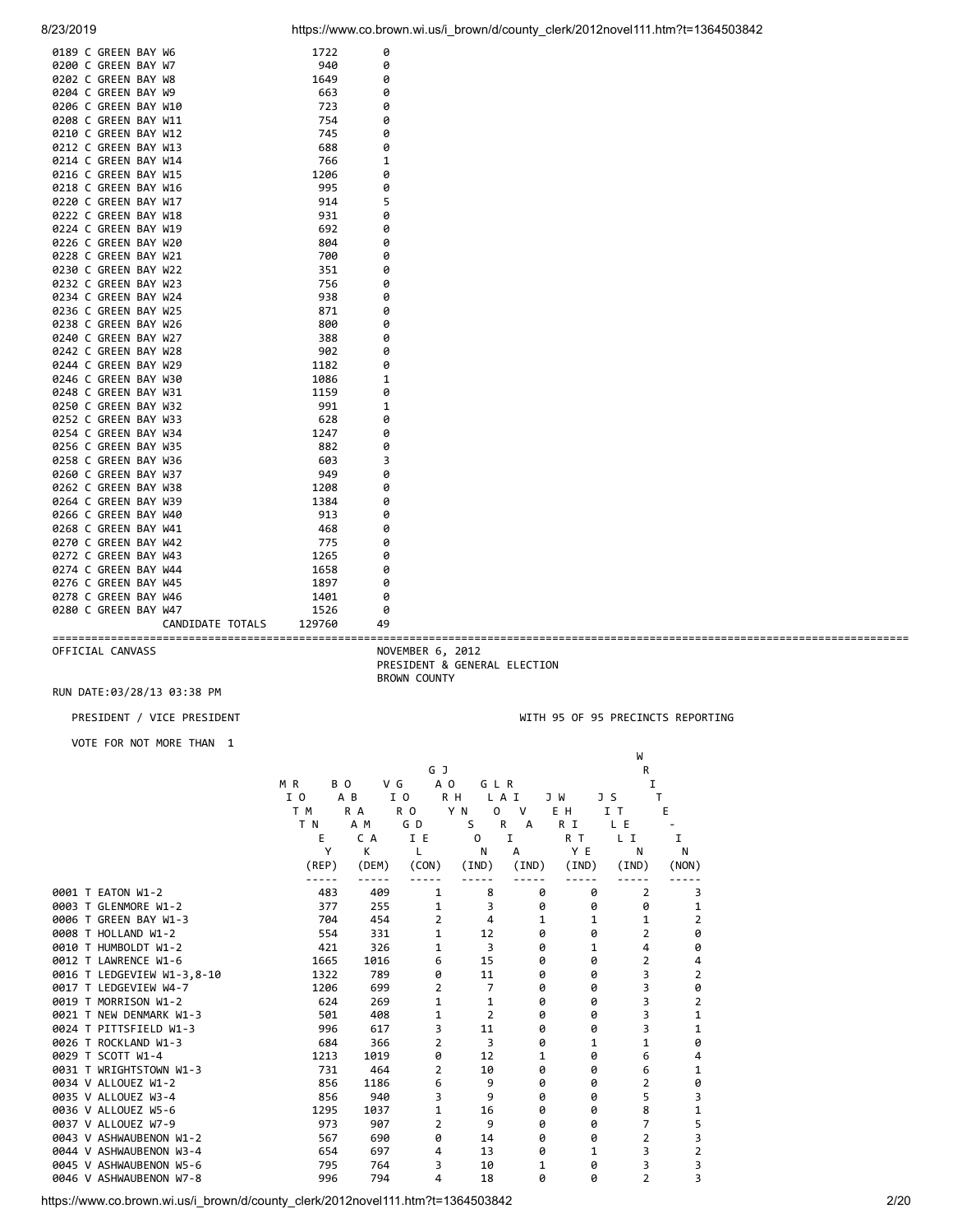| 8/23/2019                 |      | https://www.co.brown.wi.us/i_brown/d/county_clerk/2012novel111.htm?t=1364503842 |                     |                              |   |   |                |                |  |
|---------------------------|------|---------------------------------------------------------------------------------|---------------------|------------------------------|---|---|----------------|----------------|--|
| 0047 V ASHWAUBENON W9-10  | 1203 | 796                                                                             | 2                   | 9                            | 0 | 1 | 2              | 2              |  |
| 0048 V ASHWAUBENON W11-12 | 685  | 754                                                                             | 4                   | 12                           | 0 | 0 | 1              | 5              |  |
| 0057 V BELLEVUE W1-6      | 1842 | 1852                                                                            | 7                   | 10                           | 1 | 0 | 9              |                |  |
| 0058 V BELLEVUE W7-10     | 2208 | 1772                                                                            | 1                   | 13                           | 0 | 0 | 10             | 1              |  |
| 0063 V DENMARK W1-3       | 528  | 521                                                                             | 1                   | 7                            | ø | 1 | 2              | 2              |  |
| 0066 V HOBART W1-8        | 2388 | 1611                                                                            | 4                   | 21                           | 0 | 1 | 8              | 7              |  |
| 0067 V-HOBART W9          | 0    | 0                                                                               | 0                   | 0                            | 0 | 0 | 0              | 0              |  |
| 0070 V-HOWARD W1,12       | 579  | 468                                                                             | 0                   | 13                           | 0 | 0 | 2              | 0              |  |
| 0071 V-HOWARD W2,8,11     | 1421 | 1003                                                                            | 1                   | 16                           | 0 | 0 | 5              | 5              |  |
| 0072 V-HOWARD W7          | 306  | 200                                                                             | $\overline{2}$      | 1                            | 0 | 0 | 1              | 0              |  |
| 0073 V-HOWARD W3-4,6      | 631  | 746                                                                             | 7                   | 5                            | 0 | 0 | 5              | 3              |  |
| 0074 V-HOWARD W5          | 198  | 190                                                                             | 0                   | 5                            | 0 | 0 | 2              | 1              |  |
| 0075 V-HOWARD W9-10,18    | 1015 | 785                                                                             | 4                   | 8                            | 0 | 1 | 4              | $\overline{2}$ |  |
| 0076 V-HOWARD W13-14      | 581  | 446                                                                             | $\overline{2}$      | 3                            | ø | 0 | $\overline{2}$ | 0              |  |
| 0077 V-HOWARD W15-16      | 744  | 492                                                                             | 9                   | 4                            | 1 | 0 | 1              | 2              |  |
| 0088 V PULASKI W1-3&6     | 786  | 738                                                                             | 5                   | 19                           | 0 | 0 | 6              | 5              |  |
| 0090 V SUAMICO W1-4       | 2073 | 1125                                                                            | 6                   | 13                           | 1 | 0 | 3              | 3              |  |
| 0091 V SUAMICO W5-8       | 2253 | 1357                                                                            | 5                   | 7                            | 1 | 0 | 1              | 3              |  |
| 0095 V WRIGHTSTOWN W1-3   | 760  | 557                                                                             | 6                   | 5                            | 0 | 0 | 0              | 5              |  |
| 0097 C-DE PERE W1-4       | 1846 | 1729                                                                            | 2                   | 17                           | 1 | 0 | 5              | 9              |  |
| 0098 C-DE PERE W5         | 117  | 116                                                                             | 0                   | 0                            | 0 | 0 | 0              | 0              |  |
| 0099 C-DE PERE W6-8       | 1255 | 1308                                                                            | 3                   | 17                           | 0 | 0 | 2              | 5              |  |
| 0100 C-DE PERE W9         | 257  | 224                                                                             | 0                   | 4                            | 0 | 0 | 1              | 1              |  |
| 0101 C-DE PERE W10-12     | 1462 | 1530                                                                            | 6                   | 26                           | 0 | 0 | 6              | 6              |  |
| 0102 C-DE PERE W16-17     | 3    | 5                                                                               | 0                   | ø                            | ø | 0 | 0              | 0              |  |
| 0103 C-DE PERE W13-15     | 1735 | 1403                                                                            | 3                   | 26                           | ø | ø | 6              | 7              |  |
| OFFICIAL CANVASS          |      |                                                                                 | NOVEMBER 6, 2012    |                              |   |   |                |                |  |
|                           |      |                                                                                 |                     | PRESIDENT & GENERAL ELECTION |   |   |                |                |  |
|                           |      |                                                                                 | <b>BROWN COUNTY</b> |                              |   |   |                |                |  |

VOTE FOR NOT MORE THAN 1

PRESIDENT / VICE PRESIDENT WITH 95 OF 95 PRECINCTS REPORTING

|                                |             |       |                |                |              |                | W              |                |
|--------------------------------|-------------|-------|----------------|----------------|--------------|----------------|----------------|----------------|
|                                |             |       | G J            |                |              |                | R              |                |
|                                | MR<br>B O   | V G   | A O            | GLR            |              |                | I              |                |
|                                | I 0         | A B   | I O            | R H            | L A I        | J W            | J S            | T              |
|                                | T M         | R A   | R O            | Y N<br>0       | V            | E H            | IТ             | Е              |
|                                | T N         | A M   | G D            | S              | R<br>A       | R I            | L E            |                |
|                                | E           | C A   | I E            | 0              | I            | R T            | L I            | I              |
|                                | Υ           | K     | Г              | N              | А            | Y E            | N              | Ν              |
| (CONTINUED FROM PREVIOUS PAGE) | (REP)       | (DEM) | (CON)          | (IND)          | (IND)        | (IND)          | (IND)          | (NON)          |
|                                | $- - - - -$ | ----- |                |                |              |                |                |                |
| 0179 C GREEN BAY W1            | 10          | 3     | 0              | 0              | 0            | 0              | 0              | 0              |
| 0181 C GREEN BAY W2            | 640         | 550   | 1              | 3              | 0            | 0              | 6              | 6              |
| 0183 C GREEN BAY W3            | 748         | 1037  | 4              | 18             | 1            | 1              | 6              | 6              |
| 0185 C GREEN BAY W4            | 919         | 816   | 3              | 8              | 1            | 0              | 5              | 1              |
| 0187 C GREEN BAY W5            | 404         | 389   | 0              | $\overline{2}$ | 0            | 0              | 1              | 0              |
| 0189 C GREEN BAY W6            | 944         | 750   | 2              | 9              | 0            | 0              | $\overline{2}$ | 1              |
| 0200 C GREEN BAY W7            | 456         | 462   | 0              | 7              | 0            | 0              | 4              | 1              |
| 0202 C GREEN BAY W8            | 830         | 797   | $\overline{2}$ | 9              | 1            | 0              | 1              | 4              |
| 0204 C GREEN BAY W9            | 232         | 419   | 1              | 1              | 0            | 0              | $\overline{2}$ | 5              |
| 0206 C GREEN BAY W10           | 249         | 452   | 3              | 8              | 0            | 0              | 3              | 1              |
| 0208 C GREEN BAY W11           | 354         | 387   | 1              | 6              | 0            | 0              | 2              | 0              |
| 0210 C GREEN BAY W12           | 242         | 488   | $\overline{2}$ | 5              | 0            | 0              | 6              | 1              |
| 0212 C GREEN BAY W13           | 218         | 504   | $\overline{2}$ | 10             | 0            | 2              | 5              | 2              |
| 0214 C GREEN BAY W14           | 296         | 455   | 1              | 3              | 0            | 0              | $\overline{2}$ | 3              |
| 0216 C GREEN BAY W15           | 444         | 725   | 0              | 13             | $\mathbf{1}$ | 0              | 13             | $\mathbf 1$    |
| 0218 C GREEN BAY W16           | 320         | 649   | 1              | 14             | 0            | 0              | $\overline{7}$ | $\overline{2}$ |
| 0220 C GREEN BAY W17           | 322         | 562   | $\overline{2}$ | 6              | 0            | 0              | 0              | 0              |
| 0222 C GREEN BAY W18           | 398         | 518   | 0              | 9              | 0            | 0              | 3              | $\overline{2}$ |
| 0224 C GREEN BAY W19           | 252         | 417   | 1              | 6              | $\mathbf{1}$ | 0              | $\overline{2}$ | 3              |
| 0226 C GREEN BAY W20           | 257         | 529   | 5              | 9              | 1            | 0              | 1              | 4              |
| 0228 C GREEN BAY W21           | 193         | 489   | $\overline{2}$ | $\overline{2}$ | $\mathbf{1}$ | 0              | 5              | 0              |
| 0230 C GREEN BAY W22           | 116         | 223   | 0              | 6              | 0            | 0              | 0              | 0              |
| 0232 C GREEN BAY W23           | 283         | 454   | 0              | $\overline{2}$ | 0            | 0              | $\overline{2}$ | $\overline{2}$ |
| 0234 C GREEN BAY W24           | 307         | 615   | 1              | 9              | 1            | 0              | 0              | 0              |
| 0236 C GREEN BAY W25           | 295         | 553   | $\overline{2}$ | 9              | ø            | 0              | 1              | $\overline{2}$ |
| 0238 C GREEN BAY W26           | 217         | 557   | 3              | 10             | 0            | 0              | 3              | 3              |
| 0240 C GREEN BAY W27           | 76          | 303   | 1              | $\overline{2}$ | 0            | 0              | $\overline{2}$ | 0              |
| 0242 C GREEN BAY W28           | 259         | 617   | $\overline{2}$ | 11             | 0            | 0              | $\overline{7}$ | 3              |
| 0244 C GREEN BAY W29           | 457         | 694   | $\overline{2}$ | 10             | 1            | 0              | $\overline{2}$ | 6              |
| 0246 C GREEN BAY W30           | 264         | 792   | 5              | 10             | 0            | 0              | 5              | 0              |
| 0248 C GREEN BAY W31           | 425         | 708   | $\overline{2}$ | 10             | 0            | $\overline{2}$ | $\overline{7}$ | $\overline{2}$ |
| 0250 C GREEN BAY W32           | 361         | 605   | 4              | 10             | 0            | 0              | 6              | 0              |
| 0252 C GREEN BAY W33           | 252         | 371   | 0              | 0              | 0            | 0              | 1              | 3              |
| 0254 C GREEN BAY W34           | 509         | 719   | 4              | 11             | 0            | 0              | 4              | 0              |
| 0256 C GREEN BAY W35           | 437         | 434   | 0              | 5              | 0            | 0              | $\overline{2}$ | 1              |
| 0258 C GREEN BAY W36           | 204         | 386   | 0              | 4              | 0            | 0              | 3              | 0              |
| 0260 C GREEN BAY W37           | 390         | 547   | 1              | 3              | 0            | 0              | 0              | $\mathbf 1$    |
| 0262 C GREEN BAY W38           | 510         | 674   | 1              | 11             | 0            | 0              | 6              | 4              |
| 0264 C GREEN BAY W39           | 557         | 805   | 5              | 5              | 0            | $\overline{2}$ | 3              | 1              |
| 0266 C GREEN BAY W40           | 377         | 515   | $\overline{2}$ | 10             | 0            | 0              | 8              | 1              |

https://www.co.brown.wi.us/i\_brown/d/county\_clerk/2012novel111.htm?t=1364503842 3/20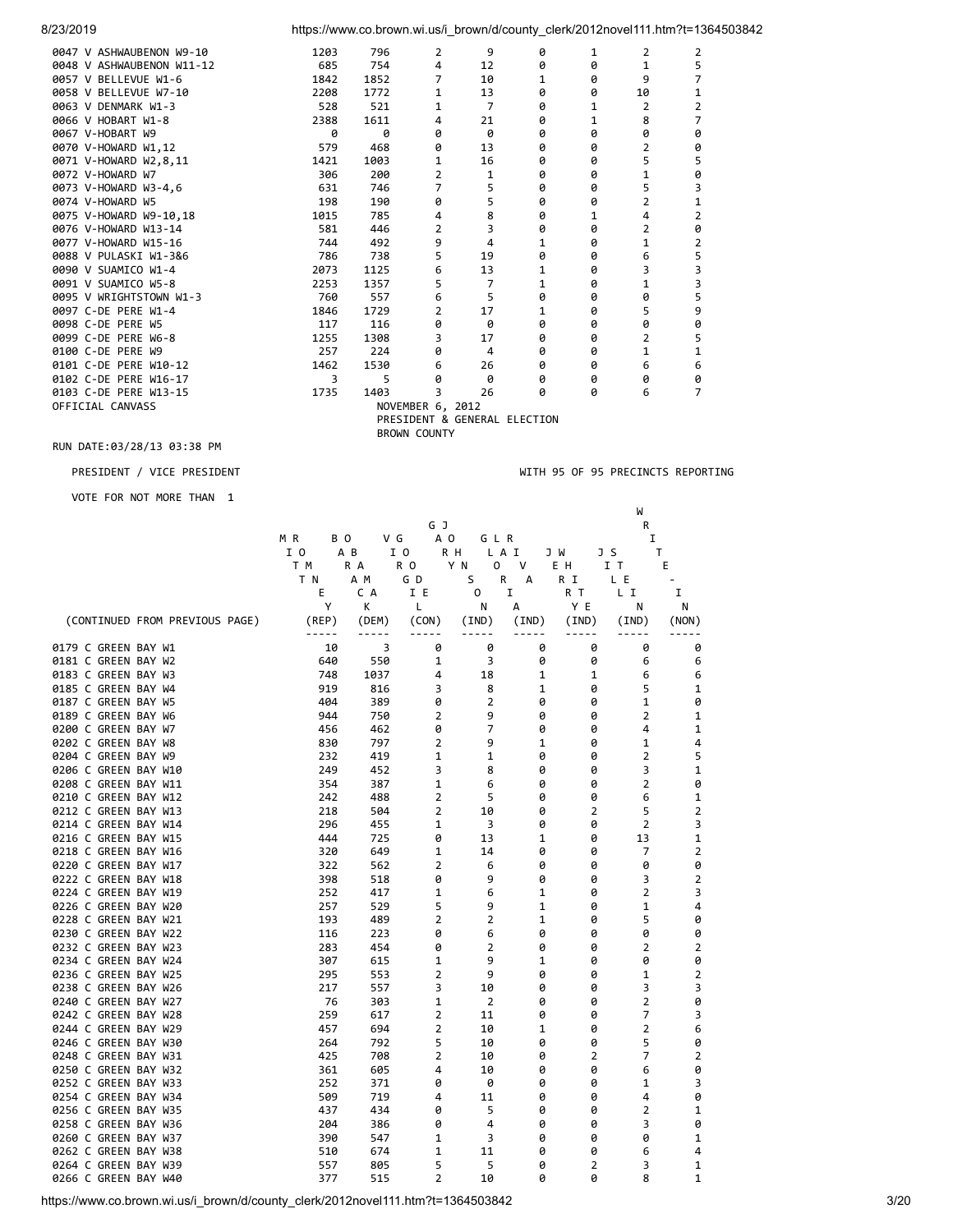| 239<br>5<br>0268 C GREEN BAY W41<br>218<br>2<br>0<br>0<br>1<br>0<br>458<br>0<br>$\mathbf{1}$<br>$\mathbf{1}$<br>0270 C GREEN BAY W42<br>295<br>6<br>0<br>4<br>$\overline{2}$<br>0272 C GREEN BAY W43<br>573<br>672<br>0<br>0<br>0<br>11<br>1<br>0274 C GREEN BAY W44<br>8<br>778<br>849<br>3<br>12<br>0<br>0<br>6<br>0276 C GREEN BAY W45<br>1173<br>707<br>1<br>10<br>2<br>1<br>1<br>0<br>818<br>8<br>$\overline{2}$<br>0278 C GREEN BAY W46<br>562<br>3<br>1<br>0<br>4<br>$\overline{2}$<br>0280 C GREEN BAY W47<br>843<br>669<br>1<br>6<br>$\mathbf{1}$<br>ø<br>0<br>NOVEMBER 6, 2012<br>OFFICIAL CANVASS<br>PRESIDENT & GENERAL ELECTION<br><b>BROWN COUNTY</b><br>RUN DATE:03/28/13 03:38 PM<br>PRESIDENT / VICE PRESIDENT<br>WITH 95 OF 95 PRECINCTS REPORTING<br>VOTE FOR NOT MORE THAN 1<br>W<br>G J<br>R<br>A O<br>MR<br>B O<br>V G<br>GLR<br>I<br>I 0<br>I O<br>A B<br>R H<br>L A I<br>Τ<br>J W<br>JS<br>T M<br>R A<br>R O<br>Y N<br>0<br>V<br>E H<br>IT<br>Е<br>T N<br>A M<br>G D<br>S<br>R<br>А<br>R I<br>L E<br>Ε<br>C A<br>I E<br>0<br>Ι.<br>R T<br>L I<br>1<br>Y<br>К<br>YE<br>L.<br>N<br>А<br>N<br>N<br>(CONTINUED FROM PREVIOUS PAGE)<br>(REP)<br>(DEM)<br>(CON)<br>(IND)<br>(IND)<br>(IND)<br>(IND)<br>(NON)<br>-----<br>-----<br>$- - - - - -$<br>-----<br>-----<br>-----<br>-----<br>64836<br>62526<br>21<br>CANDIDATE TOTALS<br>204<br>805<br>308<br>212<br>16<br>CANDIDATE PERCENT<br>50.28<br>48.49<br>. 15<br>.62<br>.01<br>.01<br>.23<br>.16<br>UNITED STATES SENATOR<br>WITH 95 OF 95 PRECINCTS REPORTING<br>VOTE FOR NOT MORE THAN 1<br>N Y A<br>$I$ . $L$<br>T G T<br>MUL<br>W<br>0 . H<br>R. E<br>T B<br>R<br>M<br>A A<br>0<br>N<br>1<br>0<br>JK<br>M L<br>O E<br>D<br>T<br>М<br>M<br>$\,$<br>Υ<br>M D<br>S X<br>Е<br>P<br>S<br>Y W<br>E E<br>Ι.<br>P L<br>0<br>Ι.<br>I<br>1<br>N<br>н<br>I<br>N<br>N<br>(REP)<br>(DEM)<br>(IND)<br>(IND)<br>(NON)<br>-----<br>-----<br>5<br>0001 T EATON W1-2<br>0<br>440<br>420<br>24<br>0003 T GLENMORE W1-2<br>256<br>4<br>1<br>347<br>18<br>0006 T GREEN BAY W1-3<br>22<br>7<br>0<br>654<br>467<br>$\overline{2}$<br>0008 T HOLLAND W1-2<br>526<br>332<br>20<br>10<br>0010 T HUMBOLDT W1-2<br>383<br>332<br>17<br>4<br>1<br>$\overline{2}$<br>1005<br>60<br>8<br>0012 T LAWRENCE W1-6<br>1593<br>1282<br>33<br>11<br>4<br>0016 T LEDGEVIEW W1-3,8-10<br>755<br>25<br>7<br>0<br>1151<br>711<br>0017 T LEDGEVIEW W4-7<br>5<br>0019 T MORRISON W1-2<br>590<br>260<br>17<br>12<br>0<br>0021 T NEW DENMARK W1-3<br>474<br>409<br>15<br>7<br>9<br>0024 T PITTSFIELD W1-3<br>928<br>638<br>28<br>1<br>5<br>3<br>377<br>20<br>0026 T ROCKLAND W1-3<br>626<br>0029 T SCOTT W1-4<br>34<br>13<br>3<br>1116<br>1066<br>7<br>0<br>0031 T WRIGHTSTOWN W1-3<br>697<br>467<br>21<br>13<br>0034 V ALLOUEZ W1-2<br>812<br>1148<br>44<br>1<br>$\mathbf 1$<br>0035 V ALLOUEZ W3-4<br>834<br>935<br>25<br>8<br>1014<br>29<br>17<br>6<br>0036 V ALLOUEZ W5-6<br>1253<br>$\overline{2}$<br>0037 V ALLOUEZ W7-9<br>946<br>881<br>34<br>15<br>$\mathbf 1$<br>35<br>15<br>0043 V ASHWAUBENON W1-2<br>536<br>655<br>5<br>676<br>42<br>0044 V ASHWAUBENON W3-4<br>611<br>11<br>3<br>0<br>0045 V ASHWAUBENON W5-6<br>751<br>754<br>43<br>0046 V ASHWAUBENON W7-8<br>955<br>777<br>39<br>10<br>2<br>$\overline{2}$<br>0047 V ASHWAUBENON W9-10<br>1122<br>817<br>32<br>8<br>$\overline{7}$<br>$\overline{2}$<br>0048 V ASHWAUBENON W11-12<br>654<br>718<br>32<br>7<br>1759<br>77<br>25<br>0057 V BELLEVUE W1-6<br>1765<br>7<br>0058 V BELLEVUE W7-10<br>2091<br>1767<br>62<br>16<br>499<br>9<br>4<br>0063 V DENMARK W1-3<br>507<br>21<br>0066 V HOBART W1-8<br>2305<br>1561<br>70<br>23<br>6<br>0067 V-HOBART W9<br>0<br>0<br>0<br>0<br>0<br>0070 V-HOWARD W1,12<br>541<br>464<br>27<br>6<br>3<br>OFFICIAL CANVASS<br>NOVEMBER 6, 2012<br>PRESIDENT & GENERAL ELECTION<br><b>BROWN COUNTY</b><br>RUN DATE:03/28/13 03:38 PM<br>UNITED STATES SENATOR<br>WITH 95 OF 95 PRECINCTS REPORTING | 8/23/2019                | https://www.co.brown.wi.us/i_brown/d/county_clerk/2012novel111.htm?t=1364503842 |  |  |  |  |
|-------------------------------------------------------------------------------------------------------------------------------------------------------------------------------------------------------------------------------------------------------------------------------------------------------------------------------------------------------------------------------------------------------------------------------------------------------------------------------------------------------------------------------------------------------------------------------------------------------------------------------------------------------------------------------------------------------------------------------------------------------------------------------------------------------------------------------------------------------------------------------------------------------------------------------------------------------------------------------------------------------------------------------------------------------------------------------------------------------------------------------------------------------------------------------------------------------------------------------------------------------------------------------------------------------------------------------------------------------------------------------------------------------------------------------------------------------------------------------------------------------------------------------------------------------------------------------------------------------------------------------------------------------------------------------------------------------------------------------------------------------------------------------------------------------------------------------------------------------------------------------------------------------------------------------------------------------------------------------------------------------------------------------------------------------------------------------------------------------------------------------------------------------------------------------------------------------------------------------------------------------------------------------------------------------------------------------------------------------------------------------------------------------------------------------------------------------------------------------------------------------------------------------------------------------------------------------------------------------------------------------------------------------------------------------------------------------------------------------------------------------------------------------------------------------------------------------------------------------------------------------------------------------------------------------------------------------------------------------------------------------------------------------------------------------------------------------------------------------------------------------------------------------------------------------------------------------------------------------------------------------------------------------------------------------------------------------------------------------------------------------------------------------------------------------------------------------------------------------------------------------------------------------------------------------------------------------------------------------------------------------------------------------------------------------------------------------------------------------------------------------------------------------------------------------------------------------------------------------------------------------------------------------------------------------|--------------------------|---------------------------------------------------------------------------------|--|--|--|--|
|                                                                                                                                                                                                                                                                                                                                                                                                                                                                                                                                                                                                                                                                                                                                                                                                                                                                                                                                                                                                                                                                                                                                                                                                                                                                                                                                                                                                                                                                                                                                                                                                                                                                                                                                                                                                                                                                                                                                                                                                                                                                                                                                                                                                                                                                                                                                                                                                                                                                                                                                                                                                                                                                                                                                                                                                                                                                                                                                                                                                                                                                                                                                                                                                                                                                                                                                                                                                                                                                                                                                                                                                                                                                                                                                                                                                                                                                                                                               |                          |                                                                                 |  |  |  |  |
|                                                                                                                                                                                                                                                                                                                                                                                                                                                                                                                                                                                                                                                                                                                                                                                                                                                                                                                                                                                                                                                                                                                                                                                                                                                                                                                                                                                                                                                                                                                                                                                                                                                                                                                                                                                                                                                                                                                                                                                                                                                                                                                                                                                                                                                                                                                                                                                                                                                                                                                                                                                                                                                                                                                                                                                                                                                                                                                                                                                                                                                                                                                                                                                                                                                                                                                                                                                                                                                                                                                                                                                                                                                                                                                                                                                                                                                                                                                               |                          |                                                                                 |  |  |  |  |
|                                                                                                                                                                                                                                                                                                                                                                                                                                                                                                                                                                                                                                                                                                                                                                                                                                                                                                                                                                                                                                                                                                                                                                                                                                                                                                                                                                                                                                                                                                                                                                                                                                                                                                                                                                                                                                                                                                                                                                                                                                                                                                                                                                                                                                                                                                                                                                                                                                                                                                                                                                                                                                                                                                                                                                                                                                                                                                                                                                                                                                                                                                                                                                                                                                                                                                                                                                                                                                                                                                                                                                                                                                                                                                                                                                                                                                                                                                                               |                          |                                                                                 |  |  |  |  |
|                                                                                                                                                                                                                                                                                                                                                                                                                                                                                                                                                                                                                                                                                                                                                                                                                                                                                                                                                                                                                                                                                                                                                                                                                                                                                                                                                                                                                                                                                                                                                                                                                                                                                                                                                                                                                                                                                                                                                                                                                                                                                                                                                                                                                                                                                                                                                                                                                                                                                                                                                                                                                                                                                                                                                                                                                                                                                                                                                                                                                                                                                                                                                                                                                                                                                                                                                                                                                                                                                                                                                                                                                                                                                                                                                                                                                                                                                                                               |                          |                                                                                 |  |  |  |  |
|                                                                                                                                                                                                                                                                                                                                                                                                                                                                                                                                                                                                                                                                                                                                                                                                                                                                                                                                                                                                                                                                                                                                                                                                                                                                                                                                                                                                                                                                                                                                                                                                                                                                                                                                                                                                                                                                                                                                                                                                                                                                                                                                                                                                                                                                                                                                                                                                                                                                                                                                                                                                                                                                                                                                                                                                                                                                                                                                                                                                                                                                                                                                                                                                                                                                                                                                                                                                                                                                                                                                                                                                                                                                                                                                                                                                                                                                                                                               |                          |                                                                                 |  |  |  |  |
|                                                                                                                                                                                                                                                                                                                                                                                                                                                                                                                                                                                                                                                                                                                                                                                                                                                                                                                                                                                                                                                                                                                                                                                                                                                                                                                                                                                                                                                                                                                                                                                                                                                                                                                                                                                                                                                                                                                                                                                                                                                                                                                                                                                                                                                                                                                                                                                                                                                                                                                                                                                                                                                                                                                                                                                                                                                                                                                                                                                                                                                                                                                                                                                                                                                                                                                                                                                                                                                                                                                                                                                                                                                                                                                                                                                                                                                                                                                               |                          |                                                                                 |  |  |  |  |
|                                                                                                                                                                                                                                                                                                                                                                                                                                                                                                                                                                                                                                                                                                                                                                                                                                                                                                                                                                                                                                                                                                                                                                                                                                                                                                                                                                                                                                                                                                                                                                                                                                                                                                                                                                                                                                                                                                                                                                                                                                                                                                                                                                                                                                                                                                                                                                                                                                                                                                                                                                                                                                                                                                                                                                                                                                                                                                                                                                                                                                                                                                                                                                                                                                                                                                                                                                                                                                                                                                                                                                                                                                                                                                                                                                                                                                                                                                                               |                          |                                                                                 |  |  |  |  |
|                                                                                                                                                                                                                                                                                                                                                                                                                                                                                                                                                                                                                                                                                                                                                                                                                                                                                                                                                                                                                                                                                                                                                                                                                                                                                                                                                                                                                                                                                                                                                                                                                                                                                                                                                                                                                                                                                                                                                                                                                                                                                                                                                                                                                                                                                                                                                                                                                                                                                                                                                                                                                                                                                                                                                                                                                                                                                                                                                                                                                                                                                                                                                                                                                                                                                                                                                                                                                                                                                                                                                                                                                                                                                                                                                                                                                                                                                                                               |                          |                                                                                 |  |  |  |  |
|                                                                                                                                                                                                                                                                                                                                                                                                                                                                                                                                                                                                                                                                                                                                                                                                                                                                                                                                                                                                                                                                                                                                                                                                                                                                                                                                                                                                                                                                                                                                                                                                                                                                                                                                                                                                                                                                                                                                                                                                                                                                                                                                                                                                                                                                                                                                                                                                                                                                                                                                                                                                                                                                                                                                                                                                                                                                                                                                                                                                                                                                                                                                                                                                                                                                                                                                                                                                                                                                                                                                                                                                                                                                                                                                                                                                                                                                                                                               |                          |                                                                                 |  |  |  |  |
|                                                                                                                                                                                                                                                                                                                                                                                                                                                                                                                                                                                                                                                                                                                                                                                                                                                                                                                                                                                                                                                                                                                                                                                                                                                                                                                                                                                                                                                                                                                                                                                                                                                                                                                                                                                                                                                                                                                                                                                                                                                                                                                                                                                                                                                                                                                                                                                                                                                                                                                                                                                                                                                                                                                                                                                                                                                                                                                                                                                                                                                                                                                                                                                                                                                                                                                                                                                                                                                                                                                                                                                                                                                                                                                                                                                                                                                                                                                               |                          |                                                                                 |  |  |  |  |
|                                                                                                                                                                                                                                                                                                                                                                                                                                                                                                                                                                                                                                                                                                                                                                                                                                                                                                                                                                                                                                                                                                                                                                                                                                                                                                                                                                                                                                                                                                                                                                                                                                                                                                                                                                                                                                                                                                                                                                                                                                                                                                                                                                                                                                                                                                                                                                                                                                                                                                                                                                                                                                                                                                                                                                                                                                                                                                                                                                                                                                                                                                                                                                                                                                                                                                                                                                                                                                                                                                                                                                                                                                                                                                                                                                                                                                                                                                                               |                          |                                                                                 |  |  |  |  |
|                                                                                                                                                                                                                                                                                                                                                                                                                                                                                                                                                                                                                                                                                                                                                                                                                                                                                                                                                                                                                                                                                                                                                                                                                                                                                                                                                                                                                                                                                                                                                                                                                                                                                                                                                                                                                                                                                                                                                                                                                                                                                                                                                                                                                                                                                                                                                                                                                                                                                                                                                                                                                                                                                                                                                                                                                                                                                                                                                                                                                                                                                                                                                                                                                                                                                                                                                                                                                                                                                                                                                                                                                                                                                                                                                                                                                                                                                                                               |                          |                                                                                 |  |  |  |  |
|                                                                                                                                                                                                                                                                                                                                                                                                                                                                                                                                                                                                                                                                                                                                                                                                                                                                                                                                                                                                                                                                                                                                                                                                                                                                                                                                                                                                                                                                                                                                                                                                                                                                                                                                                                                                                                                                                                                                                                                                                                                                                                                                                                                                                                                                                                                                                                                                                                                                                                                                                                                                                                                                                                                                                                                                                                                                                                                                                                                                                                                                                                                                                                                                                                                                                                                                                                                                                                                                                                                                                                                                                                                                                                                                                                                                                                                                                                                               |                          |                                                                                 |  |  |  |  |
|                                                                                                                                                                                                                                                                                                                                                                                                                                                                                                                                                                                                                                                                                                                                                                                                                                                                                                                                                                                                                                                                                                                                                                                                                                                                                                                                                                                                                                                                                                                                                                                                                                                                                                                                                                                                                                                                                                                                                                                                                                                                                                                                                                                                                                                                                                                                                                                                                                                                                                                                                                                                                                                                                                                                                                                                                                                                                                                                                                                                                                                                                                                                                                                                                                                                                                                                                                                                                                                                                                                                                                                                                                                                                                                                                                                                                                                                                                                               |                          |                                                                                 |  |  |  |  |
|                                                                                                                                                                                                                                                                                                                                                                                                                                                                                                                                                                                                                                                                                                                                                                                                                                                                                                                                                                                                                                                                                                                                                                                                                                                                                                                                                                                                                                                                                                                                                                                                                                                                                                                                                                                                                                                                                                                                                                                                                                                                                                                                                                                                                                                                                                                                                                                                                                                                                                                                                                                                                                                                                                                                                                                                                                                                                                                                                                                                                                                                                                                                                                                                                                                                                                                                                                                                                                                                                                                                                                                                                                                                                                                                                                                                                                                                                                                               |                          |                                                                                 |  |  |  |  |
|                                                                                                                                                                                                                                                                                                                                                                                                                                                                                                                                                                                                                                                                                                                                                                                                                                                                                                                                                                                                                                                                                                                                                                                                                                                                                                                                                                                                                                                                                                                                                                                                                                                                                                                                                                                                                                                                                                                                                                                                                                                                                                                                                                                                                                                                                                                                                                                                                                                                                                                                                                                                                                                                                                                                                                                                                                                                                                                                                                                                                                                                                                                                                                                                                                                                                                                                                                                                                                                                                                                                                                                                                                                                                                                                                                                                                                                                                                                               |                          |                                                                                 |  |  |  |  |
|                                                                                                                                                                                                                                                                                                                                                                                                                                                                                                                                                                                                                                                                                                                                                                                                                                                                                                                                                                                                                                                                                                                                                                                                                                                                                                                                                                                                                                                                                                                                                                                                                                                                                                                                                                                                                                                                                                                                                                                                                                                                                                                                                                                                                                                                                                                                                                                                                                                                                                                                                                                                                                                                                                                                                                                                                                                                                                                                                                                                                                                                                                                                                                                                                                                                                                                                                                                                                                                                                                                                                                                                                                                                                                                                                                                                                                                                                                                               |                          |                                                                                 |  |  |  |  |
|                                                                                                                                                                                                                                                                                                                                                                                                                                                                                                                                                                                                                                                                                                                                                                                                                                                                                                                                                                                                                                                                                                                                                                                                                                                                                                                                                                                                                                                                                                                                                                                                                                                                                                                                                                                                                                                                                                                                                                                                                                                                                                                                                                                                                                                                                                                                                                                                                                                                                                                                                                                                                                                                                                                                                                                                                                                                                                                                                                                                                                                                                                                                                                                                                                                                                                                                                                                                                                                                                                                                                                                                                                                                                                                                                                                                                                                                                                                               |                          |                                                                                 |  |  |  |  |
|                                                                                                                                                                                                                                                                                                                                                                                                                                                                                                                                                                                                                                                                                                                                                                                                                                                                                                                                                                                                                                                                                                                                                                                                                                                                                                                                                                                                                                                                                                                                                                                                                                                                                                                                                                                                                                                                                                                                                                                                                                                                                                                                                                                                                                                                                                                                                                                                                                                                                                                                                                                                                                                                                                                                                                                                                                                                                                                                                                                                                                                                                                                                                                                                                                                                                                                                                                                                                                                                                                                                                                                                                                                                                                                                                                                                                                                                                                                               |                          |                                                                                 |  |  |  |  |
|                                                                                                                                                                                                                                                                                                                                                                                                                                                                                                                                                                                                                                                                                                                                                                                                                                                                                                                                                                                                                                                                                                                                                                                                                                                                                                                                                                                                                                                                                                                                                                                                                                                                                                                                                                                                                                                                                                                                                                                                                                                                                                                                                                                                                                                                                                                                                                                                                                                                                                                                                                                                                                                                                                                                                                                                                                                                                                                                                                                                                                                                                                                                                                                                                                                                                                                                                                                                                                                                                                                                                                                                                                                                                                                                                                                                                                                                                                                               |                          |                                                                                 |  |  |  |  |
|                                                                                                                                                                                                                                                                                                                                                                                                                                                                                                                                                                                                                                                                                                                                                                                                                                                                                                                                                                                                                                                                                                                                                                                                                                                                                                                                                                                                                                                                                                                                                                                                                                                                                                                                                                                                                                                                                                                                                                                                                                                                                                                                                                                                                                                                                                                                                                                                                                                                                                                                                                                                                                                                                                                                                                                                                                                                                                                                                                                                                                                                                                                                                                                                                                                                                                                                                                                                                                                                                                                                                                                                                                                                                                                                                                                                                                                                                                                               |                          |                                                                                 |  |  |  |  |
|                                                                                                                                                                                                                                                                                                                                                                                                                                                                                                                                                                                                                                                                                                                                                                                                                                                                                                                                                                                                                                                                                                                                                                                                                                                                                                                                                                                                                                                                                                                                                                                                                                                                                                                                                                                                                                                                                                                                                                                                                                                                                                                                                                                                                                                                                                                                                                                                                                                                                                                                                                                                                                                                                                                                                                                                                                                                                                                                                                                                                                                                                                                                                                                                                                                                                                                                                                                                                                                                                                                                                                                                                                                                                                                                                                                                                                                                                                                               |                          |                                                                                 |  |  |  |  |
|                                                                                                                                                                                                                                                                                                                                                                                                                                                                                                                                                                                                                                                                                                                                                                                                                                                                                                                                                                                                                                                                                                                                                                                                                                                                                                                                                                                                                                                                                                                                                                                                                                                                                                                                                                                                                                                                                                                                                                                                                                                                                                                                                                                                                                                                                                                                                                                                                                                                                                                                                                                                                                                                                                                                                                                                                                                                                                                                                                                                                                                                                                                                                                                                                                                                                                                                                                                                                                                                                                                                                                                                                                                                                                                                                                                                                                                                                                                               |                          |                                                                                 |  |  |  |  |
|                                                                                                                                                                                                                                                                                                                                                                                                                                                                                                                                                                                                                                                                                                                                                                                                                                                                                                                                                                                                                                                                                                                                                                                                                                                                                                                                                                                                                                                                                                                                                                                                                                                                                                                                                                                                                                                                                                                                                                                                                                                                                                                                                                                                                                                                                                                                                                                                                                                                                                                                                                                                                                                                                                                                                                                                                                                                                                                                                                                                                                                                                                                                                                                                                                                                                                                                                                                                                                                                                                                                                                                                                                                                                                                                                                                                                                                                                                                               |                          |                                                                                 |  |  |  |  |
|                                                                                                                                                                                                                                                                                                                                                                                                                                                                                                                                                                                                                                                                                                                                                                                                                                                                                                                                                                                                                                                                                                                                                                                                                                                                                                                                                                                                                                                                                                                                                                                                                                                                                                                                                                                                                                                                                                                                                                                                                                                                                                                                                                                                                                                                                                                                                                                                                                                                                                                                                                                                                                                                                                                                                                                                                                                                                                                                                                                                                                                                                                                                                                                                                                                                                                                                                                                                                                                                                                                                                                                                                                                                                                                                                                                                                                                                                                                               |                          |                                                                                 |  |  |  |  |
|                                                                                                                                                                                                                                                                                                                                                                                                                                                                                                                                                                                                                                                                                                                                                                                                                                                                                                                                                                                                                                                                                                                                                                                                                                                                                                                                                                                                                                                                                                                                                                                                                                                                                                                                                                                                                                                                                                                                                                                                                                                                                                                                                                                                                                                                                                                                                                                                                                                                                                                                                                                                                                                                                                                                                                                                                                                                                                                                                                                                                                                                                                                                                                                                                                                                                                                                                                                                                                                                                                                                                                                                                                                                                                                                                                                                                                                                                                                               |                          |                                                                                 |  |  |  |  |
|                                                                                                                                                                                                                                                                                                                                                                                                                                                                                                                                                                                                                                                                                                                                                                                                                                                                                                                                                                                                                                                                                                                                                                                                                                                                                                                                                                                                                                                                                                                                                                                                                                                                                                                                                                                                                                                                                                                                                                                                                                                                                                                                                                                                                                                                                                                                                                                                                                                                                                                                                                                                                                                                                                                                                                                                                                                                                                                                                                                                                                                                                                                                                                                                                                                                                                                                                                                                                                                                                                                                                                                                                                                                                                                                                                                                                                                                                                                               |                          |                                                                                 |  |  |  |  |
|                                                                                                                                                                                                                                                                                                                                                                                                                                                                                                                                                                                                                                                                                                                                                                                                                                                                                                                                                                                                                                                                                                                                                                                                                                                                                                                                                                                                                                                                                                                                                                                                                                                                                                                                                                                                                                                                                                                                                                                                                                                                                                                                                                                                                                                                                                                                                                                                                                                                                                                                                                                                                                                                                                                                                                                                                                                                                                                                                                                                                                                                                                                                                                                                                                                                                                                                                                                                                                                                                                                                                                                                                                                                                                                                                                                                                                                                                                                               |                          |                                                                                 |  |  |  |  |
|                                                                                                                                                                                                                                                                                                                                                                                                                                                                                                                                                                                                                                                                                                                                                                                                                                                                                                                                                                                                                                                                                                                                                                                                                                                                                                                                                                                                                                                                                                                                                                                                                                                                                                                                                                                                                                                                                                                                                                                                                                                                                                                                                                                                                                                                                                                                                                                                                                                                                                                                                                                                                                                                                                                                                                                                                                                                                                                                                                                                                                                                                                                                                                                                                                                                                                                                                                                                                                                                                                                                                                                                                                                                                                                                                                                                                                                                                                                               |                          |                                                                                 |  |  |  |  |
|                                                                                                                                                                                                                                                                                                                                                                                                                                                                                                                                                                                                                                                                                                                                                                                                                                                                                                                                                                                                                                                                                                                                                                                                                                                                                                                                                                                                                                                                                                                                                                                                                                                                                                                                                                                                                                                                                                                                                                                                                                                                                                                                                                                                                                                                                                                                                                                                                                                                                                                                                                                                                                                                                                                                                                                                                                                                                                                                                                                                                                                                                                                                                                                                                                                                                                                                                                                                                                                                                                                                                                                                                                                                                                                                                                                                                                                                                                                               |                          |                                                                                 |  |  |  |  |
|                                                                                                                                                                                                                                                                                                                                                                                                                                                                                                                                                                                                                                                                                                                                                                                                                                                                                                                                                                                                                                                                                                                                                                                                                                                                                                                                                                                                                                                                                                                                                                                                                                                                                                                                                                                                                                                                                                                                                                                                                                                                                                                                                                                                                                                                                                                                                                                                                                                                                                                                                                                                                                                                                                                                                                                                                                                                                                                                                                                                                                                                                                                                                                                                                                                                                                                                                                                                                                                                                                                                                                                                                                                                                                                                                                                                                                                                                                                               |                          |                                                                                 |  |  |  |  |
|                                                                                                                                                                                                                                                                                                                                                                                                                                                                                                                                                                                                                                                                                                                                                                                                                                                                                                                                                                                                                                                                                                                                                                                                                                                                                                                                                                                                                                                                                                                                                                                                                                                                                                                                                                                                                                                                                                                                                                                                                                                                                                                                                                                                                                                                                                                                                                                                                                                                                                                                                                                                                                                                                                                                                                                                                                                                                                                                                                                                                                                                                                                                                                                                                                                                                                                                                                                                                                                                                                                                                                                                                                                                                                                                                                                                                                                                                                                               |                          |                                                                                 |  |  |  |  |
|                                                                                                                                                                                                                                                                                                                                                                                                                                                                                                                                                                                                                                                                                                                                                                                                                                                                                                                                                                                                                                                                                                                                                                                                                                                                                                                                                                                                                                                                                                                                                                                                                                                                                                                                                                                                                                                                                                                                                                                                                                                                                                                                                                                                                                                                                                                                                                                                                                                                                                                                                                                                                                                                                                                                                                                                                                                                                                                                                                                                                                                                                                                                                                                                                                                                                                                                                                                                                                                                                                                                                                                                                                                                                                                                                                                                                                                                                                                               |                          |                                                                                 |  |  |  |  |
|                                                                                                                                                                                                                                                                                                                                                                                                                                                                                                                                                                                                                                                                                                                                                                                                                                                                                                                                                                                                                                                                                                                                                                                                                                                                                                                                                                                                                                                                                                                                                                                                                                                                                                                                                                                                                                                                                                                                                                                                                                                                                                                                                                                                                                                                                                                                                                                                                                                                                                                                                                                                                                                                                                                                                                                                                                                                                                                                                                                                                                                                                                                                                                                                                                                                                                                                                                                                                                                                                                                                                                                                                                                                                                                                                                                                                                                                                                                               |                          |                                                                                 |  |  |  |  |
|                                                                                                                                                                                                                                                                                                                                                                                                                                                                                                                                                                                                                                                                                                                                                                                                                                                                                                                                                                                                                                                                                                                                                                                                                                                                                                                                                                                                                                                                                                                                                                                                                                                                                                                                                                                                                                                                                                                                                                                                                                                                                                                                                                                                                                                                                                                                                                                                                                                                                                                                                                                                                                                                                                                                                                                                                                                                                                                                                                                                                                                                                                                                                                                                                                                                                                                                                                                                                                                                                                                                                                                                                                                                                                                                                                                                                                                                                                                               |                          |                                                                                 |  |  |  |  |
|                                                                                                                                                                                                                                                                                                                                                                                                                                                                                                                                                                                                                                                                                                                                                                                                                                                                                                                                                                                                                                                                                                                                                                                                                                                                                                                                                                                                                                                                                                                                                                                                                                                                                                                                                                                                                                                                                                                                                                                                                                                                                                                                                                                                                                                                                                                                                                                                                                                                                                                                                                                                                                                                                                                                                                                                                                                                                                                                                                                                                                                                                                                                                                                                                                                                                                                                                                                                                                                                                                                                                                                                                                                                                                                                                                                                                                                                                                                               |                          |                                                                                 |  |  |  |  |
|                                                                                                                                                                                                                                                                                                                                                                                                                                                                                                                                                                                                                                                                                                                                                                                                                                                                                                                                                                                                                                                                                                                                                                                                                                                                                                                                                                                                                                                                                                                                                                                                                                                                                                                                                                                                                                                                                                                                                                                                                                                                                                                                                                                                                                                                                                                                                                                                                                                                                                                                                                                                                                                                                                                                                                                                                                                                                                                                                                                                                                                                                                                                                                                                                                                                                                                                                                                                                                                                                                                                                                                                                                                                                                                                                                                                                                                                                                                               |                          |                                                                                 |  |  |  |  |
|                                                                                                                                                                                                                                                                                                                                                                                                                                                                                                                                                                                                                                                                                                                                                                                                                                                                                                                                                                                                                                                                                                                                                                                                                                                                                                                                                                                                                                                                                                                                                                                                                                                                                                                                                                                                                                                                                                                                                                                                                                                                                                                                                                                                                                                                                                                                                                                                                                                                                                                                                                                                                                                                                                                                                                                                                                                                                                                                                                                                                                                                                                                                                                                                                                                                                                                                                                                                                                                                                                                                                                                                                                                                                                                                                                                                                                                                                                                               |                          |                                                                                 |  |  |  |  |
|                                                                                                                                                                                                                                                                                                                                                                                                                                                                                                                                                                                                                                                                                                                                                                                                                                                                                                                                                                                                                                                                                                                                                                                                                                                                                                                                                                                                                                                                                                                                                                                                                                                                                                                                                                                                                                                                                                                                                                                                                                                                                                                                                                                                                                                                                                                                                                                                                                                                                                                                                                                                                                                                                                                                                                                                                                                                                                                                                                                                                                                                                                                                                                                                                                                                                                                                                                                                                                                                                                                                                                                                                                                                                                                                                                                                                                                                                                                               |                          |                                                                                 |  |  |  |  |
|                                                                                                                                                                                                                                                                                                                                                                                                                                                                                                                                                                                                                                                                                                                                                                                                                                                                                                                                                                                                                                                                                                                                                                                                                                                                                                                                                                                                                                                                                                                                                                                                                                                                                                                                                                                                                                                                                                                                                                                                                                                                                                                                                                                                                                                                                                                                                                                                                                                                                                                                                                                                                                                                                                                                                                                                                                                                                                                                                                                                                                                                                                                                                                                                                                                                                                                                                                                                                                                                                                                                                                                                                                                                                                                                                                                                                                                                                                                               |                          |                                                                                 |  |  |  |  |
|                                                                                                                                                                                                                                                                                                                                                                                                                                                                                                                                                                                                                                                                                                                                                                                                                                                                                                                                                                                                                                                                                                                                                                                                                                                                                                                                                                                                                                                                                                                                                                                                                                                                                                                                                                                                                                                                                                                                                                                                                                                                                                                                                                                                                                                                                                                                                                                                                                                                                                                                                                                                                                                                                                                                                                                                                                                                                                                                                                                                                                                                                                                                                                                                                                                                                                                                                                                                                                                                                                                                                                                                                                                                                                                                                                                                                                                                                                                               |                          |                                                                                 |  |  |  |  |
|                                                                                                                                                                                                                                                                                                                                                                                                                                                                                                                                                                                                                                                                                                                                                                                                                                                                                                                                                                                                                                                                                                                                                                                                                                                                                                                                                                                                                                                                                                                                                                                                                                                                                                                                                                                                                                                                                                                                                                                                                                                                                                                                                                                                                                                                                                                                                                                                                                                                                                                                                                                                                                                                                                                                                                                                                                                                                                                                                                                                                                                                                                                                                                                                                                                                                                                                                                                                                                                                                                                                                                                                                                                                                                                                                                                                                                                                                                                               |                          |                                                                                 |  |  |  |  |
|                                                                                                                                                                                                                                                                                                                                                                                                                                                                                                                                                                                                                                                                                                                                                                                                                                                                                                                                                                                                                                                                                                                                                                                                                                                                                                                                                                                                                                                                                                                                                                                                                                                                                                                                                                                                                                                                                                                                                                                                                                                                                                                                                                                                                                                                                                                                                                                                                                                                                                                                                                                                                                                                                                                                                                                                                                                                                                                                                                                                                                                                                                                                                                                                                                                                                                                                                                                                                                                                                                                                                                                                                                                                                                                                                                                                                                                                                                                               |                          |                                                                                 |  |  |  |  |
|                                                                                                                                                                                                                                                                                                                                                                                                                                                                                                                                                                                                                                                                                                                                                                                                                                                                                                                                                                                                                                                                                                                                                                                                                                                                                                                                                                                                                                                                                                                                                                                                                                                                                                                                                                                                                                                                                                                                                                                                                                                                                                                                                                                                                                                                                                                                                                                                                                                                                                                                                                                                                                                                                                                                                                                                                                                                                                                                                                                                                                                                                                                                                                                                                                                                                                                                                                                                                                                                                                                                                                                                                                                                                                                                                                                                                                                                                                                               |                          |                                                                                 |  |  |  |  |
|                                                                                                                                                                                                                                                                                                                                                                                                                                                                                                                                                                                                                                                                                                                                                                                                                                                                                                                                                                                                                                                                                                                                                                                                                                                                                                                                                                                                                                                                                                                                                                                                                                                                                                                                                                                                                                                                                                                                                                                                                                                                                                                                                                                                                                                                                                                                                                                                                                                                                                                                                                                                                                                                                                                                                                                                                                                                                                                                                                                                                                                                                                                                                                                                                                                                                                                                                                                                                                                                                                                                                                                                                                                                                                                                                                                                                                                                                                                               |                          |                                                                                 |  |  |  |  |
|                                                                                                                                                                                                                                                                                                                                                                                                                                                                                                                                                                                                                                                                                                                                                                                                                                                                                                                                                                                                                                                                                                                                                                                                                                                                                                                                                                                                                                                                                                                                                                                                                                                                                                                                                                                                                                                                                                                                                                                                                                                                                                                                                                                                                                                                                                                                                                                                                                                                                                                                                                                                                                                                                                                                                                                                                                                                                                                                                                                                                                                                                                                                                                                                                                                                                                                                                                                                                                                                                                                                                                                                                                                                                                                                                                                                                                                                                                                               |                          |                                                                                 |  |  |  |  |
|                                                                                                                                                                                                                                                                                                                                                                                                                                                                                                                                                                                                                                                                                                                                                                                                                                                                                                                                                                                                                                                                                                                                                                                                                                                                                                                                                                                                                                                                                                                                                                                                                                                                                                                                                                                                                                                                                                                                                                                                                                                                                                                                                                                                                                                                                                                                                                                                                                                                                                                                                                                                                                                                                                                                                                                                                                                                                                                                                                                                                                                                                                                                                                                                                                                                                                                                                                                                                                                                                                                                                                                                                                                                                                                                                                                                                                                                                                                               |                          |                                                                                 |  |  |  |  |
|                                                                                                                                                                                                                                                                                                                                                                                                                                                                                                                                                                                                                                                                                                                                                                                                                                                                                                                                                                                                                                                                                                                                                                                                                                                                                                                                                                                                                                                                                                                                                                                                                                                                                                                                                                                                                                                                                                                                                                                                                                                                                                                                                                                                                                                                                                                                                                                                                                                                                                                                                                                                                                                                                                                                                                                                                                                                                                                                                                                                                                                                                                                                                                                                                                                                                                                                                                                                                                                                                                                                                                                                                                                                                                                                                                                                                                                                                                                               |                          |                                                                                 |  |  |  |  |
|                                                                                                                                                                                                                                                                                                                                                                                                                                                                                                                                                                                                                                                                                                                                                                                                                                                                                                                                                                                                                                                                                                                                                                                                                                                                                                                                                                                                                                                                                                                                                                                                                                                                                                                                                                                                                                                                                                                                                                                                                                                                                                                                                                                                                                                                                                                                                                                                                                                                                                                                                                                                                                                                                                                                                                                                                                                                                                                                                                                                                                                                                                                                                                                                                                                                                                                                                                                                                                                                                                                                                                                                                                                                                                                                                                                                                                                                                                                               |                          |                                                                                 |  |  |  |  |
|                                                                                                                                                                                                                                                                                                                                                                                                                                                                                                                                                                                                                                                                                                                                                                                                                                                                                                                                                                                                                                                                                                                                                                                                                                                                                                                                                                                                                                                                                                                                                                                                                                                                                                                                                                                                                                                                                                                                                                                                                                                                                                                                                                                                                                                                                                                                                                                                                                                                                                                                                                                                                                                                                                                                                                                                                                                                                                                                                                                                                                                                                                                                                                                                                                                                                                                                                                                                                                                                                                                                                                                                                                                                                                                                                                                                                                                                                                                               |                          |                                                                                 |  |  |  |  |
|                                                                                                                                                                                                                                                                                                                                                                                                                                                                                                                                                                                                                                                                                                                                                                                                                                                                                                                                                                                                                                                                                                                                                                                                                                                                                                                                                                                                                                                                                                                                                                                                                                                                                                                                                                                                                                                                                                                                                                                                                                                                                                                                                                                                                                                                                                                                                                                                                                                                                                                                                                                                                                                                                                                                                                                                                                                                                                                                                                                                                                                                                                                                                                                                                                                                                                                                                                                                                                                                                                                                                                                                                                                                                                                                                                                                                                                                                                                               |                          |                                                                                 |  |  |  |  |
|                                                                                                                                                                                                                                                                                                                                                                                                                                                                                                                                                                                                                                                                                                                                                                                                                                                                                                                                                                                                                                                                                                                                                                                                                                                                                                                                                                                                                                                                                                                                                                                                                                                                                                                                                                                                                                                                                                                                                                                                                                                                                                                                                                                                                                                                                                                                                                                                                                                                                                                                                                                                                                                                                                                                                                                                                                                                                                                                                                                                                                                                                                                                                                                                                                                                                                                                                                                                                                                                                                                                                                                                                                                                                                                                                                                                                                                                                                                               |                          |                                                                                 |  |  |  |  |
|                                                                                                                                                                                                                                                                                                                                                                                                                                                                                                                                                                                                                                                                                                                                                                                                                                                                                                                                                                                                                                                                                                                                                                                                                                                                                                                                                                                                                                                                                                                                                                                                                                                                                                                                                                                                                                                                                                                                                                                                                                                                                                                                                                                                                                                                                                                                                                                                                                                                                                                                                                                                                                                                                                                                                                                                                                                                                                                                                                                                                                                                                                                                                                                                                                                                                                                                                                                                                                                                                                                                                                                                                                                                                                                                                                                                                                                                                                                               |                          |                                                                                 |  |  |  |  |
|                                                                                                                                                                                                                                                                                                                                                                                                                                                                                                                                                                                                                                                                                                                                                                                                                                                                                                                                                                                                                                                                                                                                                                                                                                                                                                                                                                                                                                                                                                                                                                                                                                                                                                                                                                                                                                                                                                                                                                                                                                                                                                                                                                                                                                                                                                                                                                                                                                                                                                                                                                                                                                                                                                                                                                                                                                                                                                                                                                                                                                                                                                                                                                                                                                                                                                                                                                                                                                                                                                                                                                                                                                                                                                                                                                                                                                                                                                                               | VOTE FOR NOT MORE THAN 1 |                                                                                 |  |  |  |  |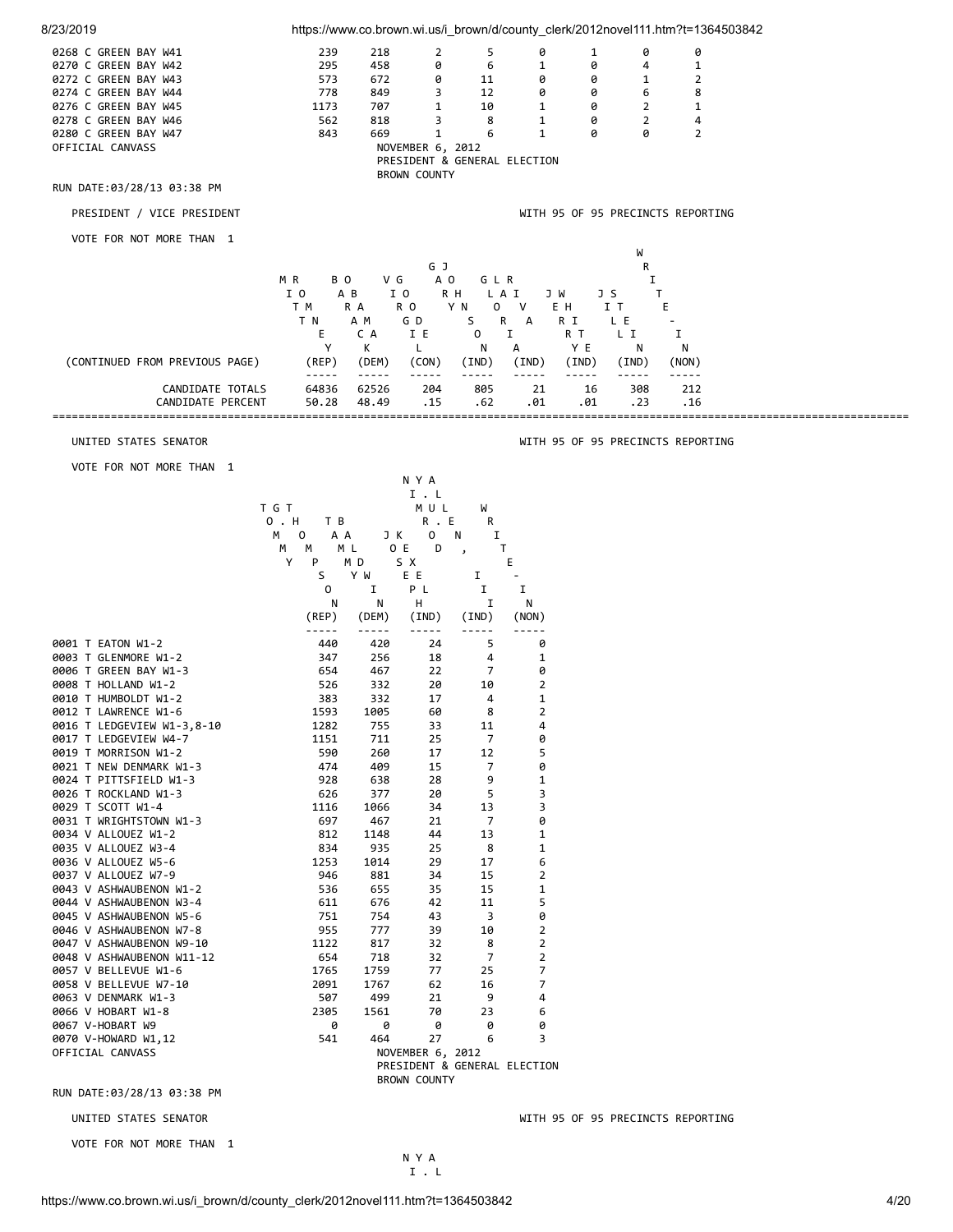|                                              | T G T       |            | MUL                 | W              |                              |
|----------------------------------------------|-------------|------------|---------------------|----------------|------------------------------|
|                                              | 0 . H<br>ΤВ |            | R.E                 | R              |                              |
|                                              | м<br>0      | ΑA<br>JК   | 0                   | I<br>Ν         |                              |
|                                              | М<br>M      | M L        | O E<br>D            |                | т                            |
|                                              | Υ<br>P      | M D        | S X                 |                | E                            |
|                                              | S           | Y W        | ΕE                  | I              |                              |
|                                              | 0           | 1          | ΡL                  | I              | I                            |
|                                              | Ν           | Ν          | н                   | I              | N                            |
| (CONTINUED FROM PREVIOUS PAGE)               | (REP)       | (DEM)      | (IND)               | (IND)          | (NON)                        |
|                                              | -----       |            |                     | .              |                              |
| 0071 V-HOWARD W2,8,11                        | 1323        | 1021       | 34                  | 13             | 3                            |
| 0072 V-HOWARD W7                             | 289         | 198        | 11                  | $\overline{2}$ | $\mathbf{1}$                 |
| 0073 V-HOWARD W3-4,6                         | 611         | 695        | 30                  | 13             | 3                            |
| 0074 V-HOWARD W5                             | 179         | 186        | 13                  | 5              | 0                            |
| 0075 V-HOWARD W9-10,18                       | 960         | 791        | 33                  | 7              | 1                            |
| 0076 V-HOWARD W13-14                         | 569         | 424        | 22                  | 3              | 1                            |
| 0077 V-HOWARD W15-16                         | 704         | 500        | 23                  | 6              | 0                            |
| 0088 V PULASKI W1-3&6                        | 769         | 718        | 37                  | 9              | 3                            |
| 0090 V SUAMICO W1-4                          | 1974        | 1111       | 60                  | 24             | 4                            |
| 0091 V SUAMICO W5-8                          | 2106        | 1370       | 67                  | 18             | 3                            |
| 0095 V WRIGHTSTOWN W1-3                      | 736         | 546        | 25                  | 10             | 0                            |
| 0097 C-DE PERE W1-4                          | 1789        | 1671       | 69                  | 22             | 7                            |
| 0098 C-DE PERE W5                            | 102         | 126        | 4                   | 2              | 0                            |
| 0099 C-DE PERE W6-8                          | 1181        | 1270       | 55                  | 17             | 2                            |
| 0100 C-DE PERE W9                            | 257         | 213        | 11                  | 2              | 2                            |
| 0101 C-DE PERE W10-12                        | 1432        | 1389       | 78                  | 22             | 4                            |
| 0102 C-DE PERE W16-17                        | 2           | 5          | 0                   | 0              | 0                            |
| 0103 C-DE PERE W13-15                        | 1635        | 1383       | 90                  | 25             | 5                            |
| 0179 C GREEN BAY W1                          | 7           |            |                     |                | 0                            |
| 0181 C GREEN BAY W2                          | 582         | 6<br>564   | 1<br>22             | 0<br>8         | 1                            |
| 0183 C GREEN BAY W3                          | 754         | 956        | 37                  | 14             | 3                            |
| 0185 C GREEN BAY W4                          | 828         | 845        | 39                  | 9              | 0                            |
| 0187 C GREEN BAY W5                          | 393         |            |                     | 8              | 0                            |
| 0189 C GREEN BAY W6                          | 914         | 370<br>742 | 13<br>21            | 9              | 0                            |
|                                              |             |            |                     | 7              | $\mathbf{1}$                 |
| 0200 C GREEN BAY W7<br>0202 C GREEN BAY W8   | 436         | 453        | 15                  | 8              | 2                            |
| 0204 C GREEN BAY W9                          | 773<br>240  | 791        | 33<br>17            | 8              | $\overline{2}$               |
| 0206 C GREEN BAY W10                         | 252         | 365<br>429 |                     | 3              | 0                            |
|                                              |             |            | 16                  | 2              |                              |
| 0208 C GREEN BAY W11                         | 337         | 368        | 17                  | 7              | 2<br>6                       |
| 0210 C GREEN BAY W12                         | 235         | 443        | 18                  |                | $\mathbf{1}$                 |
| 0212 C GREEN BAY W13                         | 224         | 453        | 24                  | 8<br>4         | 1                            |
| 0214 C GREEN BAY W14                         | 269         | 432        | 19                  |                | 2                            |
| 0216 C GREEN BAY W15                         | 435         | 693        | 26                  | 9              |                              |
| 0218 C GREEN BAY W16<br>0220 C GREEN BAY W17 | 315         | 639        | 16                  | 4              | 4                            |
| 0222 C GREEN BAY W18                         | 300         | 541        | 19                  | 7              | 3<br>0                       |
|                                              | 377         | 494        | 23                  | 10             |                              |
| 0224 C GREEN BAY W19                         | 246         | 393        | 12                  | 6              | 1<br>1                       |
| 0226 C GREEN BAY W20                         | 249         | 482        | 22                  | 6              |                              |
| 0228 C GREEN BAY W21                         | 187         | 451        | 22                  | 9              | 1                            |
| 0230 C GREEN BAY W22                         | 120         | 197        | 9                   | 3              | 2                            |
| 0232 C GREEN BAY W23                         | 275         | 401        | 23                  | 10             | 0                            |
| 0234 C GREEN BAY W24                         | 301         | 559        | 23                  | 9              | 3                            |
| 0236 C GREEN BAY W25                         | 276         | 544        | 18                  | 8              | 0                            |
| 0238 C GREEN BAY W26                         | 230         | 506        | 20                  | 8              | 1                            |
| 0240 C GREEN BAY W27                         | 84          | 261        | 14                  | 4              | 0                            |
| 0242 C GREEN BAY W28                         | 273         | 528        | 37                  | 7              | 1                            |
| 0244 C GREEN BAY W29                         | 432         | 656        | 34                  | 10             | 2                            |
| OFFICIAL CANVASS                             |             |            | NOVEMBER 6, 2012    |                |                              |
|                                              |             |            |                     |                | PRESIDENT & GENERAL ELECTION |
|                                              |             |            | <b>BROWN COUNTY</b> |                |                              |

VOTE FOR NOT MORE THAN 1

|                      |  |                                |          |       |                                                                                           |     |       | N Y A |       |         |    |       |
|----------------------|--|--------------------------------|----------|-------|-------------------------------------------------------------------------------------------|-----|-------|-------|-------|---------|----|-------|
|                      |  |                                |          |       |                                                                                           |     |       |       | I.L   |         |    |       |
|                      |  |                                |          | T G T |                                                                                           |     |       |       | MU L  | W       |    |       |
|                      |  |                                |          | 0.H   |                                                                                           | ТB  |       |       | R.E   |         | R  |       |
|                      |  |                                |          | м     | 0                                                                                         | A A |       | JК    | 0     | N       | I  |       |
|                      |  |                                |          | м     | м                                                                                         | M L |       | 0 E   | D     | $\cdot$ |    | т     |
|                      |  |                                |          | Υ     | P                                                                                         | M D |       | S X   |       |         |    | Е     |
|                      |  |                                |          |       | S                                                                                         |     | Y W   | E E   |       | Ι.      |    |       |
|                      |  |                                |          |       | 0                                                                                         |     | I     | P L   |       | I       |    | I     |
|                      |  |                                |          |       |                                                                                           | N   | N     | н     |       |         | I  | N     |
|                      |  | (CONTINUED FROM PREVIOUS PAGE) |          |       | (REP)                                                                                     |     | (DEM) |       | (IND) | (IND)   |    | (NON) |
|                      |  |                                |          |       |                                                                                           |     |       |       |       |         |    |       |
| 0246 C GREEN BAY W30 |  |                                |          |       | 269                                                                                       |     | 720   |       | 31    |         | 19 | 2     |
| 0248 C GREEN BAY W31 |  |                                |          |       | 389                                                                                       |     | 645   |       | 31    |         | 18 | 1     |
| 0250 C GREEN BAY W32 |  |                                |          |       | 339                                                                                       |     | 574   |       | 23    |         | 9  | 1     |
| 0252 C GREEN BAY W33 |  |                                |          |       | 239                                                                                       |     | 354   |       | 8     |         | 1  | 0     |
| 0254 C GREEN BAY W34 |  |                                |          |       | 497                                                                                       |     | 673   |       | 29    |         | 8  | 5     |
| 0256 C GREEN BAY W35 |  |                                |          |       | 412                                                                                       |     | 413   |       | 23    |         | 1  | 1     |
| 0258 C GREEN BAY W36 |  |                                |          |       | 191                                                                                       |     | 347   |       | 21    |         | 5  | 1     |
| .                    |  | .                              | $\cdots$ |       | $\overline{1}$ $\overline{1}$ $\overline{2}$ $\overline{3}$ $\overline{4}$ $\overline{2}$ |     |       |       |       |         |    |       |

## UNITED STATES SENATOR WITH 95 OF 95 PRECINCTS REPORTING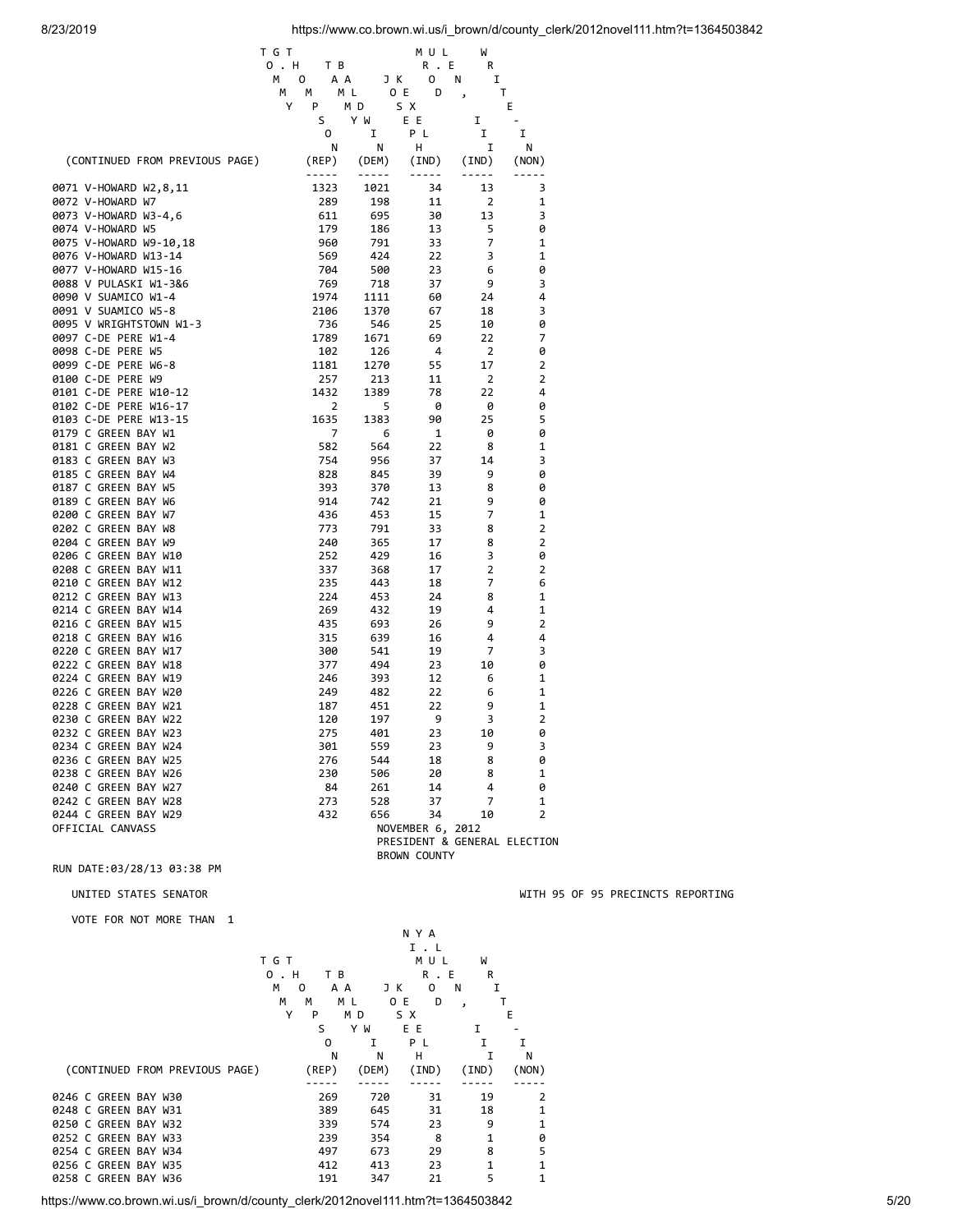| 8/23/2019                                             |                   |                |                               |            |                              | https://www.co.brown.wi.us/i_brown/d/county_clerk/2012novel111.htm?t=1364503842 |
|-------------------------------------------------------|-------------------|----------------|-------------------------------|------------|------------------------------|---------------------------------------------------------------------------------|
| 0260 C GREEN BAY W37                                  | 387               | 500            | 19                            | 8          | 0                            |                                                                                 |
| 0262 C GREEN BAY W38                                  | 479               | 647            | 38                            | 11         | $\mathbf{1}$                 |                                                                                 |
| 0264 C GREEN BAY W39                                  | 549               | 736            | 29                            | 10         | $\overline{2}$               |                                                                                 |
| 0266 C GREEN BAY W40                                  | 367               | 481            | 24                            | 12         | 1                            |                                                                                 |
| 0268 C GREEN BAY W41<br>0270 C GREEN BAY W42          | 234<br>284        | 210<br>426     | 13<br>21                      | 1<br>1     | 0<br>2                       |                                                                                 |
| 0272 C GREEN BAY W43                                  | 527               | 647            | 41                            | 5          | 2                            |                                                                                 |
| 0274 C GREEN BAY W44                                  | 761               | 804            | 38                            | 15         | 3                            |                                                                                 |
| 0276 C GREEN BAY W45                                  | 1127              | 691            | 31                            | 3          | 1                            |                                                                                 |
| 0278 C GREEN BAY W46                                  | 539               | 771            | 32                            | 9          | 3                            |                                                                                 |
| 0280 C GREEN BAY W47                                  | 796               | 671            | 19                            | 7          | 1                            |                                                                                 |
| CANDIDATE TOTALS<br>CANDIDATE PERCENT                 | 61838<br>49.08    | 60409<br>47.95 | 2709<br>2.15                  | 843<br>.66 | 177<br>. 14                  |                                                                                 |
|                                                       |                   |                |                               |            |                              |                                                                                 |
|                                                       |                   |                |                               |            |                              |                                                                                 |
| REPRESENTATIVE IN CONGRESS, DISTRICT 8                |                   |                |                               |            |                              | WITH 95 OF 95 PRECINCTS REPORTING                                               |
| VOTE FOR NOT MORE THAN 1                              |                   |                |                               |            |                              |                                                                                 |
|                                                       |                   | W              |                               |            |                              |                                                                                 |
|                                                       |                   | R              |                               |            |                              |                                                                                 |
|                                                       | R J R<br>E.I      | I<br>J W       | Τ                             |            |                              |                                                                                 |
|                                                       | I<br>В            | A A            | E                             |            |                              |                                                                                 |
|                                                       | D<br>В            | ΜL             |                               |            |                              |                                                                                 |
|                                                       | L                 | I L            | I                             |            |                              |                                                                                 |
|                                                       | Ε                 | Ε              | N                             |            |                              |                                                                                 |
|                                                       | (REP)             | (DEM)          | (NON)                         |            |                              |                                                                                 |
| 0001 T EATON W1-2                                     | -----<br>485      | -----<br>388   | -----<br>0                    |            |                              |                                                                                 |
| 0003 T GLENMORE W1-2                                  | 384               | 231            | 0                             |            |                              |                                                                                 |
| 0006 T GREEN BAY W1-3                                 | 693               | 440            | 0                             |            |                              |                                                                                 |
| 0008 T HOLLAND W1-2                                   | 498               | 382            | 0                             |            |                              |                                                                                 |
| 0010 T HUMBOLDT W1-2                                  | 412               | 305            | 0                             |            |                              |                                                                                 |
| 0012 T LAWRENCE W1-6                                  | 1731              | 901            | 1                             |            |                              |                                                                                 |
| 0016 T LEDGEVIEW W1-3,8-10                            | 1341              | 717            | 3                             |            |                              |                                                                                 |
| 0017 T LEDGEVIEW W4-7<br>0019 T MORRISON W1-2         | 1230<br>628       | 634<br>241     | 0<br>1                        |            |                              |                                                                                 |
| 0021 T NEW DENMARK W1-3                               | 509               | 370            | 0                             |            |                              |                                                                                 |
| 0024 T PITTSFIELD W1-3                                | 1011              | 555            | 1                             |            |                              |                                                                                 |
| 0026 T ROCKLAND W1-3                                  | 653               | 362            | 1                             |            |                              |                                                                                 |
| OFFICIAL CANVASS                                      |                   |                | NOVEMBER 6, 2012              |            |                              |                                                                                 |
|                                                       |                   |                |                               |            | PRESIDENT & GENERAL ELECTION |                                                                                 |
| RUN DATE:03/28/13 03:38 PM                            |                   |                | <b>BROWN COUNTY</b>           |            |                              |                                                                                 |
|                                                       |                   |                |                               |            |                              |                                                                                 |
| REPRESENTATIVE IN CONGRESS, DISTRICT 8                |                   |                |                               |            |                              | WITH 95 OF 95 PRECINCTS REPORTING                                               |
| VOTE FOR NOT MORE THAN 1                              |                   |                |                               |            |                              |                                                                                 |
|                                                       |                   | W              |                               |            |                              |                                                                                 |
|                                                       |                   | R              |                               |            |                              |                                                                                 |
|                                                       | R J R             | I              |                               |            |                              |                                                                                 |
|                                                       | E.I               | J W            | Τ                             |            |                              |                                                                                 |
|                                                       | Ι.<br>В<br>D<br>В | A A<br>ΜL      | E<br>$\overline{\phantom{a}}$ |            |                              |                                                                                 |
|                                                       | L                 | I L            | 1                             |            |                              |                                                                                 |
|                                                       | Е                 | Ε              | N                             |            |                              |                                                                                 |
| (CONTINUED FROM PREVIOUS PAGE)                        | (REP)             | (DEM)          | (NON)                         |            |                              |                                                                                 |
|                                                       | -----             | -----          | $- - - - -$                   |            |                              |                                                                                 |
| 0029 T SCOTT W1-4                                     | 1199              | 979            | 1                             |            |                              |                                                                                 |
| 0031 T WRIGHTSTOWN W1-3<br>0034 V ALLOUEZ W1-2        | 689<br>893        | 495<br>1068    | 0<br>0                        |            |                              |                                                                                 |
| 0035 V ALLOUEZ W3-4                                   | 897               | 863            | 2                             |            |                              |                                                                                 |
| 0036 V ALLOUEZ W5-6                                   | 1365              | 924            | 4                             |            |                              |                                                                                 |
| 0037 V ALLOUEZ W7-9                                   | 1017              | 822            | 5                             |            |                              |                                                                                 |
| 0043 V ASHWAUBENON W1-2                               | 601               | 603            | 2                             |            |                              |                                                                                 |
| 0044 V ASHWAUBENON W3-4                               | 687               | 620            | $\mathbf 1$                   |            |                              |                                                                                 |
| 0045 V ASHWAUBENON W5-6                               | 828               | 689            | $\mathbf{1}$                  |            |                              |                                                                                 |
| 0046 V ASHWAUBENON W7-8                               | 1047              | 710            | $\mathbf{1}$                  |            |                              |                                                                                 |
| 0047 V ASHWAUBENON W9-10<br>0048 V ASHWAUBENON W11-12 | 1229<br>729       | 718<br>649     | $\overline{2}$<br>3           |            |                              |                                                                                 |
| 0057 V BELLEVUE W1-6                                  |                   | 1635           | 3                             |            |                              |                                                                                 |
| 0058 V BELLEVUE W7-10                                 |                   |                |                               |            |                              |                                                                                 |
|                                                       | 1907<br>2285      | 1586           | $\overline{2}$                |            |                              |                                                                                 |
| 0063 V DENMARK W1-3                                   | 559               | 463            | 1                             |            |                              |                                                                                 |
| 0066 V HOBART W1-8                                    | 2430              | 1445           | 3                             |            |                              |                                                                                 |
| 0067 V-HOBART W9                                      | 0                 | 0              | 0                             |            |                              |                                                                                 |
| 0070 V-HOWARD W1,12                                   | 594               | 408            | 0                             |            |                              |                                                                                 |
| 0071 V-HOWARD W2,8,11                                 | 1403              | 942            | 3                             |            |                              |                                                                                 |
| 0072 V-HOWARD W7                                      | 297               | 188            | 0                             |            |                              |                                                                                 |
| 0073 V-HOWARD W3-4,6<br>0074 V-HOWARD W5              | 666<br>203        | 637<br>166     | 1<br>0                        |            |                              |                                                                                 |
| 0075 V-HOWARD W9-10,18                                | 1036              | 698            | 0                             |            |                              |                                                                                 |
| 0076 V-HOWARD W13-14<br>0077 V-HOWARD W15-16          | 622<br>776        | 381<br>430     | 0<br>1                        |            |                              |                                                                                 |

0088 V PULASKI W1-3&6 822 639 1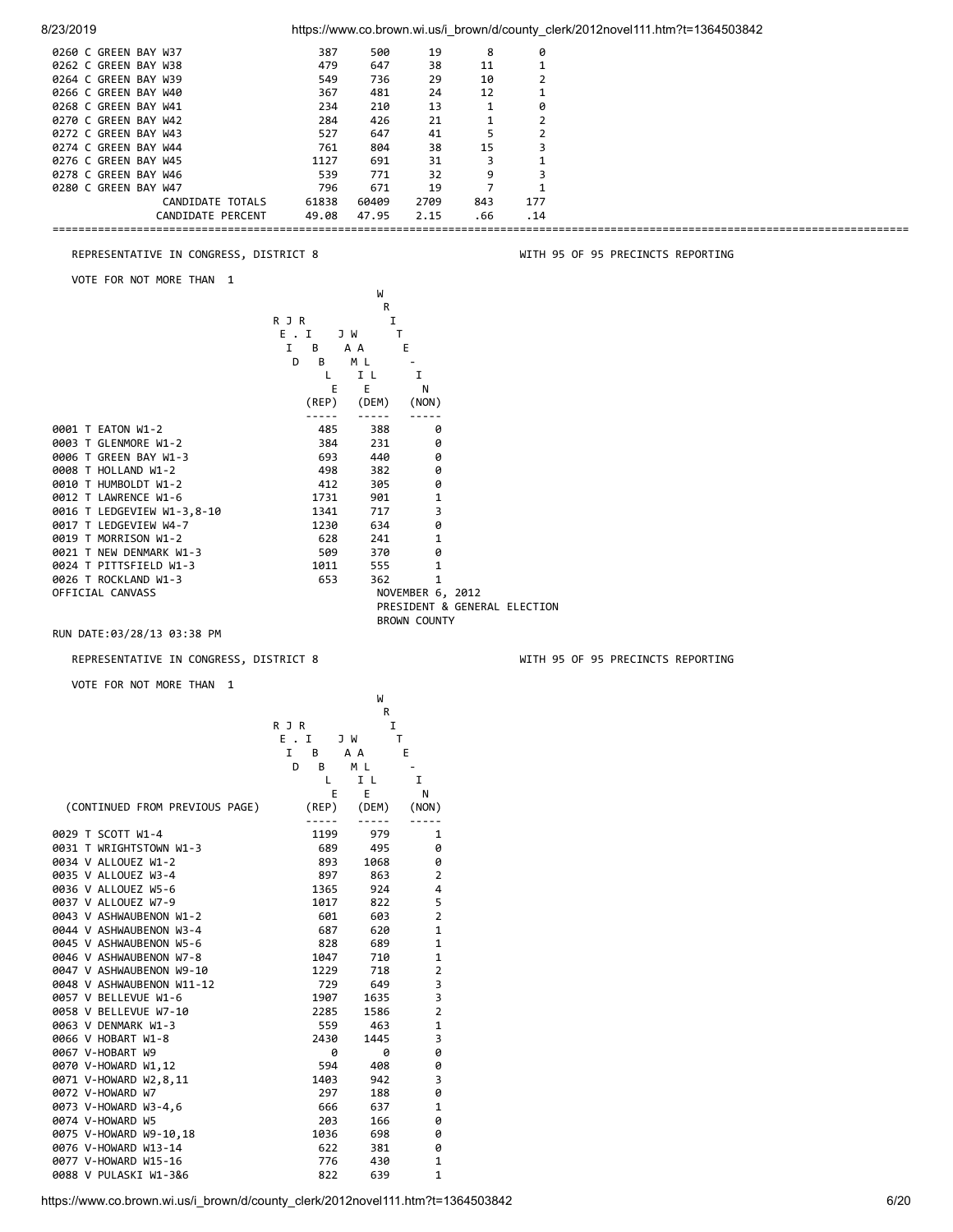| 8/23/2019 |  | https://www.co.brown.wi.us/i brown/d/county clerk/2012novel111.htm?t=1364503842 |
|-----------|--|---------------------------------------------------------------------------------|
|           |  |                                                                                 |

| 0090 V SUAMICO W1-4     | 2080 | 1016           | $\overline{2}$               |  |
|-------------------------|------|----------------|------------------------------|--|
| 0091 V SUAMICO W5-8     | 2243 | 1257           | 3                            |  |
| 0095 V WRIGHTSTOWN W1-3 | 744  | 546            | 0                            |  |
| 0097 C-DE PERE W1-4     | 1964 | 1538           | $\overline{2}$               |  |
| 0098 C-DE PERE W5       | 102  | 125            | 0                            |  |
| 0099 C-DE PERE W6-8     | 1313 | 1182           | $\overline{3}$               |  |
| 0100 C-DE PERE W9       | 285  | 191            | 0                            |  |
| 0101 C-DE PERE W10-12   | 1554 | 1244           | 9                            |  |
| 0102 C-DE PERE W16-17   | 6    | $\overline{2}$ | 0                            |  |
| 0103 C-DE PERE W13-15   | 1849 | 1215           | $\mathbf{1}$                 |  |
| 0179 C GREEN BAY W1     | 10   | 4              | ø                            |  |
| 0181 C GREEN BAY W2     | 658  | 499            | $\overline{2}$               |  |
| 0183 C GREEN BAY W3     | 810  | 813            | $\overline{2}$               |  |
| 0185 C GREEN BAY W4     | 924  | 740            | $\overline{2}$               |  |
| 0187 C GREEN BAY W5     | 433  | 334            | 0                            |  |
| 0189 C GREEN BAY W6     | 991  | 668            | $\mathbf{1}$                 |  |
| 0200 C GREEN BAY W7     | 473  | 410            | 1                            |  |
| 0202 C GREEN BAY W8     | 853  | 725            | $\overline{2}$               |  |
| 0204 C GREEN BAY W9     | 256  | 352            | $\mathbf{1}$                 |  |
| 0206 C GREEN BAY W10    | 275  | 404            | $\overline{2}$               |  |
| 0208 C GREEN BAY W11    | 372  | 330            | $\mathbf{1}$                 |  |
| 0210 C GREEN BAY W12    | 252  | 437            | 6                            |  |
| 0212 C GREEN BAY W13    | 248  | 442            | 3                            |  |
| OFFICIAL CANVASS        |      |                | NOVEMBER 6, 2012             |  |
|                         |      |                | PRESIDENT & GENERAL ELECTION |  |
|                         |      |                | <b>BROWN COUNTY</b>          |  |

### REPRESENTATIVE IN CONGRESS, DISTRICT 8 WITH 95 OF 95 PRECINCTS REPORTING

VOTE FOR NOT MORE THAN 1

|                                |                                                                                                                                                                                                                                                                                                                                                                                              | W                                                                                                                                                                                                                                                                                                                                                                                            |                                                                                                                                                                                                                                                                                                                                                                                              |
|--------------------------------|----------------------------------------------------------------------------------------------------------------------------------------------------------------------------------------------------------------------------------------------------------------------------------------------------------------------------------------------------------------------------------------------|----------------------------------------------------------------------------------------------------------------------------------------------------------------------------------------------------------------------------------------------------------------------------------------------------------------------------------------------------------------------------------------------|----------------------------------------------------------------------------------------------------------------------------------------------------------------------------------------------------------------------------------------------------------------------------------------------------------------------------------------------------------------------------------------------|
|                                |                                                                                                                                                                                                                                                                                                                                                                                              | R                                                                                                                                                                                                                                                                                                                                                                                            |                                                                                                                                                                                                                                                                                                                                                                                              |
|                                | R J R                                                                                                                                                                                                                                                                                                                                                                                        | I                                                                                                                                                                                                                                                                                                                                                                                            |                                                                                                                                                                                                                                                                                                                                                                                              |
|                                | E.I                                                                                                                                                                                                                                                                                                                                                                                          | T<br>J W                                                                                                                                                                                                                                                                                                                                                                                     |                                                                                                                                                                                                                                                                                                                                                                                              |
|                                | В<br>1                                                                                                                                                                                                                                                                                                                                                                                       | A A                                                                                                                                                                                                                                                                                                                                                                                          | Ε                                                                                                                                                                                                                                                                                                                                                                                            |
|                                | В<br>D                                                                                                                                                                                                                                                                                                                                                                                       | M L                                                                                                                                                                                                                                                                                                                                                                                          |                                                                                                                                                                                                                                                                                                                                                                                              |
|                                | L                                                                                                                                                                                                                                                                                                                                                                                            | I L                                                                                                                                                                                                                                                                                                                                                                                          | I                                                                                                                                                                                                                                                                                                                                                                                            |
|                                | Ε                                                                                                                                                                                                                                                                                                                                                                                            | Е                                                                                                                                                                                                                                                                                                                                                                                            | N                                                                                                                                                                                                                                                                                                                                                                                            |
| (CONTINUED FROM PREVIOUS PAGE) | (REP)                                                                                                                                                                                                                                                                                                                                                                                        | (DEM)                                                                                                                                                                                                                                                                                                                                                                                        | (NON)                                                                                                                                                                                                                                                                                                                                                                                        |
|                                | $\frac{1}{2} \frac{1}{2} \frac{1}{2} \frac{1}{2} \frac{1}{2} \frac{1}{2} \frac{1}{2} \frac{1}{2} \frac{1}{2} \frac{1}{2} \frac{1}{2} \frac{1}{2} \frac{1}{2} \frac{1}{2} \frac{1}{2} \frac{1}{2} \frac{1}{2} \frac{1}{2} \frac{1}{2} \frac{1}{2} \frac{1}{2} \frac{1}{2} \frac{1}{2} \frac{1}{2} \frac{1}{2} \frac{1}{2} \frac{1}{2} \frac{1}{2} \frac{1}{2} \frac{1}{2} \frac{1}{2} \frac{$ | $\frac{1}{2} \frac{1}{2} \frac{1}{2} \frac{1}{2} \frac{1}{2} \frac{1}{2} \frac{1}{2} \frac{1}{2} \frac{1}{2} \frac{1}{2} \frac{1}{2} \frac{1}{2} \frac{1}{2} \frac{1}{2} \frac{1}{2} \frac{1}{2} \frac{1}{2} \frac{1}{2} \frac{1}{2} \frac{1}{2} \frac{1}{2} \frac{1}{2} \frac{1}{2} \frac{1}{2} \frac{1}{2} \frac{1}{2} \frac{1}{2} \frac{1}{2} \frac{1}{2} \frac{1}{2} \frac{1}{2} \frac{$ | $\frac{1}{2} \frac{1}{2} \frac{1}{2} \frac{1}{2} \frac{1}{2} \frac{1}{2} \frac{1}{2} \frac{1}{2} \frac{1}{2} \frac{1}{2} \frac{1}{2} \frac{1}{2} \frac{1}{2} \frac{1}{2} \frac{1}{2} \frac{1}{2} \frac{1}{2} \frac{1}{2} \frac{1}{2} \frac{1}{2} \frac{1}{2} \frac{1}{2} \frac{1}{2} \frac{1}{2} \frac{1}{2} \frac{1}{2} \frac{1}{2} \frac{1}{2} \frac{1}{2} \frac{1}{2} \frac{1}{2} \frac{$ |
| 0214 C GREEN BAY W14           | 313                                                                                                                                                                                                                                                                                                                                                                                          | 399                                                                                                                                                                                                                                                                                                                                                                                          | 0                                                                                                                                                                                                                                                                                                                                                                                            |
| 0216 C GREEN BAY W15           | 474                                                                                                                                                                                                                                                                                                                                                                                          | 649                                                                                                                                                                                                                                                                                                                                                                                          | 1                                                                                                                                                                                                                                                                                                                                                                                            |
| 0218 C GREEN BAY W16           | 339                                                                                                                                                                                                                                                                                                                                                                                          | 611                                                                                                                                                                                                                                                                                                                                                                                          | 1                                                                                                                                                                                                                                                                                                                                                                                            |
| 0220 C GREEN BAY W17           | 331                                                                                                                                                                                                                                                                                                                                                                                          | 521                                                                                                                                                                                                                                                                                                                                                                                          | 0                                                                                                                                                                                                                                                                                                                                                                                            |
| 0222 C GREEN BAY W18           | 412                                                                                                                                                                                                                                                                                                                                                                                          | 475                                                                                                                                                                                                                                                                                                                                                                                          | 1                                                                                                                                                                                                                                                                                                                                                                                            |
| 0224 C GREEN BAY W19           | 280                                                                                                                                                                                                                                                                                                                                                                                          | 359                                                                                                                                                                                                                                                                                                                                                                                          | 2                                                                                                                                                                                                                                                                                                                                                                                            |
| 0226 C GREEN BAY W20           | 276                                                                                                                                                                                                                                                                                                                                                                                          | 453                                                                                                                                                                                                                                                                                                                                                                                          | 4                                                                                                                                                                                                                                                                                                                                                                                            |
| 0228 C GREEN BAY W21           | 198                                                                                                                                                                                                                                                                                                                                                                                          | 429                                                                                                                                                                                                                                                                                                                                                                                          | 3                                                                                                                                                                                                                                                                                                                                                                                            |
| 0230 C GREEN BAY W22           | 125                                                                                                                                                                                                                                                                                                                                                                                          | 191                                                                                                                                                                                                                                                                                                                                                                                          | $\overline{2}$                                                                                                                                                                                                                                                                                                                                                                               |
|                                |                                                                                                                                                                                                                                                                                                                                                                                              |                                                                                                                                                                                                                                                                                                                                                                                              |                                                                                                                                                                                                                                                                                                                                                                                              |
| 0232 C GREEN BAY W23           | 305                                                                                                                                                                                                                                                                                                                                                                                          | 369                                                                                                                                                                                                                                                                                                                                                                                          | 1                                                                                                                                                                                                                                                                                                                                                                                            |
| 0234 C GREEN BAY W24           | 338                                                                                                                                                                                                                                                                                                                                                                                          | 527                                                                                                                                                                                                                                                                                                                                                                                          | 5                                                                                                                                                                                                                                                                                                                                                                                            |
| 0236 C GREEN BAY W25           | 333                                                                                                                                                                                                                                                                                                                                                                                          | 482                                                                                                                                                                                                                                                                                                                                                                                          | $\overline{2}$                                                                                                                                                                                                                                                                                                                                                                               |
| 0238 C GREEN BAY W26           | 238                                                                                                                                                                                                                                                                                                                                                                                          | 482                                                                                                                                                                                                                                                                                                                                                                                          | 1                                                                                                                                                                                                                                                                                                                                                                                            |
| 0240 C GREEN BAY W27           | 99                                                                                                                                                                                                                                                                                                                                                                                           | 248                                                                                                                                                                                                                                                                                                                                                                                          | 0                                                                                                                                                                                                                                                                                                                                                                                            |
| 0242 C GREEN BAY W28           | 291                                                                                                                                                                                                                                                                                                                                                                                          | 519                                                                                                                                                                                                                                                                                                                                                                                          | $\overline{2}$                                                                                                                                                                                                                                                                                                                                                                               |
| 0244 C GREEN BAY W29           | 467                                                                                                                                                                                                                                                                                                                                                                                          | 620                                                                                                                                                                                                                                                                                                                                                                                          | $\overline{7}$                                                                                                                                                                                                                                                                                                                                                                               |
| 0246 C GREEN BAY W30           | 284                                                                                                                                                                                                                                                                                                                                                                                          | 712                                                                                                                                                                                                                                                                                                                                                                                          | $\overline{2}$                                                                                                                                                                                                                                                                                                                                                                               |
| 0248 C GREEN BAY W31           | 445                                                                                                                                                                                                                                                                                                                                                                                          | 605                                                                                                                                                                                                                                                                                                                                                                                          | $\mathbf{1}$                                                                                                                                                                                                                                                                                                                                                                                 |
| 0250 C GREEN BAY W32           | 398                                                                                                                                                                                                                                                                                                                                                                                          | 523                                                                                                                                                                                                                                                                                                                                                                                          | 0                                                                                                                                                                                                                                                                                                                                                                                            |
| 0252 C GREEN BAY W33           | 276                                                                                                                                                                                                                                                                                                                                                                                          | 317                                                                                                                                                                                                                                                                                                                                                                                          | 0                                                                                                                                                                                                                                                                                                                                                                                            |
| 0254 C GREEN BAY W34           | 533                                                                                                                                                                                                                                                                                                                                                                                          | 651                                                                                                                                                                                                                                                                                                                                                                                          | 2                                                                                                                                                                                                                                                                                                                                                                                            |
| 0256 C GREEN BAY W35           | 436                                                                                                                                                                                                                                                                                                                                                                                          | 396                                                                                                                                                                                                                                                                                                                                                                                          | 0                                                                                                                                                                                                                                                                                                                                                                                            |
| 0258 C GREEN BAY W36           | 213                                                                                                                                                                                                                                                                                                                                                                                          | 336                                                                                                                                                                                                                                                                                                                                                                                          | 0                                                                                                                                                                                                                                                                                                                                                                                            |
| 0260 C GREEN BAY W37           | 403                                                                                                                                                                                                                                                                                                                                                                                          | 464                                                                                                                                                                                                                                                                                                                                                                                          | 1                                                                                                                                                                                                                                                                                                                                                                                            |
|                                |                                                                                                                                                                                                                                                                                                                                                                                              |                                                                                                                                                                                                                                                                                                                                                                                              | $\overline{2}$                                                                                                                                                                                                                                                                                                                                                                               |
| 0262 C GREEN BAY W38           | 541                                                                                                                                                                                                                                                                                                                                                                                          | 604                                                                                                                                                                                                                                                                                                                                                                                          |                                                                                                                                                                                                                                                                                                                                                                                              |
| 0264 C GREEN BAY W39           | 597                                                                                                                                                                                                                                                                                                                                                                                          | 687                                                                                                                                                                                                                                                                                                                                                                                          | 0                                                                                                                                                                                                                                                                                                                                                                                            |
| 0266 C GREEN BAY W40           | 399                                                                                                                                                                                                                                                                                                                                                                                          | 461                                                                                                                                                                                                                                                                                                                                                                                          | 1                                                                                                                                                                                                                                                                                                                                                                                            |
| 0268 C GREEN BAY W41           | 248                                                                                                                                                                                                                                                                                                                                                                                          | 201                                                                                                                                                                                                                                                                                                                                                                                          | 1                                                                                                                                                                                                                                                                                                                                                                                            |
| 0270 C GREEN BAY W42           | 306                                                                                                                                                                                                                                                                                                                                                                                          | 407                                                                                                                                                                                                                                                                                                                                                                                          | 1                                                                                                                                                                                                                                                                                                                                                                                            |
| 0272 C GREEN BAY W43           | 585                                                                                                                                                                                                                                                                                                                                                                                          | 594                                                                                                                                                                                                                                                                                                                                                                                          | $\overline{2}$                                                                                                                                                                                                                                                                                                                                                                               |
| 0274 C GREEN BAY W44           | 832                                                                                                                                                                                                                                                                                                                                                                                          | 754                                                                                                                                                                                                                                                                                                                                                                                          | 0                                                                                                                                                                                                                                                                                                                                                                                            |
| 0276 C GREEN BAY W45           | 1190                                                                                                                                                                                                                                                                                                                                                                                         | 629                                                                                                                                                                                                                                                                                                                                                                                          | 0                                                                                                                                                                                                                                                                                                                                                                                            |
| 0278 C GREEN BAY W46           | 595                                                                                                                                                                                                                                                                                                                                                                                          | 706                                                                                                                                                                                                                                                                                                                                                                                          | 4                                                                                                                                                                                                                                                                                                                                                                                            |
| 0280 C GREEN BAY W47           | 870                                                                                                                                                                                                                                                                                                                                                                                          | 591                                                                                                                                                                                                                                                                                                                                                                                          | 1                                                                                                                                                                                                                                                                                                                                                                                            |
| CANDIDATE TOTALS               | 67021                                                                                                                                                                                                                                                                                                                                                                                        | 55730                                                                                                                                                                                                                                                                                                                                                                                        | 137                                                                                                                                                                                                                                                                                                                                                                                          |
| CANDIDATE PERCENT              | 54.53                                                                                                                                                                                                                                                                                                                                                                                        | 45.35                                                                                                                                                                                                                                                                                                                                                                                        | .11                                                                                                                                                                                                                                                                                                                                                                                          |
|                                |                                                                                                                                                                                                                                                                                                                                                                                              |                                                                                                                                                                                                                                                                                                                                                                                              | =============================                                                                                                                                                                                                                                                                                                                                                                |
| OFFICIAL CANVASS               |                                                                                                                                                                                                                                                                                                                                                                                              |                                                                                                                                                                                                                                                                                                                                                                                              | NOVEMBER 6, 2012                                                                                                                                                                                                                                                                                                                                                                             |
|                                |                                                                                                                                                                                                                                                                                                                                                                                              |                                                                                                                                                                                                                                                                                                                                                                                              | PRESIDENT & GENERAL ELECTION                                                                                                                                                                                                                                                                                                                                                                 |

RUN DATE:03/28/13 03:38 PM

BROWN COUNTY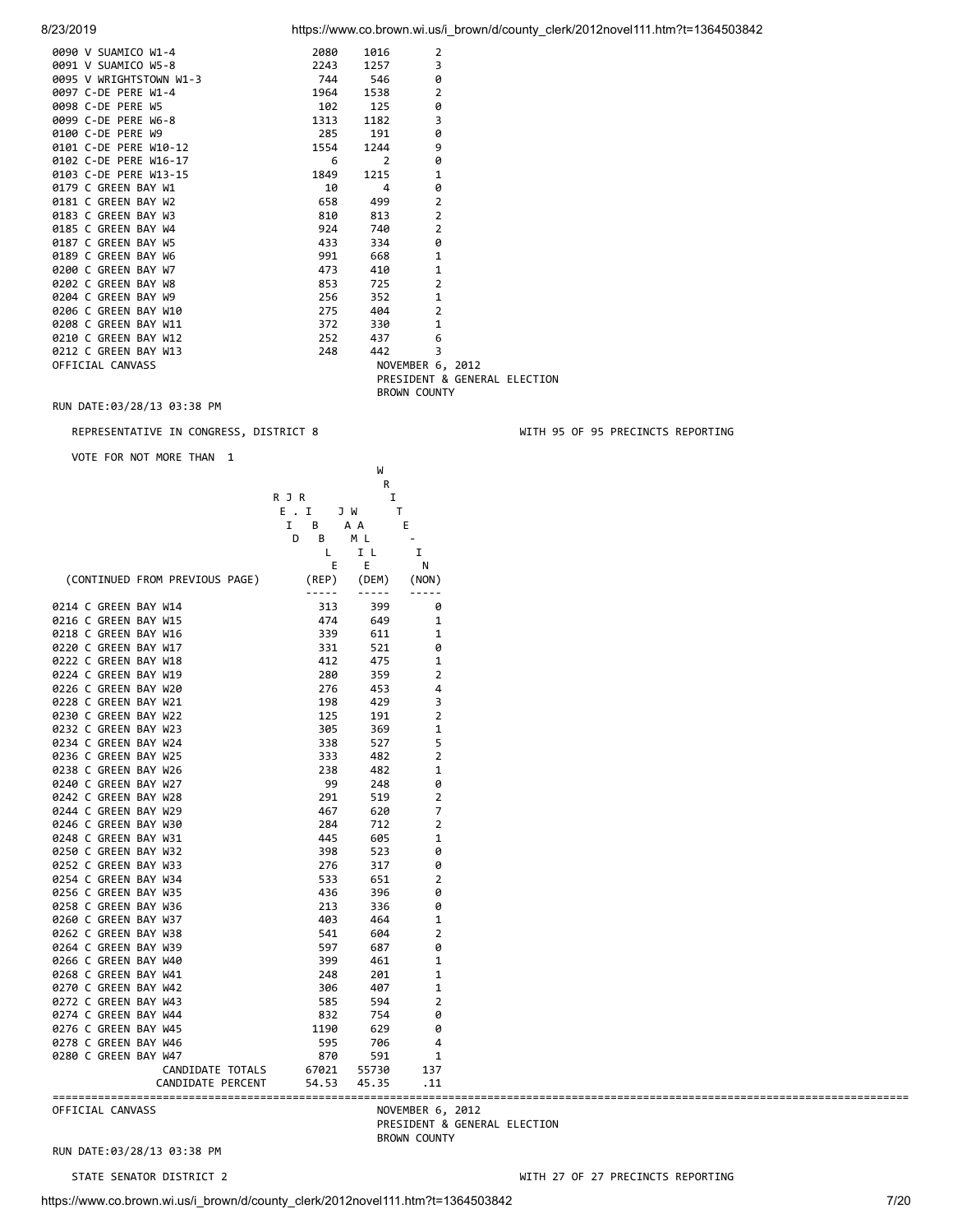|                           | W                   |             |
|---------------------------|---------------------|-------------|
|                           | R                   |             |
|                           | I<br>R C            |             |
|                           | 0 <sub>0</sub><br>T |             |
|                           | B W                 | Е           |
|                           | E L                 |             |
|                           | R E                 | I           |
|                           | T S                 | N           |
|                           | (REP)               | (NON)       |
|                           | -----               |             |
| 0024 T PITTSFIELD W1-3    | 1166                | 16          |
| 0034 V ALLOUEZ W1-2       | 1297                | 51          |
| 0035 V ALLOUEZ W3-4       | 1195                | 53          |
| 0036 V ALLOUEZ W5-6       | 1701                | 51          |
| 0037 V ALLOUEZ W7-9       | 1308                | 54          |
| 0043 V ASHWAUBENON W1-2   | 833                 | 24          |
| 0044 V ASHWAUBENON W3-4   | 923                 | 29          |
| 0045 V ASHWAUBENON W5-6   | 1090                | 23          |
| 0046 V ASHWAUBENON W7-8   | 1280                | 21          |
| 0047 V ASHWAUBENON W9-10  | 1489                | 22          |
| 0048 V ASHWAUBENON W11-12 | 1002                | 24          |
| 0066 V HOBART W1-8        | 2944                | 45          |
| 0071 V-HOWARD W2,8,11     | 1697                | 29          |
| 0072 V-HOWARD W7          | 359                 | 9           |
| 0074 V-HOWARD W5          | 250                 | $\mathbf 1$ |
| 0075 V-HOWARD W9-10,18    | 1204                | 26          |
| 0077 V-HOWARD W15-16      | 914                 | 15          |
| 0088 V PULASKI W1-3&6     | 1020                | 22          |
| 0102 C-DE PERE W16-17     | $\overline{7}$      | 0           |
| 0254 C GREEN BAY W34      | 762                 | 19          |
| 0256 C GREEN BAY W35      | 554                 | 18          |
| 0268 C GREEN BAY W41      | 297                 | 13          |
| 0272 C GREEN BAY W43      | 777                 | 19          |
| 0274 C GREEN BAY W44      | 1086                | 24          |
| 0276 C GREEN BAY W45      | 1376                | 24          |
| 0278 C GREEN BAY W46      | 795                 | 21          |
| 0280 C GREEN BAY W47      | 1014                | 32          |
| CANDIDATE TOTALS          | 28340               | 685         |
| CANDIDATE PERCENT         | 97.63               | 2.36        |
| ===========               |                     |             |

STATE SENATOR DISTRICT 30 WITH 49 OF 49 PRECINCTS REPORTING

VOTE FOR NOT MORE THAN 1

W<sub>1</sub>

**R** D H I J M A A T O A V N E H C E S - N C E I O N N (REP) (DEM) (NON) ----- ----- ----- 0003 T GLENMORE W1-2 388 226 1 0016 T LEDGEVIEW W1-3,8-10 1277 785 3 0057 V BELLEVUE W1-6 1733 1828 2 0070 V-HOWARD W1,12 520 497 1<br>OFFICIAL CANVASS 6 NOVEMBER 6, 2012 PRESIDENT & GENERAL ELECTION BROWN COUNTY

RUN DATE:03/28/13 03:38 PM

0058 V BELLEVUE W7-10

VOTE FOR NOT MORE THAN 1

|                                |       | W     |                |
|--------------------------------|-------|-------|----------------|
|                                |       | R     |                |
|                                |       | DН    | I              |
|                                | J M   | A A   |                |
|                                | 0 A   | V N   | Е              |
|                                | H C   | E S   |                |
|                                | N C   | E     | т              |
|                                | 0     | N     | N              |
| (CONTINUED FROM PREVIOUS PAGE) | (REP) | (DEM) | (NON)          |
|                                |       |       |                |
| 0073 V-HOWARD W3-4,6           | 585   | 747   | ø              |
| 0076 V-HOWARD W13-14           | 552   | 461   | $\overline{2}$ |
| 0090 V SUAMICO W1-4            | 1939  | 1192  | 5              |
| 0091 V SUAMICO W5-8            | 2064  | 1478  | $\mathfrak{p}$ |
| 0097 C-DE PERE W1-4            | 1825  | 1691  | $\mathbf{1}$   |
| 0099 C-DE PERE W6-8            | 1262  | 1254  | $\overline{2}$ |
|                                |       |       |                |

https://www.co.brown.wi.us/i\_brown/d/county\_clerk/2012novel111.htm?t=1364503842 8/20

STATE SENATOR DISTRICT 30 WITH 49 OF 49 PRECINCTS REPORTING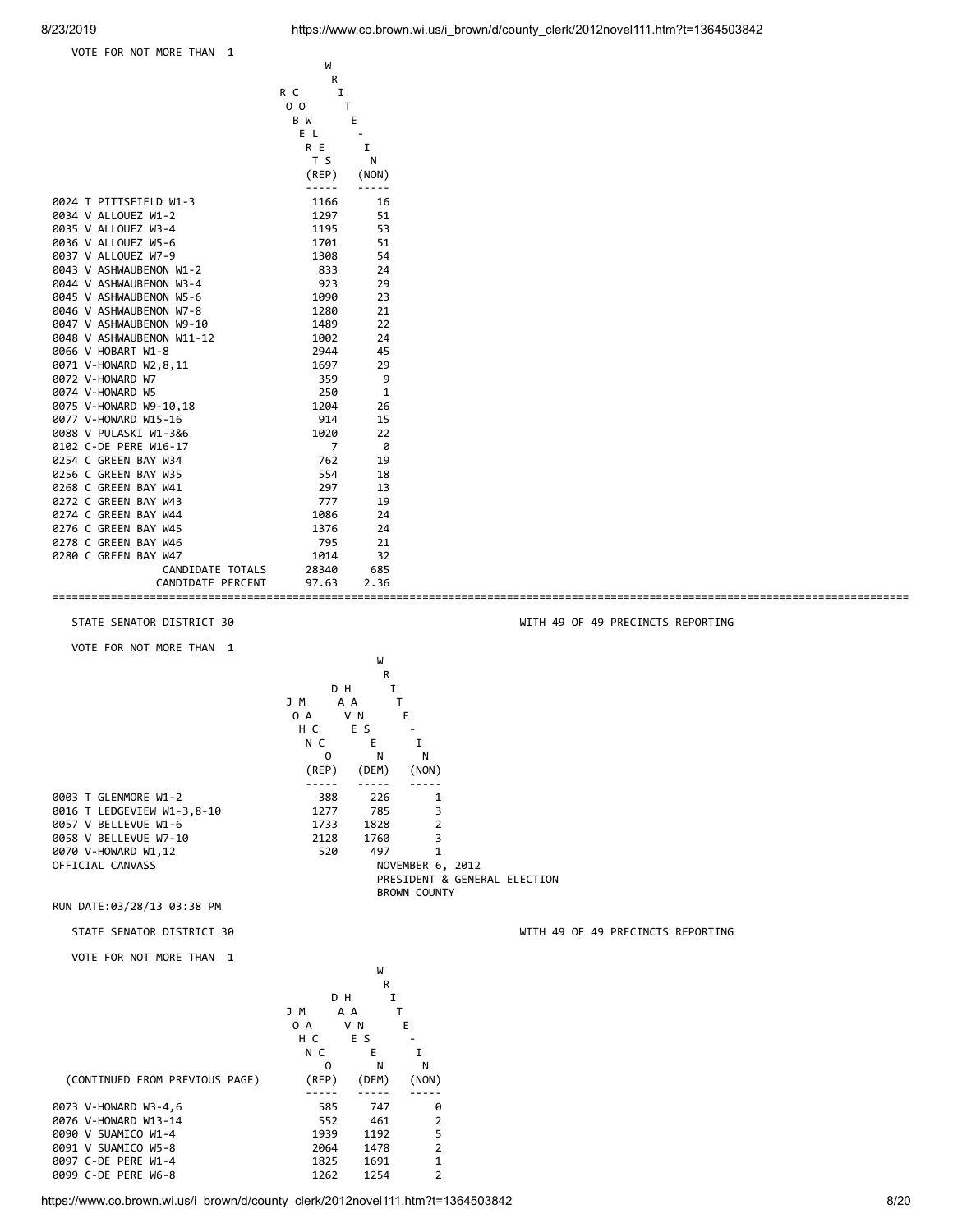| 0208 C GREEN BAY W11 |                   | 332   | 380   | 0              |
|----------------------|-------------------|-------|-------|----------------|
| 0210 C GREEN BAY W12 |                   | 233   | 469   | 4              |
| 0212 C GREEN BAY W13 |                   | 222   | 472   | 1              |
| 0214 C GREEN BAY W14 |                   | 268   | 452   | 0              |
| 0216 C GREEN BAY W15 |                   | 428   | 718   | 0              |
| 0218 C GREEN BAY W16 |                   | 301   | 655   | 5              |
| 0220 C GREEN BAY W17 |                   | 282   | 579   | 3              |
| 0222 C GREEN BAY W18 |                   | 367   | 533   | 1              |
| 0224 C GREEN BAY W19 |                   | 235   | 417   | 1              |
| 0226 C GREEN BAY W20 |                   | 241   | 498   | $\overline{2}$ |
| 0228 C GREEN BAY W21 |                   | 186   | 468   | $\overline{2}$ |
| 0230 C GREEN BAY W22 |                   | 108   | 213   | $\mathbf{1}$   |
| 0232 C GREEN BAY W23 |                   | 272   | 428   | 1              |
| 0234 C GREEN BAY W24 |                   | 290   | 595   | 1              |
| 0236 C GREEN BAY W25 |                   | 291   | 545   | 0              |
| 0238 C GREEN BAY W26 |                   | 207   | 533   | 0              |
| 0240 C GREEN BAY W27 |                   | 79    | 268   | 0              |
| 0242 C GREEN BAY W28 |                   | 234   | 593   | 2              |
| 0244 C GREEN BAY W29 |                   | 415   | 690   | $\overline{7}$ |
| 0246 C GREEN BAY W30 |                   | 272   | 749   | 0              |
| 0248 C GREEN BAY W31 |                   | 398   | 667   | 1              |
| 0250 C GREEN BAY W32 |                   | 338   | 608   | 0              |
| 0252 C GREEN BAY W33 |                   | 224   | 375   | 1              |
| 0258 C GREEN BAY W36 |                   | 180   | 377   | 1              |
| 0260 C GREEN BAY W37 |                   | 363   | 536   | 1              |
| 0262 C GREEN BAY W38 |                   | 471   | 697   | 1              |
| 0264 C GREEN BAY W39 |                   | 501   | 810   | $\overline{2}$ |
| 0266 C GREEN BAY W40 |                   | 343   | 539   | 1              |
| 0270 C GREEN BAY W42 |                   | 273   | 452   | $\overline{2}$ |
|                      | CANDIDATE TOTALS  | 27688 | 32925 | 70             |
|                      | CANDIDATE PERCENT | 45.62 | 54.25 | .11            |

0181 C GREEN BAY W2 561 603 3<br>0183 C GREEN BAY W3 697 948 2 0183 C GREEN BAY W3 697 948<br>0185 C GREEN BAY W4 845 851 0185 C GREEN BAY W4 845 851 1<br>0187 C GREEN BAY W5 379 401 0 0187 C GREEN BAY W5 379 401 0 0189 C GREEN BAY W6 889 793 0<br>0200 C GREEN BAY W7 435 458 0 0200 C GREEN BAY W7 435 458<br>0202 C GREEN BAY W8 784 811 0202 C GREEN BAY W8 784 811 1<br>0204 C GREEN BAY W9 223 387 0 0204 C GREEN BAY W9 223 387 0 0206 C GREEN BAY W10<br>
0208 C GREEN BAY W11 2332 380

==================================================================================================================================== OFFICIAL CANVASS NOVEMBER 6, 2012 PRESIDENT & GENERAL ELECTION

BROWN COUNTY

RUN DATE:03/28/13 03:38 PM

REPRESENTATIVE TO THE ASSEMBLY DISTRICT 6 WITH 2 OF 2 PRECINCTS REPORTING

VOTE FOR NOT MORE THAN 1

W<sub>1</sub> G T R A A J P I R U 00 T Y C H W E H N E - E R I N S N (REP) (DEM) (NON) ----- ----- ----- 0024 T PITTSFIELD W1-3 893 521 3 0088 V PULASKI W1-3&6 732 613 1 CANDIDATE TOTALS CANDIDATE PERCENT 58.81 41.04 .14 ====================================================================================================================================

### REPRESENTATIVE TO THE ASSEMBLY DISTRICT 1 WITH 5 OF 5 PRECINCTS REPORTING

VOTE FOR NOT MORE THAN 1

|                             |       | W     |                |
|-----------------------------|-------|-------|----------------|
|                             | P V   | R     |                |
|                             | A E   | I     |                |
|                             | G B   | ТE    |                |
|                             | ΑI    | R S   | Е              |
|                             | R E   | I E   |                |
|                             | E S   | C R   | I              |
|                             | Υ     | К     | N              |
|                             | (REP) | (DEM) | (NON)          |
|                             |       |       |                |
| 0001 T EATON W1-2           | 428   | 424   | 0              |
| 0006 T GREEN BAY W1-3       | 633   | 486   | 1              |
| HUMBOLDT W1-2<br>0010<br>т. | 368   | 323   | 0              |
| 0029 T SCOTT W1-4           | 1075  | 1063  | 1              |
| 0179 C GREEN BAY W1         | 9     | 3     | ø              |
| CANDIDATE TOTALS            | 2513  | 2299  | $\overline{2}$ |
|                             |       |       |                |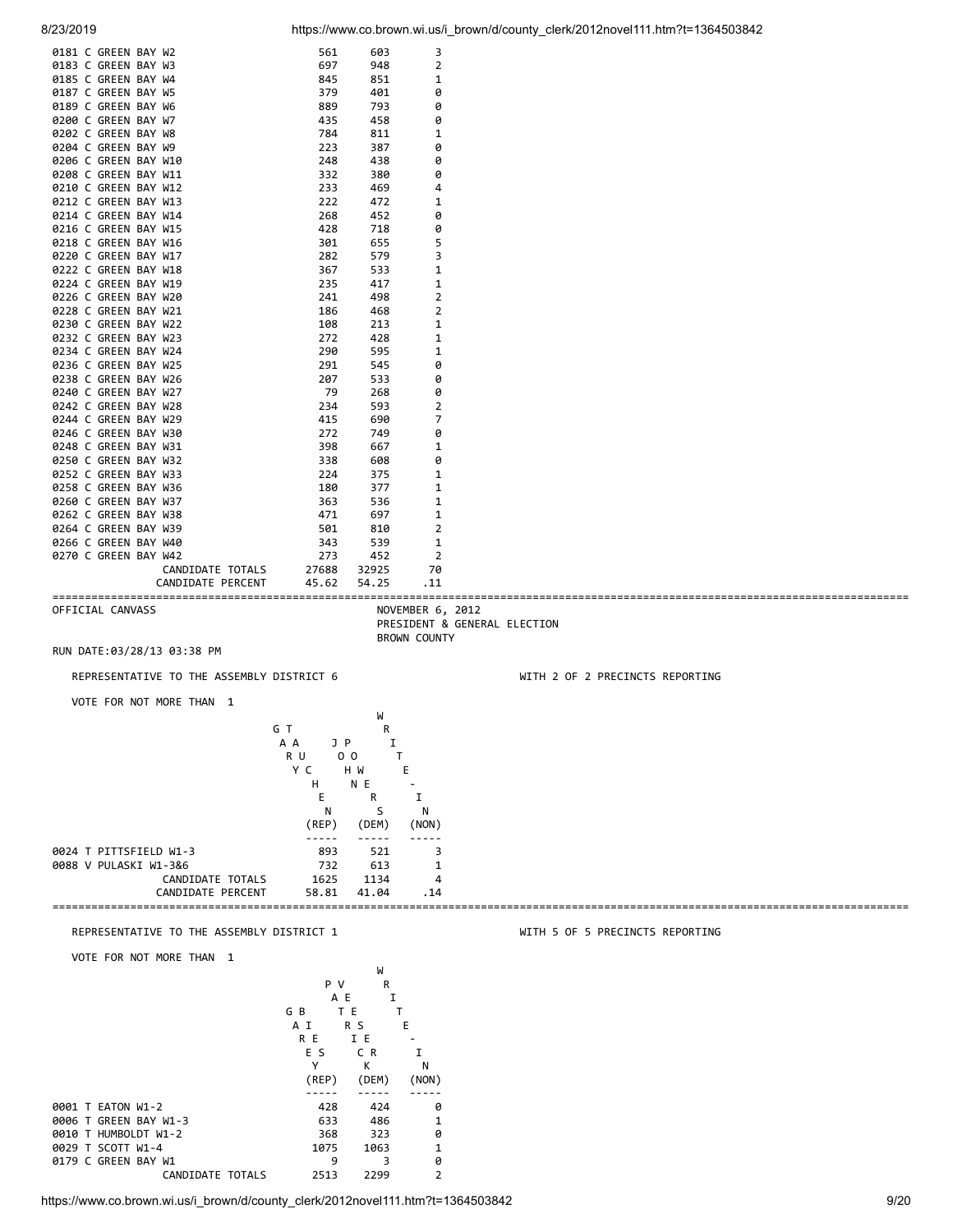| 912312019<br>CANDIDATE PERCENT                                                                                                                                                                                                                                                                                                                                                            | 52.20<br>47.75                                                                                                                                                                                                                                                                                                                                                                                                                                                                                                                                                                                                                                                                                                                                                              | .04                                                                                                                                                                                                                                                                                         | Trups://www.co.prown.wi.us/i_brown/d/county_clerk/2012hove(111.htm /t=1364503842 |
|-------------------------------------------------------------------------------------------------------------------------------------------------------------------------------------------------------------------------------------------------------------------------------------------------------------------------------------------------------------------------------------------|-----------------------------------------------------------------------------------------------------------------------------------------------------------------------------------------------------------------------------------------------------------------------------------------------------------------------------------------------------------------------------------------------------------------------------------------------------------------------------------------------------------------------------------------------------------------------------------------------------------------------------------------------------------------------------------------------------------------------------------------------------------------------------|---------------------------------------------------------------------------------------------------------------------------------------------------------------------------------------------------------------------------------------------------------------------------------------------|----------------------------------------------------------------------------------|
| ==============<br>REPRESENTATIVE TO THE ASSEMBLY DISTRICT 2                                                                                                                                                                                                                                                                                                                               |                                                                                                                                                                                                                                                                                                                                                                                                                                                                                                                                                                                                                                                                                                                                                                             |                                                                                                                                                                                                                                                                                             | WITH 14 OF 14 PRECINCTS REPORTING                                                |
| VOTE FOR NOT MORE THAN 1                                                                                                                                                                                                                                                                                                                                                                  |                                                                                                                                                                                                                                                                                                                                                                                                                                                                                                                                                                                                                                                                                                                                                                             |                                                                                                                                                                                                                                                                                             |                                                                                  |
|                                                                                                                                                                                                                                                                                                                                                                                           | W<br>R<br>A J<br>L P<br>N A<br>A R<br>D C<br>R U<br>R Q<br>R E<br>EU.<br>Y S<br>E<br>S                                                                                                                                                                                                                                                                                                                                                                                                                                                                                                                                                                                                                                                                                      | I<br>T<br>E.<br>Ι.<br>N                                                                                                                                                                                                                                                                     |                                                                                  |
| 0008 T HOLLAND W1-2<br>0012 T LAWRENCE W1-6<br>0017 T LEDGEVIEW W4-7<br>0019 T MORRISON W1-2<br>0021 T NEW DENMARK W1-3<br>0026 T ROCKLAND W1-3<br>0031 T WRIGHTSTOWN W1-3<br>0063 V DENMARK W1-3<br>OFFICIAL CANVASS<br>RUN DATE:03/28/13 03:38 PM                                                                                                                                       | (REP)<br>(DEM)<br>$- - - - -$<br>-----<br>512<br>310<br>1622<br>866<br>1179<br>607<br>616<br>206<br>493<br>356<br>649<br>314<br>388<br>725<br>582<br>412                                                                                                                                                                                                                                                                                                                                                                                                                                                                                                                                                                                                                    | (NON)<br>0<br>4<br>3<br>2<br>0<br>0<br>0<br>2<br>NOVEMBER 6, 2012<br><b>BROWN COUNTY</b>                                                                                                                                                                                                    | PRESIDENT & GENERAL ELECTION                                                     |
| REPRESENTATIVE TO THE ASSEMBLY DISTRICT 2                                                                                                                                                                                                                                                                                                                                                 |                                                                                                                                                                                                                                                                                                                                                                                                                                                                                                                                                                                                                                                                                                                                                                             |                                                                                                                                                                                                                                                                                             | WITH 14 OF 14 PRECINCTS REPORTING                                                |
| VOTE FOR NOT MORE THAN 1                                                                                                                                                                                                                                                                                                                                                                  |                                                                                                                                                                                                                                                                                                                                                                                                                                                                                                                                                                                                                                                                                                                                                                             |                                                                                                                                                                                                                                                                                             |                                                                                  |
| (CONTINUED FROM PREVIOUS PAGE)<br>0067 V-HOBART W9<br>0095 V WRIGHTSTOWN W1-3<br>0098 C-DE PERE W5<br>0100 C-DE PERE W9<br>0101 C-DE PERE W10-12<br>0103 C-DE PERE W13-15<br>CANDIDATE TOTALS<br>CANDIDATE PERCENT                                                                                                                                                                        | N A<br>A R<br>D C<br>R U<br>R E<br>R Q<br>EU.<br>Y S<br>Е<br>S<br>(REP)<br>(DEM)<br>-----<br>0<br>0<br>770<br>468<br>101<br>110<br>273<br>184<br>1453<br>1189<br>1725<br>1177<br>10700<br>6587<br>61.82<br>38.05                                                                                                                                                                                                                                                                                                                                                                                                                                                                                                                                                            | $\mathsf T$<br>Е.<br>$\overline{\phantom{a}}$<br>Ι.<br>N<br>(NON)<br>.<br>0<br>1<br>0<br>0<br>7<br>$\mathbf{1}$<br>20<br>.11                                                                                                                                                                |                                                                                  |
| REPRESENTATIVE TO THE ASSEMBLY DISTRICT 4                                                                                                                                                                                                                                                                                                                                                 |                                                                                                                                                                                                                                                                                                                                                                                                                                                                                                                                                                                                                                                                                                                                                                             |                                                                                                                                                                                                                                                                                             | WITH 22 OF 22 PRECINCTS REPORTING                                                |
| VOTE FOR NOT MORE THAN 1<br>0034 V ALLOUEZ W1-2<br>0035 V ALLOUEZ W3-4<br>0036 V ALLOUEZ W5-6<br>0037 V ALLOUEZ W7-9<br>0043 V ASHWAUBENON W1-2<br>0044 V ASHWAUBENON W3-4<br>0045 V ASHWAUBENON W5-6<br>0046 V ASHWAUBENON W7-8<br>0047 V ASHWAUBENON W9-10<br>0048 V ASHWAUBENON W11-12<br>0071 V-HOWARD W2,8,11<br>0074 V-HOWARD W5<br>0075 V-HOWARD W9-10,18<br>0102 C-DE PERE W16-17 | C M<br>M J M<br>H E<br>I . A<br>W<br>A I<br>C<br>- L<br>R<br>H.<br>D N<br>C<br>H<br>1<br>А<br>E<br>E<br>N<br>G<br>L<br>S<br>Ε<br>К<br>R<br>I<br>(REP)<br>(DEM)<br>$\frac{1}{2} \frac{1}{2} \frac{1}{2} \frac{1}{2} \frac{1}{2} \frac{1}{2} \frac{1}{2} \frac{1}{2} \frac{1}{2} \frac{1}{2} \frac{1}{2} \frac{1}{2} \frac{1}{2} \frac{1}{2} \frac{1}{2} \frac{1}{2} \frac{1}{2} \frac{1}{2} \frac{1}{2} \frac{1}{2} \frac{1}{2} \frac{1}{2} \frac{1}{2} \frac{1}{2} \frac{1}{2} \frac{1}{2} \frac{1}{2} \frac{1}{2} \frac{1}{2} \frac{1}{2} \frac{1}{2} \frac{$<br>-----<br>834<br>986<br>860<br>778<br>1293<br>847<br>967<br>742<br>551<br>544<br>559<br>667<br>791<br>605<br>1016<br>624<br>661<br>1162<br>675<br>611<br>1261<br>853<br>183<br>151<br>927<br>664<br>3<br>4 | I<br>T<br>E.<br>$\blacksquare$<br>Ι.<br>N<br>(NON)<br>$\frac{1}{2} \frac{1}{2} \frac{1}{2} \frac{1}{2} \frac{1}{2} \frac{1}{2} \frac{1}{2} \frac{1}{2} \frac{1}{2}$<br>1<br>3<br>4<br>3<br>$\overline{2}$<br>$\mathbf{2}$<br>$\overline{2}$<br>$\overline{2}$<br>4<br>1<br>4<br>0<br>0<br>0 |                                                                                  |

0254 C GREEN BAY W34 **496** 576 0 0256 C GREEN BAY W35 419 334 2<br>
0268 C GREEN BAY W41 231 182 0<br>
0272 C GREEN BAY W43 545 545 3 0268 C GREEN BAY W41 231 182 0 0272 C GREEN BAY W43 545 545 545 3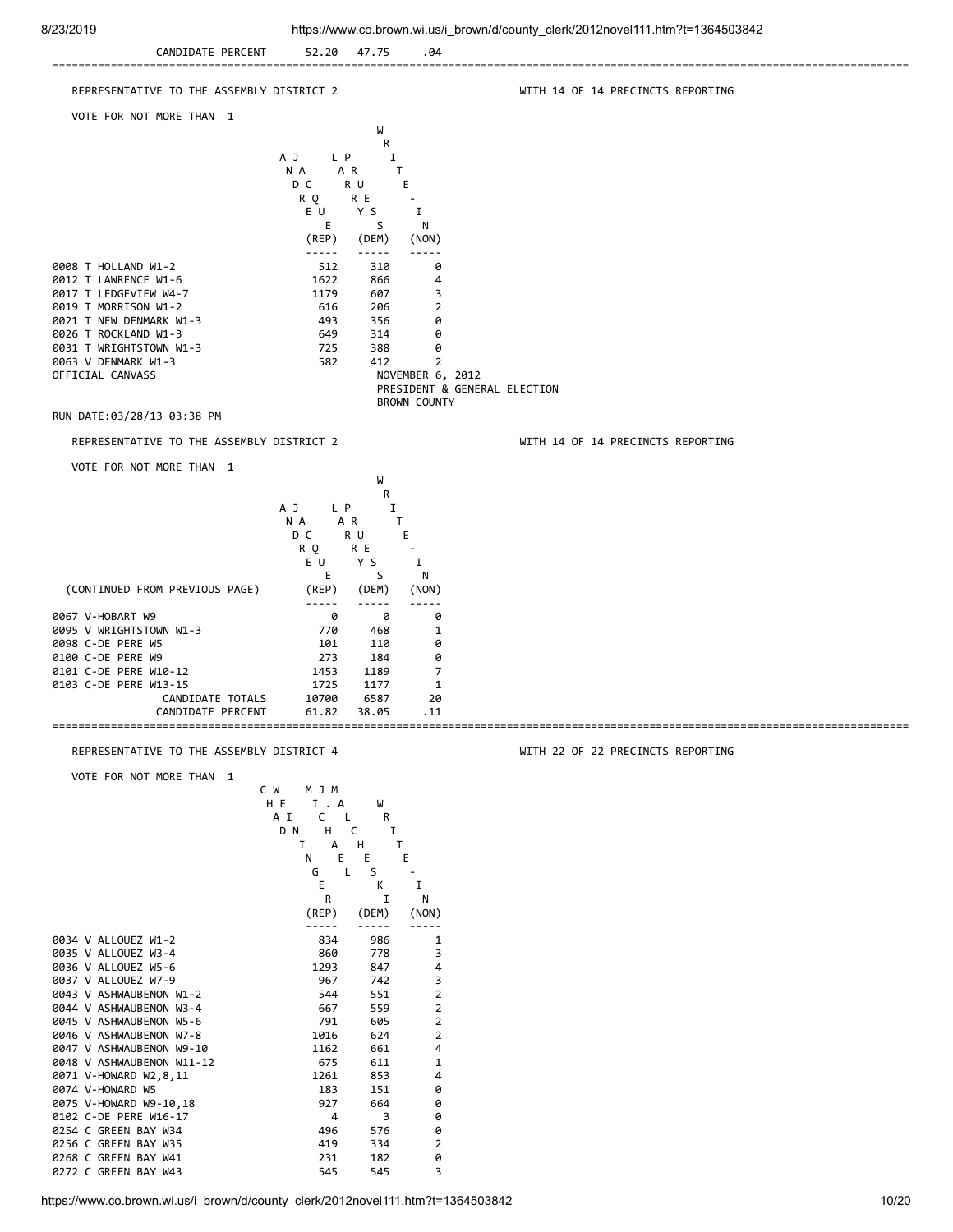

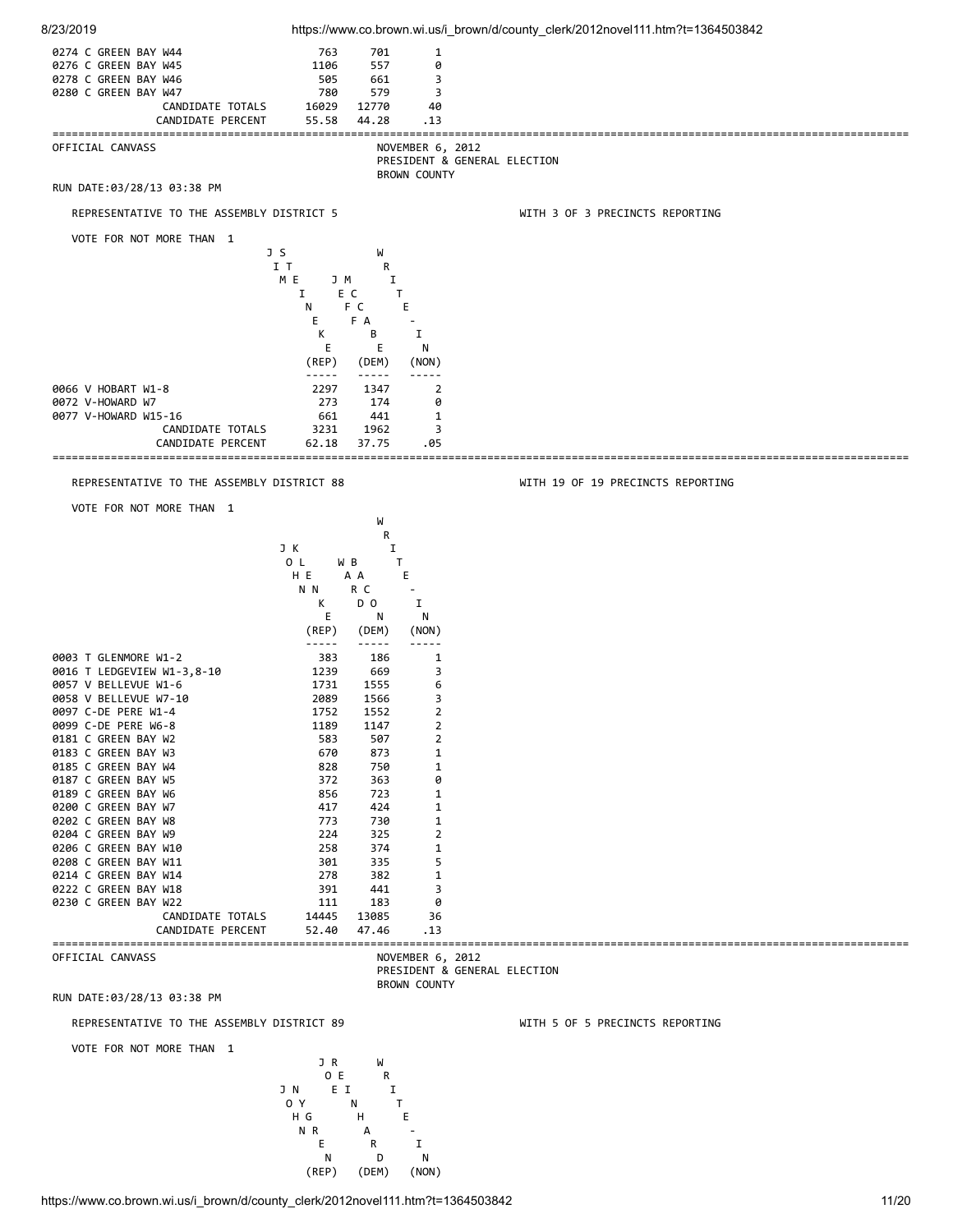| 0073 V-HOWARD W3-4,6<br>0076 V-HOWARD W13-14 | 550<br>547           | 637<br>366      | $\overline{2}$<br>3                                 |                                   |
|----------------------------------------------|----------------------|-----------------|-----------------------------------------------------|-----------------------------------|
| 0090 V SUAMICO W1-4                          | 1891                 | 953             | 4                                                   |                                   |
| 0091 V SUAMICO W5-8<br>CANDIDATE TOTALS      | 2089<br>5606         | 1176<br>3544    | $\overline{2}$<br>12                                |                                   |
| CANDIDATE PERCENT                            | 61.18                | 38.68           | .13                                                 |                                   |
| REPRESENTATIVE TO THE ASSEMBLY DISTRICT 90   |                      |                 |                                                     | WITH 25 OF 25 PRECINCTS REPORTING |
| VOTE FOR NOT MORE THAN 1                     |                      |                 |                                                     |                                   |
|                                              | D V<br>A A           |                 |                                                     |                                   |
|                                              | V N                  |                 |                                                     |                                   |
|                                              | I D<br>D E<br>E G    | W<br>R          |                                                     |                                   |
|                                              | R<br>R E             | Ι.              |                                                     |                                   |
|                                              | L<br>Е               | I N<br>Τ<br>C R | Ε                                                   |                                   |
|                                              | E.<br>S              | I<br>C          | $\overline{\phantom{a}}$<br>Ι.                      |                                   |
|                                              | Τ                    | н               | N                                                   |                                   |
|                                              | (REP)<br>-----       | (DEM)<br>-----  | (NON)<br>-----                                      |                                   |
| 0210 C GREEN BAY W12                         | 248                  | 367             | 10                                                  |                                   |
| 0212 C GREEN BAY W13<br>0216 C GREEN BAY W15 | 213<br>409           | 398<br>628      | 1<br>5                                              |                                   |
| 0218 C GREEN BAY W16                         | 279                  | 604             | 3                                                   |                                   |
| 0220 C GREEN BAY W17<br>0224 C GREEN BAY W19 | 308<br>242           | 453<br>336      | 4<br>3                                              |                                   |
| 0226 C GREEN BAY W20<br>0228 C GREEN BAY W21 | 237<br>195           | 418<br>379      | 3<br>$\overline{2}$                                 |                                   |
| 0232 C GREEN BAY W23                         | 263                  | 342             | 3                                                   |                                   |
| 0234 C GREEN BAY W24<br>0236 C GREEN BAY W25 | 304<br>303           | 484<br>467      | 3<br>0                                              |                                   |
| 0238 C GREEN BAY W26                         | 199                  | 461             | 3                                                   |                                   |
| 0240 C GREEN BAY W27<br>0242 C GREEN BAY W28 | 90<br>251            | 233<br>481      | 0<br>5                                              |                                   |
| 0244 C GREEN BAY W29                         | 430                  | 569             | 5                                                   |                                   |
| 0246 C GREEN BAY W30<br>0248 C GREEN BAY W31 | 266<br>400           | 626<br>562      | 2<br>4                                              |                                   |
| 0250 C GREEN BAY W32<br>0252 C GREEN BAY W33 | 356<br>234           | 490<br>286      | 4<br>1                                              |                                   |
| 0258 C GREEN BAY W36                         | 202                  | 303             | 3                                                   |                                   |
| 0260 C GREEN BAY W37<br>0262 C GREEN BAY W38 | 365<br>477           | 423<br>580      | 1<br>2                                              |                                   |
| 0264 C GREEN BAY W39                         | 535                  | 652             | 2                                                   |                                   |
| 0266 C GREEN BAY W40<br>OFFICIAL CANVASS     | 353                  | 429             | 0<br>NOVEMBER 6, 2012                               |                                   |
|                                              |                      |                 | PRESIDENT & GENERAL ELECTION<br><b>BROWN COUNTY</b> |                                   |
| RUN DATE:03/28/13 03:38 PM                   |                      |                 |                                                     |                                   |
| REPRESENTATIVE TO THE ASSEMBLY DISTRICT 90   |                      |                 |                                                     | WITH 25 OF 25 PRECINCTS REPORTING |
| VOTE FOR NOT MORE THAN 1                     |                      |                 |                                                     |                                   |
|                                              | D V<br>A A           |                 |                                                     |                                   |
|                                              | V N                  |                 |                                                     |                                   |
|                                              | I D<br>D E<br>E G    | W<br>R          |                                                     |                                   |
|                                              | R E<br>R             | Ι.              |                                                     |                                   |
|                                              | L<br>Е               | I N<br>C R      | Τ<br>Е                                              |                                   |
|                                              | Е<br>S               | Ι.<br>C         | Ι.                                                  |                                   |
|                                              | T                    | H               | N                                                   |                                   |
| (CONTINUED FROM PREVIOUS PAGE)               | (REP)<br>$- - - - -$ | (DEM)           | (NON)<br>-----                                      |                                   |
| 0270 C GREEN BAY W42                         | 273                  | 382             | $\overline{2}$                                      |                                   |
| CANDIDATE TOTALS<br>CANDIDATE PERCENT        | 7432<br>39.41        | 11353<br>60.20  | 71<br>.37                                           |                                   |
|                                              |                      |                 |                                                     |                                   |
| DISTRICT ATTORNEY                            |                      |                 |                                                     | WITH 95 OF 95 PRECINCTS REPORTING |
| VOTE FOR NOT MORE THAN 1                     | W                    |                 |                                                     |                                   |
|                                              | R                    |                 |                                                     |                                   |

 ----- ----- ----- 0070 V-HOWARD W1,12 529 412 1

 I D L L T A . A E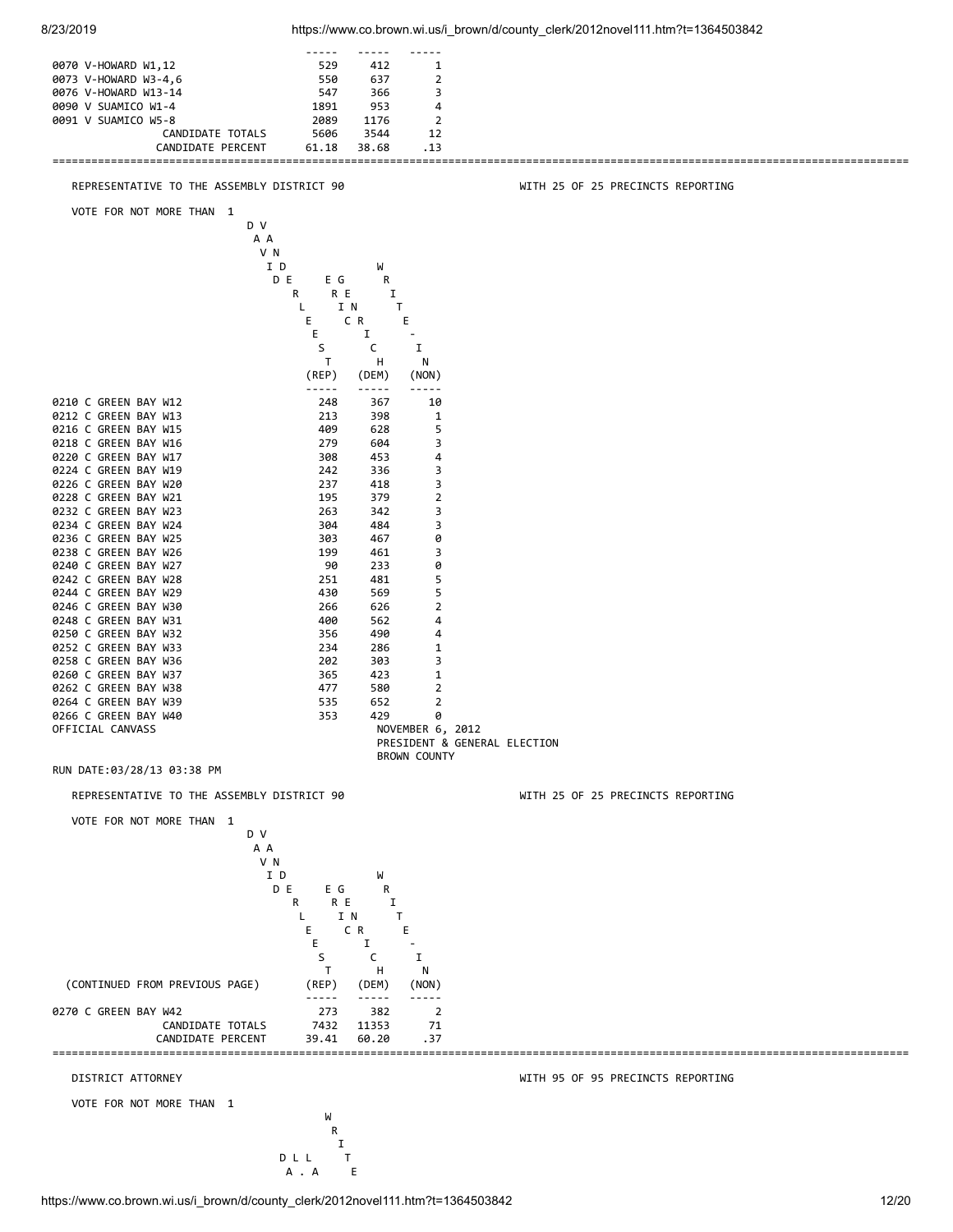|                            | S<br>V. |                |                              |  |
|----------------------------|---------|----------------|------------------------------|--|
|                            | I E     | I              |                              |  |
|                            | E<br>D  | N              |                              |  |
|                            | (REP)   | (NON)          |                              |  |
|                            | -----   |                |                              |  |
| 0001 T EATON W1-2          | 633     | 6              |                              |  |
| 0003 T GLENMORE W1-2       | 466     | 3              |                              |  |
| 0006 T GREEN BAY W1-3      | 829     | 4              |                              |  |
| 0008 T HOLLAND W1-2        | 661     | $\mathbf{1}$   |                              |  |
| 0010 T HUMBOLDT W1-2       | 516     | 3              |                              |  |
| 0012 T LAWRENCE W1-6       | 1991    | 15             |                              |  |
| 0016 T LEDGEVIEW W1-3,8-10 | 1562    | 17             |                              |  |
| 0017 T LEDGEVIEW W4-7      | 1450    | $\overline{7}$ |                              |  |
| 0019 T MORRISON W1-2       | 681     | 6              |                              |  |
| 0021 T NEW DENMARK W1-3    | 606     | 9              |                              |  |
| 0024 T PITTSFIELD W1-3     | 1118    | 12             |                              |  |
| 0026 T ROCKLAND W1-3       | 743     | 9              |                              |  |
| 0029 T SCOTT W1-4          | 1525    | 12             |                              |  |
| 0031 T WRIGHTSTOWN W1-3    | 857     | $\overline{7}$ |                              |  |
| 0034 V ALLOUEZ W1-2        | 1229    | 37             |                              |  |
| 0035 V ALLOUEZ W3-4        | 1147    | 23             |                              |  |
| 0036 V ALLOUEZ W5-6        | 1629    | 32             |                              |  |
| 0037 V ALLOUEZ W7-9        | 1275    | 29             |                              |  |
| 0043 V ASHWAUBENON W1-2    | 802     | 23             |                              |  |
| 0044 V ASHWAUBENON W3-4    | 886     | 17             |                              |  |
| 0045 V ASHWAUBENON W5-6    | 1049    | 17             |                              |  |
| 0046 V ASHWAUBENON W7-8    | 1252    | 17             |                              |  |
| 0047 V ASHWAUBENON W9-10   | 1410    | 17             |                              |  |
| 0048 V ASHWAUBENON W11-12  | 936     | 20             |                              |  |
| 0057 V BELLEVUE W1-6       | 2565    | 34             |                              |  |
| 0058 V BELLEVUE W7-10      | 2902    | 29             |                              |  |
| 0063 V DENMARK W1-3        | 759     | - 6            |                              |  |
| 0066 V HOBART W1-8         | 2851    | 29             |                              |  |
| OFFICIAL CANVASS           |         |                | NOVEMBER 6, 2012             |  |
|                            |         |                | PRESIDENT & GENERAL ELECTION |  |
|                            |         |                | <b>BROWN COUNTY</b>          |  |
|                            |         |                |                              |  |

VOTE FOR NOT MORE THAN 1

W<sub>1</sub>

|                                | R        |       |
|--------------------------------|----------|-------|
|                                | I        |       |
|                                | DLL      | т     |
|                                | A.A      | Е     |
|                                | V I<br>S |       |
|                                | E<br>1   | I     |
|                                | D<br>E   | Ν     |
| (CONTINUED FROM PREVIOUS PAGE) | (REP)    | (NON) |
| 0067 V-HOBART W9               | 0        | 0     |
| 0070 V-HOWARD W1,12            | 748      | 7     |
| 0071 V-HOWARD W2,8,11          | 1630     | 25    |
| 0072 V-HOWARD W7               | 350      | 4     |
| 0073 V-HOWARD W3-4,6           | 887      | 8     |
| 0074 V-HOWARD W5               | 241      | 0     |
| 0075 V-HOWARD W9-10,18         | 1199     | 12    |
| 0076 V-HOWARD W13-14           | 713      | 9     |
| 0077 V-HOWARD W15-16           | 885      | 7     |
| 0088 V PULASKI W1-3&6          | 996      | 12    |
| 0090 V SUAMICO W1-4            | 2284     | 10    |
| 0091 V SUAMICO W5-8            | 2611     | 28    |
| 0095 V WRIGHTSTOWN W1-3        | 957      | 10    |
| 0097 C-DE PERE W1-4            | 2577     | 24    |
| 0098 C-DE PERE W5              | 161      | 6     |
| 0099 C-DE PERE W6-8            | 1819     | 31    |
| 0100 C-DE PERE W9              | 365      | 8     |
| 0101 C-DE PERE W10-12          | 1941     | 40    |
| 0102 C-DE PERE W16-17          | 7        | 0     |
| 0103 C-DE PERE W13-15          | 2271     | 35    |
| 0179 C GREEN BAY W1            | 11       | 0     |
| 0181 C GREEN BAY W2            | 815      | 13    |
| 0183 C GREEN BAY W3            | 1120     | 26    |
| 0185 C GREEN BAY W4            | 1190     | 15    |
| 0187 C GREEN BAY W5            | 536      | 4     |
| 0189 C GREEN BAY W6            | 1198     | 10    |
| 0200 C GREEN BAY W7            | 607      | 13    |
| 0202 C GREEN BAY W8            | 1113     | 24    |
| 0204 C GREEN BAY W9            | 388      | 11    |
| 0206 C GREEN BAY W10           | 425      | 16    |
| 0208 C GREEN BAY W11           | 461      | 13    |
| 0210 C GREEN BAY W12           | 415      | 25    |
| 0212 C GREEN BAY W13           | 389      | 10    |

DISTRICT ATTORNEY WITH 95 OF 95 PRECINCTS REPORTING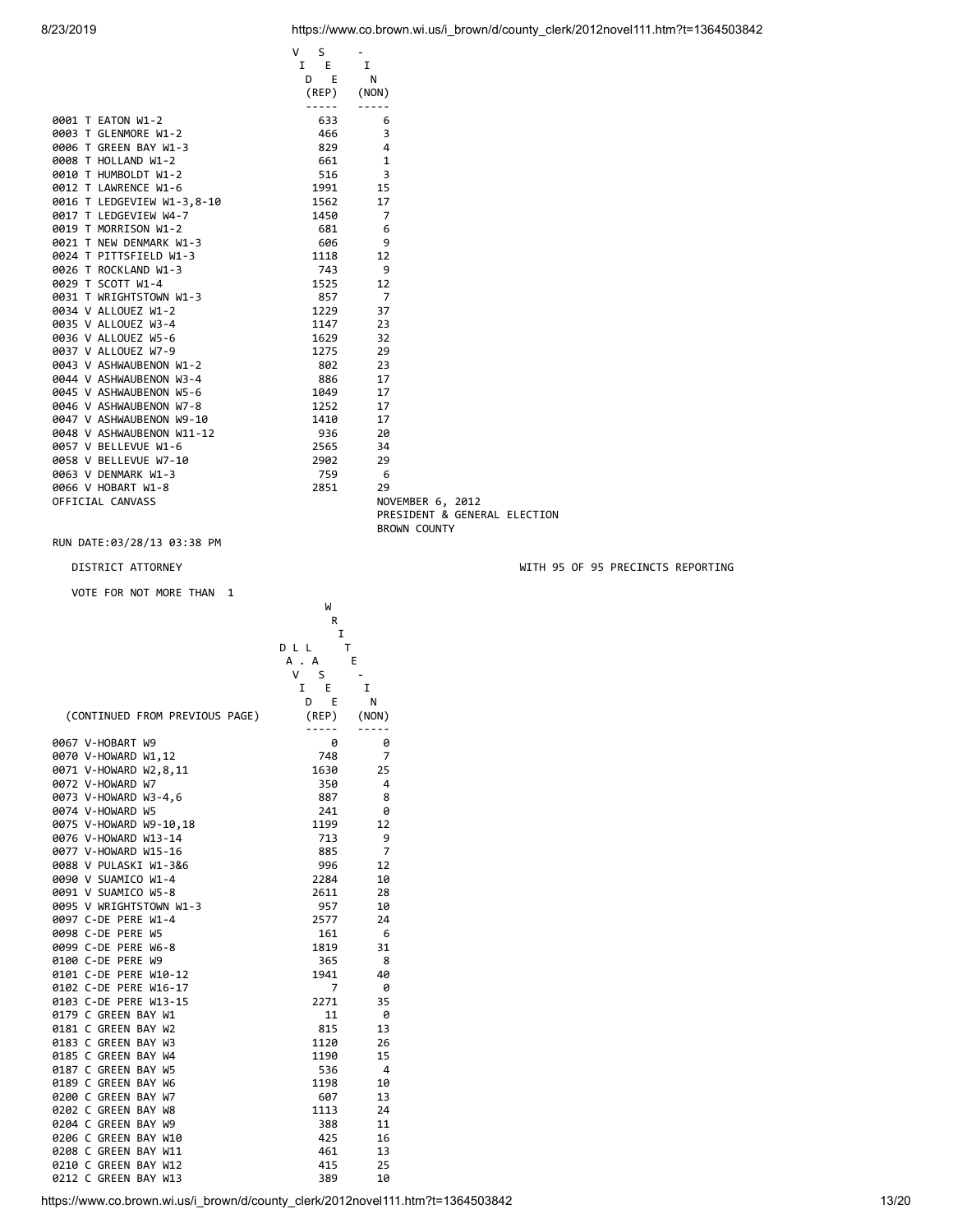8/23/2019 https://www.co.brown.wi.us/i\_brown/d/county\_clerk/2012novel111.htm?t=1364503842

| 0214 C GREEN BAY W14 | 474 | 8                            |
|----------------------|-----|------------------------------|
| 0216 C GREEN BAY W15 | 685 | 22                           |
| 0218 C GREEN BAY W16 | 545 | 18                           |
| 0220 C GREEN BAY W17 | 510 | 13                           |
| 0222 C GREEN BAY W18 | 586 | 16                           |
| 0224 C GREEN BAY W19 | 410 | 15                           |
| 0226 C GREEN BAY W20 | 450 | 12                           |
| 0228 C GREEN BAY W21 | 355 | 11                           |
| 0230 C GREEN BAY W22 | 205 | - 8                          |
| 0232 C GREEN BAY W23 | 442 | 12                           |
| 0234 C GREEN BAY W24 | 529 | 13                           |
| 0236 C GREEN BAY W25 | 524 | 11                           |
| 0238 C GREEN BAY W26 | 375 | 20                           |
| 0240 C GREEN BAY W27 | 160 | 16                           |
| 0242 C GREEN BAY W28 | 443 | 16                           |
| 0244 C GREEN BAY W29 | 672 | 20                           |
| OFFICIAL CANVASS     |     | NOVEMBER 6, 2012             |
|                      |     | PRESIDENT & GENERAL ELECTION |

BROWN COUNTY

RUN DATE:03/28/13 03:38 PM

VOTE FOR NOT MORE THAN 1

where the contract of the contract of the contract of the contract of the contract of the contract of the contract of the contract of the contract of the contract of the contract of the contract of the contract of the cont

|                      |                                | R      |       |
|----------------------|--------------------------------|--------|-------|
|                      |                                |        |       |
|                      |                                | DLL    |       |
|                      |                                | A . A  | Ε     |
|                      |                                | v<br>S |       |
|                      |                                | I<br>E | I     |
|                      |                                | D<br>E | N     |
|                      | (CONTINUED FROM PREVIOUS PAGE) | (REP)  | (NON) |
| 0246 C GREEN BAY W30 |                                | 534    | 28    |
| 0248 C GREEN BAY W31 |                                | 665    | 26    |
| 0250 C GREEN BAY W32 |                                | 609    | 11    |
| 0252 C GREEN BAY W33 |                                | 377    | 5     |
| 0254 C GREEN BAY W34 |                                | 750    | 14    |
| 0256 C GREEN BAY W35 |                                | 553    | 9     |
| 0258 C GREEN BAY W36 |                                | 319    | 9     |
| 0260 C GREEN BAY W37 |                                | 576    | 10    |
| 0262 C GREEN BAY W38 |                                | 719    | 25    |
| 0264 C GREEN BAY W39 |                                | 822    | 14    |
| 0266 C GREEN BAY W40 |                                | 546    | 10    |
| 0268 C GREEN BAY W41 |                                | 286    | 7     |
| 0270 C GREEN BAY W42 |                                | 429    | 20    |
| 0272 C GREEN BAY W43 |                                | 761    | 16    |
| 0274 C GREEN BAY W44 |                                | 1047   | 14    |
| 0276 C GREEN BAY W45 |                                | 1284   | 12    |
| 0278 C GREEN BAY W46 |                                | 753    | 15    |
| 0280 C GREEN BAY W47 |                                | 996    | 19    |
|                      | CANDIDATE TOTALS               | 85031  | 1392  |
|                      | CANDIDATE PERCENT              | 98.38  | 1.61  |
|                      |                                |        |       |

VOTE FOR NOT MORE THAN 1

W<sub>1</sub>

|                            | R              |                  |  |
|----------------------------|----------------|------------------|--|
|                            | I              |                  |  |
|                            | S J            | т                |  |
|                            | A U            | E                |  |
|                            | N N            |                  |  |
|                            | D <sub>0</sub> | I                |  |
|                            | Υ              | N                |  |
|                            | (REP)          | (NON)            |  |
|                            |                |                  |  |
| 0001 T EATON W1-2          | 679            | 3                |  |
| 0003 T GLENMORE W1-2       | 502            | 1                |  |
| 0006 T GREEN BAY W1-3      | 905            | 3                |  |
| 0008 T HOLLAND W1-2        | 697            | 0                |  |
| 0010 T HUMBOLDT W1-2       | 560            | 6                |  |
| 0012 T LAWRENCE W1-6       | 2101           | 13               |  |
| 0016 T LEDGEVIEW W1-3,8-10 | 1626           | 17               |  |
| 0017 T LEDGEVIEW W4-7      | 1497           | 5                |  |
| 0019 T MORRISON W1-2       | 714            | $\overline{2}$   |  |
| 0021 T NEW DENMARK W1-3    | 645            | 9                |  |
| 0024 T PITTSFIELD W1-3     | 1170           | 10               |  |
| 0026 T ROCKLAND W1-3       | 788            | 5                |  |
| 0029 T SCOTT W1-4          | 1665           | 11               |  |
| 0031 T WRIGHTSTOWN W1-3    | 887            | 7                |  |
| OFFICIAL CANVASS           |                | NOVEMBER 6, 2012 |  |
|                            |                |                  |  |

DISTRICT ATTORNEY WITH 95 OF 95 PRECINCTS REPORTING

COUNTY CLERK WITH 95 OF 95 PRECINCTS REPORTING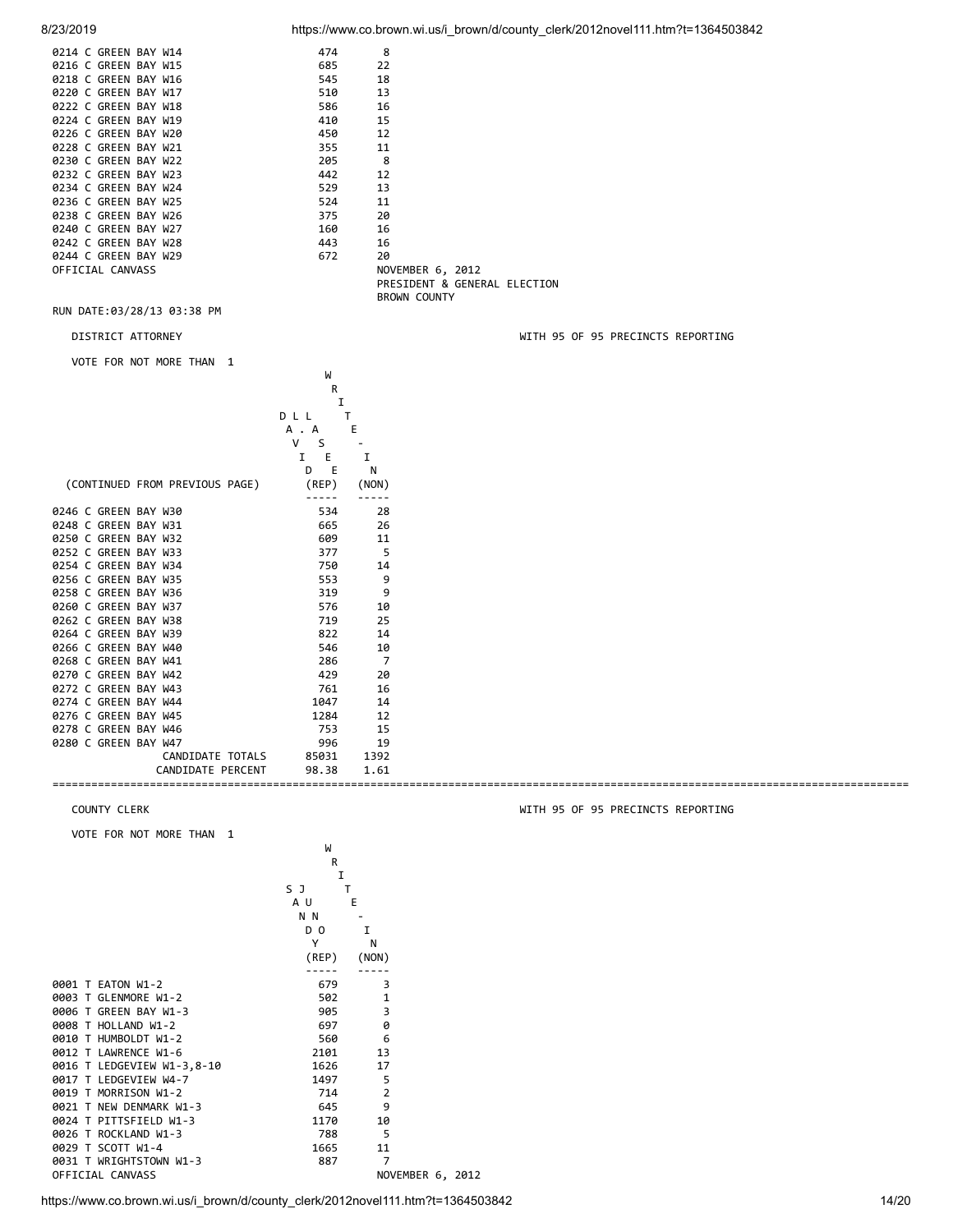PRESIDENT & GENERAL ELECTION BROWN COUNTY

### RUN DATE:03/28/13 03:38 PM

VOTE FOR NOT MORE THAN 1

where the contract of the contract of the contract of the contract of the contract of the contract of the contract of the contract of the contract of the contract of the contract of the contract of the contract of the cont **R R** 

|                                                                                                                                       | Ι              |                   |  |
|---------------------------------------------------------------------------------------------------------------------------------------|----------------|-------------------|--|
|                                                                                                                                       | S J<br>Т       |                   |  |
|                                                                                                                                       | A U            | Ε                 |  |
|                                                                                                                                       | N N            |                   |  |
|                                                                                                                                       | D <sub>0</sub> | I                 |  |
|                                                                                                                                       | Υ              | N                 |  |
| (CONTINUED FROM PREVIOUS PAGE)                                                                                                        | (REP)          | (NON)             |  |
|                                                                                                                                       | -----          | $- - - - - -$     |  |
| 0034 V ALLOUEZ W1-2                                                                                                                   | 1291           | 37                |  |
| 0035 V ALLOUEZ W3-4                                                                                                                   | 1194           | 21                |  |
| 0036 V ALLOUEZ W5-6                                                                                                                   | 1691           | 25                |  |
| 0037 V ALLOUEZ W7-9                                                                                                                   | 1307           | 31                |  |
| 0043 V ASHWAUBENON W1-2                                                                                                               | 851            | 19                |  |
| 0044 V ASHWAUBENON W3-4                                                                                                               | 943            | -11               |  |
| 0044 V ASHWAUBENON W3-4<br>0045 V ASHWAUBENON W5-6<br>0046 V ASHWAUBENON W7-8<br>0047 V ASHWAUBENON W9-10<br>0048 V ASHWAUBENON W1-12 | 1098           | 19                |  |
|                                                                                                                                       | 1308           | 19                |  |
|                                                                                                                                       | 1496           | 14                |  |
|                                                                                                                                       | 999            | 17                |  |
| 0057 V BELLEVUE W1-6                                                                                                                  | 2657           | 22                |  |
| 0058 V BELLEVUE W7-10                                                                                                                 | 3015           | 26                |  |
| 0063 V DENMARK W1-3                                                                                                                   | 795            | -6                |  |
| 0066 V HOBART W1-8                                                                                                                    | 2946           | 22                |  |
| 0067 V-HOBART W9                                                                                                                      | 0              | 0                 |  |
| 0070 V-HOWARD W1,12                                                                                                                   | 784            | 8                 |  |
| 0071 V-HOWARD W2,8,11                                                                                                                 | 1675           | 23                |  |
| 0072 V-HOWARD W7                                                                                                                      | 362            | 3                 |  |
| 0073 V-HOWARD W3-4,6                                                                                                                  | 936            | 9                 |  |
| 0074 V-HOWARD W5                                                                                                                      | 252            | 0                 |  |
| 0075 V-HOWARD W9-10,18                                                                                                                | 1223           | 9                 |  |
| 0076 V-HOWARD W13-14                                                                                                                  | 760            | 6                 |  |
| 0077 V-HOWARD W15-16                                                                                                                  | 908            | 3                 |  |
| 0088 V PULASKI W1-3&6                                                                                                                 |                |                   |  |
| 0090 V SUAMICO W1-4                                                                                                                   | 1048<br>2453   | 11<br>15          |  |
|                                                                                                                                       | 2735           | 24                |  |
|                                                                                                                                       |                |                   |  |
| <b>0091 V SUAMICO WS-0<br/>0095 V WRIGHTSTOWN W1-3<br/>- C DE PERF W1-4</b>                                                           | 1020           | -7                |  |
| 0098 C-DE PERE W5                                                                                                                     | 2622           | 26                |  |
|                                                                                                                                       | 167            | - 5               |  |
| 0099 C-DE PERE W6-8                                                                                                                   | 1853           | 27                |  |
| 0100 C-DE PERE W9                                                                                                                     | 376            | -4                |  |
| 0101 C-DE PERE W10-12                                                                                                                 | 2082           | 39                |  |
| 0102 C-DE PERE W16-17                                                                                                                 | 7              | 0                 |  |
| 0103 C-DE PERE W13-15                                                                                                                 | 2404           | 29                |  |
| 0179 C GREEN BAY W1                                                                                                                   | 9              | 0                 |  |
| 0181 C GREEN BAY W2                                                                                                                   | 854            | 11                |  |
| 0183 C GREEN BAY W3                                                                                                                   | 1201           | 21                |  |
| 0185 C GREEN BAY W4                                                                                                                   | 1249           | 16                |  |
| 0187 C GREEN BAY W5                                                                                                                   | 554            | 8                 |  |
| 0189 C GREEN BAY W6                                                                                                                   | 1275           | 6                 |  |
| 0200 C GREEN BAY W7                                                                                                                   | 646            | 11                |  |
| 0202 C GREEN BAY W8                                                                                                                   | 1154           | 24                |  |
| 0204 C GREEN BAY W9                                                                                                                   | 394            | 10                |  |
| 0206 C GREEN BAY W10                                                                                                                  | 451            | 16                |  |
| 0208 C GREEN BAY W11                                                                                                                  | 487            | 8                 |  |
| 0210 C GREEN BAY W12                                                                                                                  | 437            | 22                |  |
| 0212 C GREEN BAY W13                                                                                                                  | 425            | 8                 |  |
| 0214 C GREEN BAY W14                                                                                                                  | 495            | 7                 |  |
| 0216 C GREEN BAY W15                                                                                                                  | 726            | 20                |  |
| OFFICIAL CANVASS                                                                                                                      |                | NOVEMBER 6, 2012  |  |
|                                                                                                                                       |                | DDECTRENT & CENED |  |

 PRESIDENT & GENERAL ELECTION BROWN COUNTY

RUN DATE:03/28/13 03:38 PM

## COUNTY CLERK WITH 95 OF 95 PRECINCTS REPORTING

VOTE FOR NOT MORE THAN 1



(CONTINUED FROM PREVIOUS PAGE) (REP) (NON)

COUNTY CLERK WITH 95 OF 95 PRECINCTS REPORTING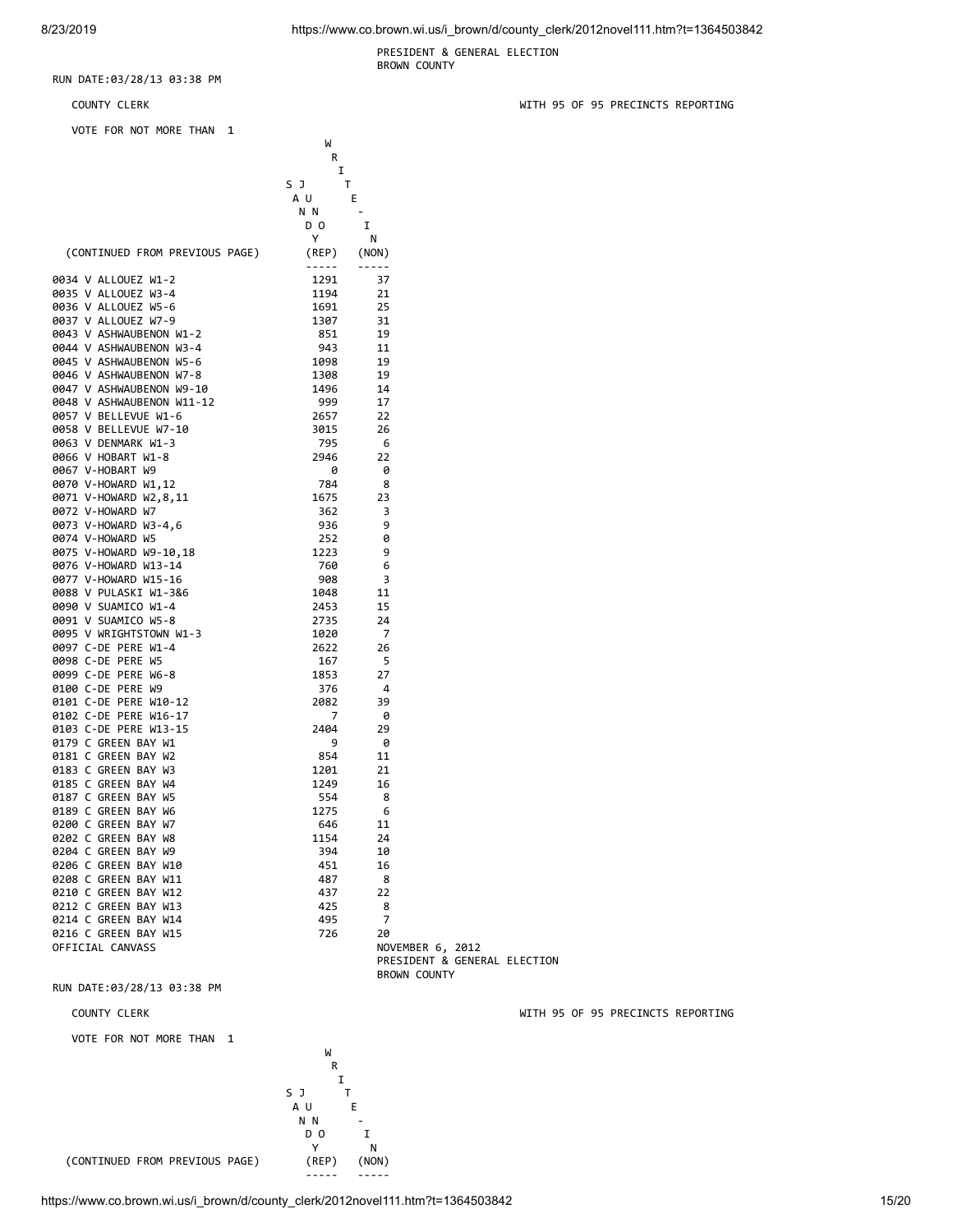| 0218 C GREEN BAY W16 | 573        | 15             |
|----------------------|------------|----------------|
| 0220 C GREEN BAY W17 | 542        | 11             |
| 0222 C GREEN BAY W18 | 617        | 12             |
| 0224 C GREEN BAY W19 | 453        | 11             |
| 0226 C GREEN BAY W20 | 480        | 10             |
| 0228 C GREEN BAY W21 | 384        | 9              |
| 0230 C GREEN BAY W22 | 212        | 6              |
| 0232 C GREEN BAY W23 | 473        | $\overline{7}$ |
| 0234 C GREEN BAY W24 | 589        | 10             |
| 0236 C GREEN BAY W25 | 557        | 7              |
| 0238 C GREEN BAY W26 | 399        | 19             |
| 0240 C GREEN BAY W27 | 168        | 13             |
| 0242 C GREEN BAY W28 | 483        | 17             |
| 0244 C GREEN BAY W29 | 711        | 21             |
| 0246 C GREEN BAY W30 | 585        | 26             |
| 0248 C GREEN BAY W31 | 724        | 21             |
| 0250 C GREEN BAY W32 | 641        | 8              |
| 0252 C GREEN BAY W33 | 398        | 6              |
| 0254 C GREEN BAY W34 | 768        | 7              |
| 0256 C GREEN BAY W35 | 576        | 9              |
| 0258 C GREEN BAY W36 | 339        | 8              |
| 0260 C GREEN BAY W37 | 602        | $\overline{7}$ |
| 0262 C GREEN BAY W38 | 792        | 19             |
| 0264 C GREEN BAY W39 | 890        | 13             |
| 0266 C GREEN BAY W40 | 582        | 5              |
| 0268 C GREEN BAY W41 |            | 3              |
| 0270 C GREEN BAY W42 | 308<br>459 | 14             |
|                      |            |                |
| 0272 C GREEN BAY W43 | 779        | 11             |
| 0274 C GREEN BAY W44 | 1101       | 12             |
| 0276 C GREEN BAY W45 | 1360       | 15             |
| 0278 C GREEN BAY W46 | 793        | 16             |
| 0280 C GREEN BAY W47 | 1016       | 20             |
| CANDIDATE TOTALS     | 89405      | 1205           |
| CANDIDATE PERCENT    | 98.67      | 1.32           |
|                      |            |                |

TREASURER WITH 95 OF 95 PRECINCTS REPORTING

VOTE FOR NOT MORE THAN 1

where the contract of the contract of the contract of the contract of the contract of the contract of the contract of the contract of the contract of the contract of the contract of the contract of the contract of the cont **R R** K M B I<br>E . L T  $E \cdot L \qquad T$ <br>R  $A \qquad F$  $R$  A<br> $R$  N **R** N - Y E I Y N (DEM) (NON) ----- -----

BROWN COUNTY

PRESIDENT & GENERAL ELECTION

OFFICIAL CANVASS **Note and SECULIAR SECURE 2012** 

RUN DATE:03/28/13 03:38 PM

TREASURER WITH 95 OF 95 PRECINCTS REPORTING

| VOTE FOR NOT MORE THAN 1       |            |                |
|--------------------------------|------------|----------------|
|                                | W          |                |
|                                | R          |                |
|                                | K M B<br>I |                |
|                                | E.L        | т              |
|                                | R<br>A     | Ε              |
|                                | R<br>N     |                |
|                                | Е<br>Υ     | I              |
|                                | Υ          | N              |
| (CONTINUED FROM PREVIOUS PAGE) | (DEM)      | (NON)          |
|                                |            |                |
| 0001 T EATON W1-2              | 688        | 9              |
| 0003 T GLENMORE W1-2           | 495        | 1              |
| 0006 T GREEN BAY W1-3          | 834        | 9              |
| 0008 T HOLLAND W1-2            | 655        | 7              |
| 0010 T HUMBOLDT W1-2           | 562        | $\overline{2}$ |
| 0012 T LAWRENCE W1-6           | 1869       | 25             |
| 0016 T LEDGEVIEW W1-3,8-10     | 1466       | 30             |
| 0017 T LEDGEVIEW W4-7          | 1334       | 20             |
| 0019 T MORRISON W1-2           | 635        | 7              |
| 0021 T NEW DENMARK W1-3        | 637        | 3              |
| 0024 T PITTSFIELD W1-3         | 1135       | 8              |
| 0026 T ROCKLAND W1-3           | 698        | 8              |
| 0029 T SCOTT W1-4              | 1617       | 13             |
| 0031 T WRIGHTSTOWN W1-3        | 864        | 7              |
| 0034 V ALLOUEZ W1-2            | 1506       | 22             |
| 0035 V ALLOUEZ W3-4            | 1308       | 21             |
| 0036 V ALLOUEZ W5-6            | 1667       | 26             |

https://www.co.brown.wi.us/i\_brown/d/county\_clerk/2012novel111.htm?t=1364503842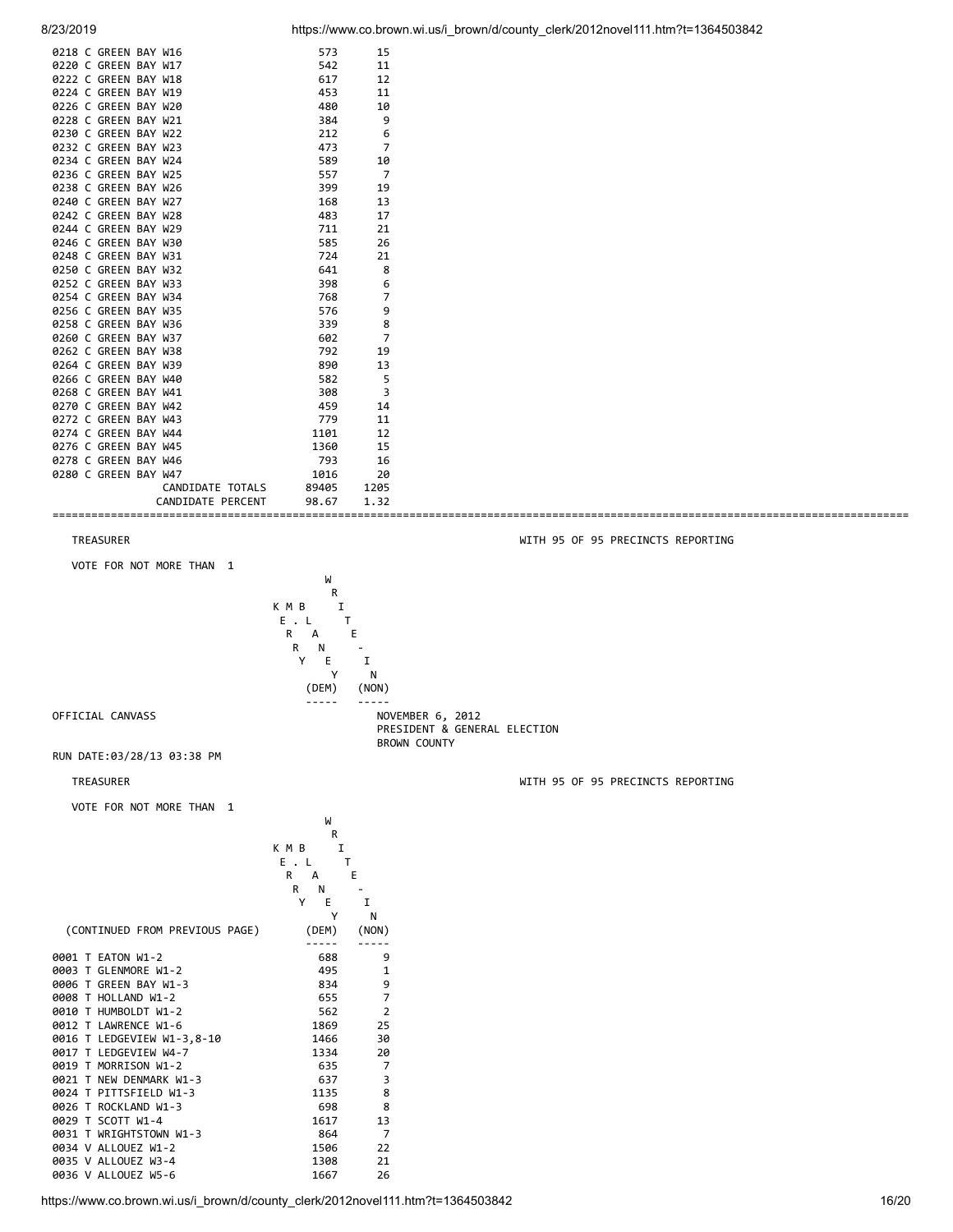| 0037 V ALLOUEZ W7-9       | 1385 | 21                           |
|---------------------------|------|------------------------------|
| 0043 V ASHWAUBENON W1-2   | 920  | 14                           |
| 0044 V ASHWAUBENON W3-4   | 1003 | 14                           |
| 0045 V ASHWAUBENON W5-6   | 1122 | 12                           |
| 0046 V ASHWAUBENON W7-8   | 1286 | 20                           |
| 0047 V ASHWAUBENON W9-10  | 1426 | 20                           |
| 0048 V ASHWAUBENON W11-12 | 1062 | 14                           |
| 0057 V BELLEVUE W1-6      | 2700 | 34                           |
| 0058 V BELLEVUE W7-10     | 2933 | 50                           |
| 0063 V DENMARK W1-3       | 794  | - 5                          |
| 0066 V HOBART W1-8        | 2714 | 36                           |
| 0067 V-HOBART W9          | 0    | 0                            |
| 0070 V-HOWARD W1,12       | 746  | - 8                          |
| 0071 V-HOWARD W2,8,11     | 1677 | 17                           |
| 0072 V-HOWARD W7          | 321  | $\overline{\phantom{a}}$     |
| 0073 V-HOWARD W3-4,6      | 992  | 14                           |
| 0074 V-HOWARD W5          | 273  | - 5                          |
| 0075 V-HOWARD W9-10,18    | 1219 | 19                           |
| 0076 V-HOWARD W13-14      | 716  | 10                           |
| 0077 V-HOWARD W15-16      | 842  | 16                           |
| 0088 V PULASKI W1-3&6     | 1085 | 21                           |
| 0090 V SUAMICO W1-4       | 2139 | 32                           |
| 0091 V SUAMICO W5-8       | 2514 | 43                           |
| 0095 V WRIGHTSTOWN W1-3   | 946  | 19                           |
| 0097 C-DE PERE W1-4       | 2650 | 39                           |
| 0098 C-DE PERE W5         | 172  | $\overline{\mathbf{3}}$      |
| 0099 C-DE PERE W6-8       | 1889 | 34                           |
| 0100 C-DE PERE W9         | 352  | - 6                          |
| 0101 C-DE PERE W10-12     | 2084 | 36                           |
| 0102 C-DE PERE W16-17     | 6    | - 0                          |
| 0103 C-DE PERE W13-15     | 2304 | 49                           |
| 0179 C GREEN BAY W1       | 10   | 0                            |
| OFFICIAL CANVASS          |      | NOVEMBER 6, 2012             |
|                           |      | PRESIDENT & GENERAL ELECTION |
|                           |      | <b>BROWN COUNTY</b>          |

VOTE FOR NOT MORE THAN 1

where the contract of the contract of the contract of the contract of the contract of the contract of the contract of the contract of the contract of the contract of the contract of the contract of the contract of the cont

|        |                      |                                |       | R     |       |
|--------|----------------------|--------------------------------|-------|-------|-------|
|        |                      |                                | K M B | I     |       |
|        |                      |                                | E     | L     | т     |
|        |                      |                                | R     | А     | E     |
|        |                      |                                | R     | N     |       |
|        |                      |                                | Υ     | E     | I     |
|        |                      |                                |       | Υ     | N     |
|        |                      | (CONTINUED FROM PREVIOUS PAGE) |       | (DEM) | (NON) |
|        |                      |                                |       |       |       |
|        | 0181 C GREEN BAY W2  |                                |       | 836   | 9     |
| 0183 C | <b>GREEN BAY W3</b>  |                                |       | 1233  | 17    |
| 0185 C | GREEN BAY W4         |                                |       | 1237  | 16    |
| 0187 C | <b>GREEN BAY W5</b>  |                                |       | 594   | 6     |
| 0189 C | <b>GREEN BAY W6</b>  |                                |       | 1214  | 25    |
| 0200 C | GREEN BAY W7         |                                |       | 675   | 12    |
|        | 0202 C GREEN BAY W8  |                                |       | 1189  | 15    |
|        | 0204 C GREEN BAY W9  |                                |       | 467   | 4     |
|        | 0206 C GREEN BAY W10 |                                |       | 559   | 9     |
|        | 0208 C GREEN BAY W11 |                                |       | 523   | 5     |
| 0210 C | <b>GREEN BAY W12</b> |                                |       | 536   | 10    |
| 0212 C | <b>GREEN BAY W13</b> |                                |       | 577   | 12    |
|        | 0214 C GREEN BAY W14 |                                |       | 577   | 4     |
|        | 0216 C GREEN BAY W15 |                                |       | 868   | 14    |
|        | 0218 C GREEN BAY W16 |                                |       | 756   | 5     |
|        | 0220 C GREEN BAY W17 |                                |       | 661   | 10    |
|        | 0222 C GREEN BAY W18 |                                |       | 704   | 10    |
| 0224 C | <b>GREEN BAY W19</b> |                                |       | 507   | 6     |
| 0226 C | <b>GREEN BAY W20</b> |                                |       | 593   | 7     |
| 0228 C | <b>GREEN BAY W21</b> |                                |       | 542   | 7     |
|        | 0230 C GREEN BAY W22 |                                |       | 255   | 5     |
|        | 0232 C GREEN BAY W23 |                                |       | 516   | 10    |
|        | 0234 C GREEN BAY W24 |                                |       | 690   | 8     |
|        | 0236 C GREEN BAY W25 |                                |       | 669   | 10    |
| 0238 C | <b>GREEN BAY W26</b> |                                |       | 567   | 9     |
| 0240 C | <b>GREEN BAY W27</b> |                                |       | 284   | 10    |
| 0242 C | <b>GREEN BAY W28</b> |                                |       | 655   | 6     |
| 0244 C | <b>GREEN BAY W29</b> |                                |       | 828   | 17    |
| 0246 C | <b>GREEN BAY W30</b> |                                |       | 819   | 9     |
| 0248 C | <b>GREEN BAY W31</b> |                                |       | 861   | 9     |
| 0250 C | GREEN BAY W32        |                                |       | 743   | 6     |
| 0252 C | <b>GREEN BAY W33</b> |                                |       | 464   | 10    |
| 0254 C | <b>GREEN BAY W34</b> |                                |       | 915   | 8     |
|        | 0256 C GREEN BAY W35 |                                |       | 626   | 8     |
|        |                      |                                |       |       |       |

TREASURER WITH 95 OF 95 PRECINCTS REPORTING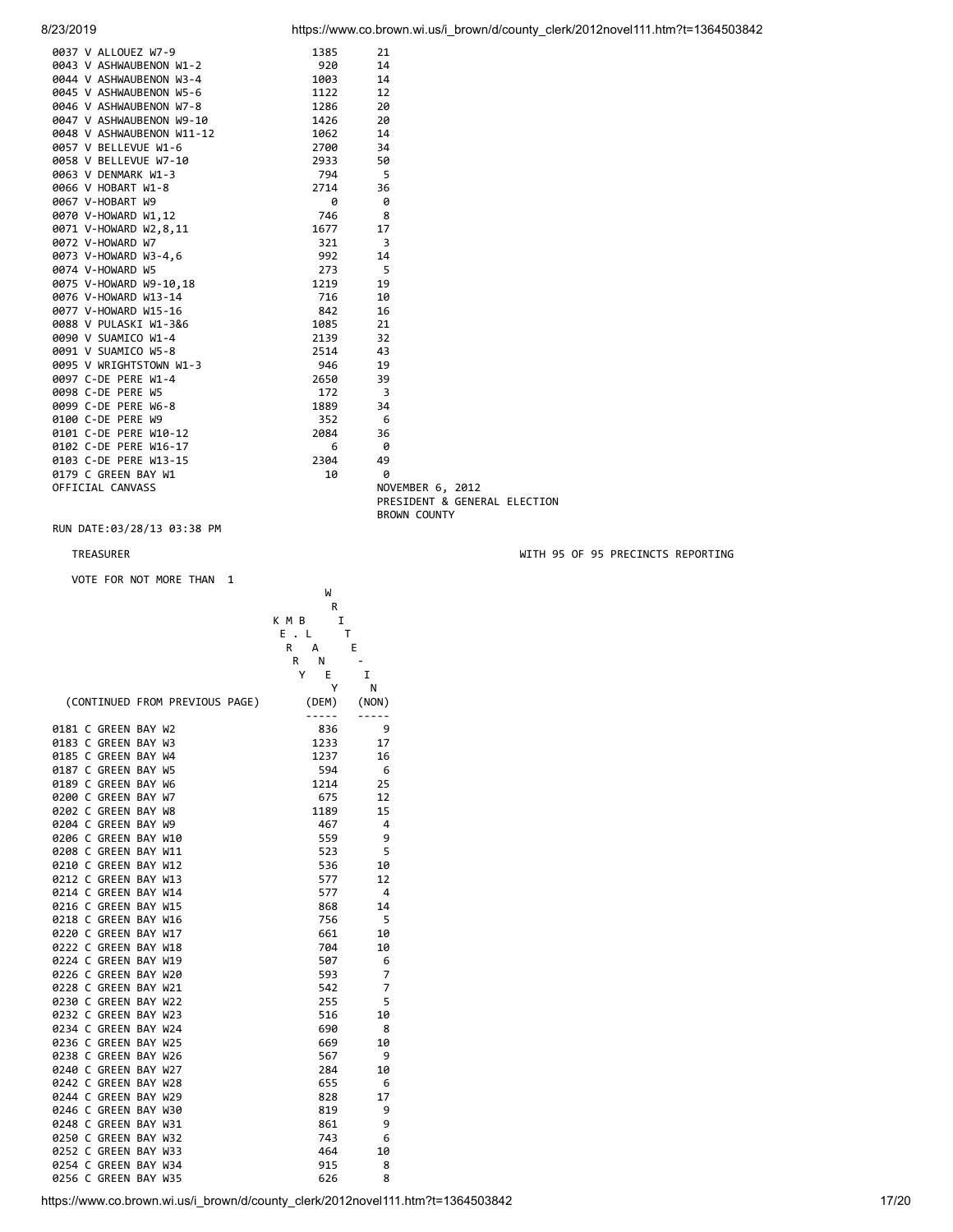| 8/23/2019                                          |                                                                                                               |                | https://www.co.brown.wi.us/i_brown/d/county_clerk/2012novel111.htm?t=1364503842 |
|----------------------------------------------------|---------------------------------------------------------------------------------------------------------------|----------------|---------------------------------------------------------------------------------|
| 0258 C GREEN BAY W36                               | 438                                                                                                           | 4              |                                                                                 |
| 0260 C GREEN BAY W37                               | 654                                                                                                           | $\overline{2}$ |                                                                                 |
| 0262 C GREEN BAY W38                               | 895                                                                                                           | 20             |                                                                                 |
| 0264 C GREEN BAY W39                               | 1013                                                                                                          | 7              |                                                                                 |
| 0266 C GREEN BAY W40                               | 673                                                                                                           | 8              |                                                                                 |
| 0268 C GREEN BAY W41                               | 323                                                                                                           | 7              |                                                                                 |
| 0270 C GREEN BAY W42<br>0272 C GREEN BAY W43       | 541<br>906                                                                                                    | 11<br>17       |                                                                                 |
| 0274 C GREEN BAY W44                               | 1230                                                                                                          | 13             |                                                                                 |
| 0276 C GREEN BAY W45                               | 1257                                                                                                          | 15             |                                                                                 |
| 0278 C GREEN BAY W46                               | 946                                                                                                           | 13             |                                                                                 |
| 0280 C GREEN BAY W47                               | 1034                                                                                                          | 20             |                                                                                 |
| CANDIDATE TOTALS                                   | 91902                                                                                                         | 1297           |                                                                                 |
| CANDIDATE PERCENT                                  | 98.60                                                                                                         | 1.39           |                                                                                 |
| OFFICIAL CANVASS                                   |                                                                                                               |                | NOVEMBER 6, 2012<br>PRESIDENT & GENERAL ELECTION                                |
| RUN DATE:03/28/13 03:38 PM                         |                                                                                                               |                | <b>BROWN COUNTY</b>                                                             |
| REGISTER OF DEEDS                                  |                                                                                                               |                | WITH 95 OF 95 PRECINCTS REPORTING                                               |
| VOTE FOR NOT MORE THAN 1                           |                                                                                                               |                |                                                                                 |
|                                                    | C W L                                                                                                         |                |                                                                                 |
|                                                    | A I I                                                                                                         |                |                                                                                 |
|                                                    | T L N                                                                                                         |                |                                                                                 |
|                                                    | H L D<br>W                                                                                                    |                |                                                                                 |
|                                                    | YIS<br>R<br>Ι.<br>QA                                                                                          |                |                                                                                 |
|                                                    | U Y<br>T                                                                                                      |                |                                                                                 |
|                                                    | Е                                                                                                             | Е              |                                                                                 |
|                                                    | T                                                                                                             |                |                                                                                 |
|                                                    | T                                                                                                             | I              |                                                                                 |
|                                                    | Е                                                                                                             | N              |                                                                                 |
|                                                    | (DEM)                                                                                                         | (NON)          |                                                                                 |
|                                                    | $\frac{1}{2} \frac{1}{2} \frac{1}{2} \frac{1}{2} \frac{1}{2} \frac{1}{2} \frac{1}{2} \frac{1}{2} \frac{1}{2}$ | -----          |                                                                                 |
| 0001 T EATON W1-2<br>0003 T GLENMORE W1-2          | 674<br>479                                                                                                    | 7<br>2         |                                                                                 |
| 0006 T GREEN BAY W1-3                              | 814                                                                                                           | 9              |                                                                                 |
| 0008 T HOLLAND W1-2                                | 611                                                                                                           | 6              |                                                                                 |
| 0010 T HUMBOLDT W1-2                               | 535                                                                                                           | 3              |                                                                                 |
| 0012 T LAWRENCE W1-6                               | 1806                                                                                                          | 27             |                                                                                 |
| 0016 T LEDGEVIEW W1-3,8-10                         | 1442                                                                                                          | 23             |                                                                                 |
| 0017 T LEDGEVIEW W4-7                              | 1289                                                                                                          | 21             |                                                                                 |
| 0019 T MORRISON W1-2                               | 605                                                                                                           | 4              |                                                                                 |
| 0021 T NEW DENMARK W1-3                            | 612                                                                                                           | 3              |                                                                                 |
| 0024 T PITTSFIELD W1-3<br>0026 T ROCKLAND W1-3     | 1030<br>656                                                                                                   | 11<br>5        |                                                                                 |
| 0029 T SCOTT W1-4                                  | 1548                                                                                                          | 12             |                                                                                 |
| 0031 T WRIGHTSTOWN W1-3                            | 835                                                                                                           | 6              |                                                                                 |
| 0034 V ALLOUEZ W1-2                                | 1428                                                                                                          | 17             |                                                                                 |
| 0035 V ALLOUEZ W3-4                                | 1265                                                                                                          | 20             |                                                                                 |
| 0036 V ALLOUEZ W5-6                                | 1621                                                                                                          | 27             |                                                                                 |
| 0037 V ALLOUEZ W7-9                                | 1331                                                                                                          | 21             |                                                                                 |
| 0043 V ASHWAUBENON W1-2                            | 869                                                                                                           | 15             |                                                                                 |
| 0044 V ASHWAUBENON W3-4<br>0045 V ASHWAUBENON W5-6 | 966<br>1090                                                                                                   | 15<br>11       |                                                                                 |
| 0046 V ASHWAUBENON W7-8                            | 1234                                                                                                          | 19             |                                                                                 |
| 0047 V ASHWAUBENON W9-10                           | 1387                                                                                                          | 19             |                                                                                 |
| 0048 V ASHWAUBENON W11-12                          | 1020                                                                                                          | 13             |                                                                                 |
| 0057 V BELLEVUE W1-6                               | 2586                                                                                                          | 28             |                                                                                 |
| 0058 V BELLEVUE W7-10                              | 2834                                                                                                          | 45             |                                                                                 |
| 0063 V DENMARK W1-3                                | 754                                                                                                           | 5              |                                                                                 |
| 0066 V HOBART W1-8<br>0067 V-HOBART W9             | 2612<br>0                                                                                                     | 31<br>0        |                                                                                 |
| 0070 V-HOWARD W1,12                                | 713                                                                                                           | 12             |                                                                                 |
| 0071 V-HOWARD W2,8,11                              | 1603                                                                                                          | 15             |                                                                                 |
| 0072 V-HOWARD W7                                   | 306                                                                                                           | 5              |                                                                                 |
| 0073 V-HOWARD W3-4,6                               | 944                                                                                                           | 11             |                                                                                 |
| 0074 V-HOWARD W5                                   | 244                                                                                                           | 5              |                                                                                 |
| 0075 V-HOWARD W9-10,18                             | 1151                                                                                                          | 17             |                                                                                 |
| 0076 V-HOWARD W13-14                               | 683                                                                                                           | 12             |                                                                                 |
| 0077 V-HOWARD W15-16<br>0088 V PULASKI W1-3&6      | 803<br>1015                                                                                                   | 12<br>16       |                                                                                 |
| 0090 V SUAMICO W1-4                                | 2051                                                                                                          | 25             |                                                                                 |
| 0091 V SUAMICO W5-8                                | 2428                                                                                                          | 39             |                                                                                 |
| 0095 V WRIGHTSTOWN W1-3                            | 902                                                                                                           | 20             |                                                                                 |
| 0097 C-DE PERE W1-4                                | 2593                                                                                                          | 31             |                                                                                 |
| 0098 C-DE PERE W5                                  | 162                                                                                                           | $\overline{2}$ |                                                                                 |
| 0099 C-DE PERE W6-8                                | 1836                                                                                                          | 26             |                                                                                 |
| 0100 C-DE PERE W9<br>0101 C-DE PERE W10-12         | 343<br>1953                                                                                                   | 6<br>34        |                                                                                 |
| OFFICIAL CANVASS                                   |                                                                                                               |                | NOVEMBER 6, 2012                                                                |
|                                                    |                                                                                                               |                | PRESIDENT & GENERAL ELECTION                                                    |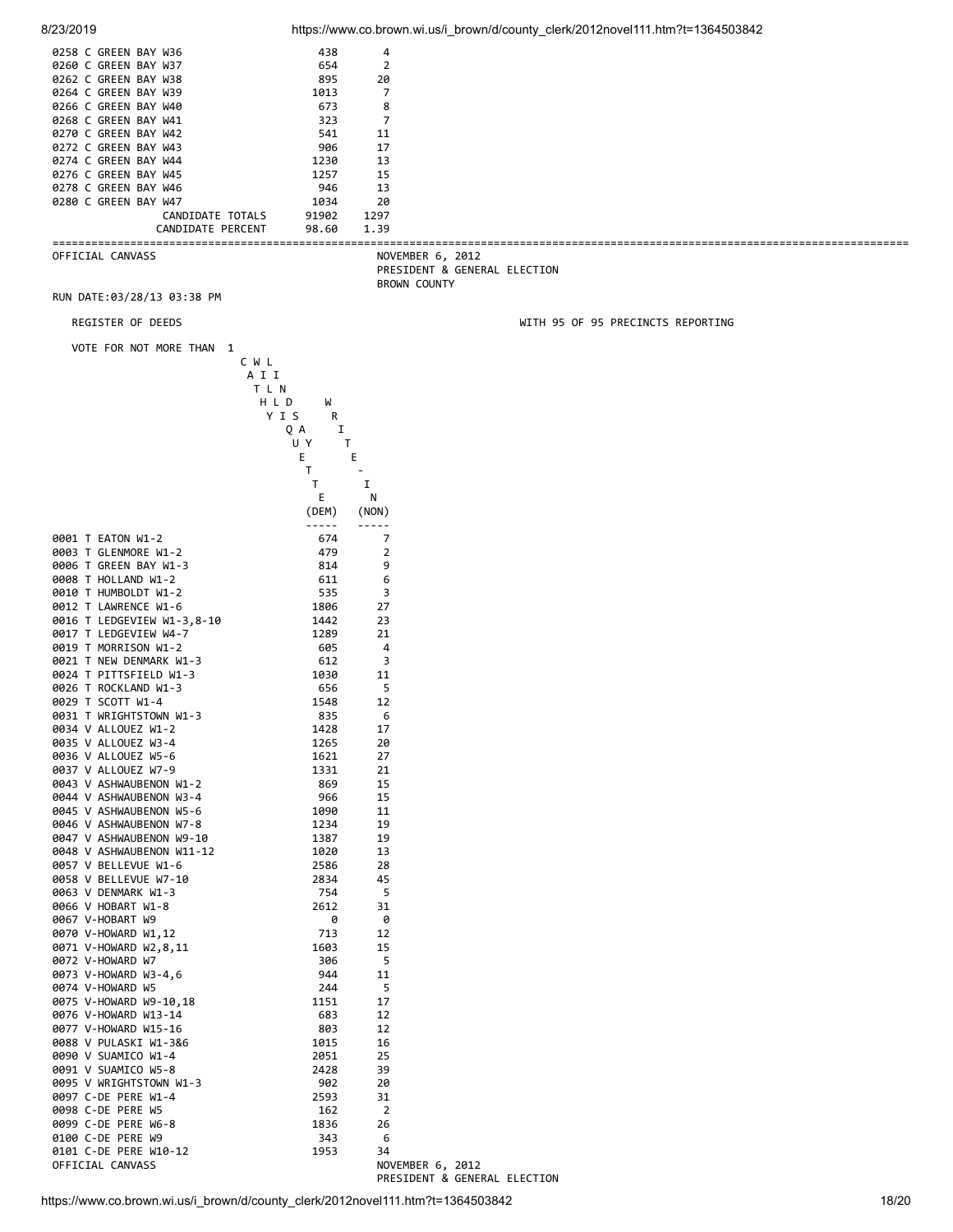BROWN COUNTY

RUN DATE:03/28/13 03:38 PM

| REGISTER OF DEEDS                            |              |                |                                                  | WITH 95 |
|----------------------------------------------|--------------|----------------|--------------------------------------------------|---------|
| VOTE FOR NOT MORE THAN                       | 1            |                |                                                  |         |
|                                              | CWL<br>A I I |                |                                                  |         |
|                                              | TLN<br>H L D | W              |                                                  |         |
|                                              | YIS          | R              |                                                  |         |
|                                              | QA<br>U Y    | I<br>Τ         |                                                  |         |
|                                              | E.           | Е              |                                                  |         |
|                                              | Τ            |                |                                                  |         |
|                                              | Τ            | I<br>Е<br>N    |                                                  |         |
| (CONTINUED FROM PREVIOUS PAGE)               |              | (DEM)<br>(NON) |                                                  |         |
| 0102 C-DE PERE W16-17                        |              | -----<br>6     | 0                                                |         |
| 0103 C-DE PERE W13-15                        |              | 2212           | 44                                               |         |
| 0179 C GREEN BAY W1                          |              | 9              | 0                                                |         |
| 0181 C GREEN BAY W2<br>0183 C GREEN BAY W3   |              | 805<br>1147    | 9<br>15                                          |         |
| 0185 C GREEN BAY W4                          |              | 1180           | 13                                               |         |
| 0187 C GREEN BAY W5                          |              | 567            | - 5                                              |         |
| 0189 C GREEN BAY W6                          |              | 1172           | 21                                               |         |
| 0200 C GREEN BAY W7<br>0202 C GREEN BAY W8   |              | 628<br>1147    | 12<br>16                                         |         |
| 0204 C GREEN BAY W9                          |              | 440            | 4                                                |         |
| 0206 C GREEN BAY W10                         |              | 515            | 7                                                |         |
| 0208 C GREEN BAY W11                         |              | 491            | 7                                                |         |
| 0210 C GREEN BAY W12<br>0212 C GREEN BAY W13 |              | 491<br>495     | 13<br>9                                          |         |
| 0214 C GREEN BAY W14                         |              | 528            | 2                                                |         |
| 0216 C GREEN BAY W15                         |              | 807            | 13                                               |         |
| 0218 C GREEN BAY W16                         |              | 713            | 5                                                |         |
| 0220 C GREEN BAY W17<br>0222 C GREEN BAY W18 |              | 617<br>677     | 9<br>7                                           |         |
| 0224 C GREEN BAY W19                         |              | 478            | 6                                                |         |
| 0226 C GREEN BAY W20                         |              | 549            | 7                                                |         |
| 0228 C GREEN BAY W21                         |              | 478            | 7                                                |         |
| 0230 C GREEN BAY W22<br>0232 C GREEN BAY W23 |              | 242<br>477     | 3<br>10                                          |         |
| 0234 C GREEN BAY W24                         |              | 628            | 9                                                |         |
| 0236 C GREEN BAY W25                         |              | 624            | 9                                                |         |
| 0238 C GREEN BAY W26<br>0240 C GREEN BAY W27 |              | 524<br>243     | 9<br>9                                           |         |
| 0242 C GREEN BAY W28                         |              | 580            | 5                                                |         |
| 0244 C GREEN BAY W29                         |              | 765            | 14                                               |         |
| 0246 C GREEN BAY W30                         |              | 723            | 7                                                |         |
| 0248 C GREEN BAY W31<br>0250 C GREEN BAY W32 |              | 808<br>693     | 6<br>4                                           |         |
| 0252 C GREEN BAY W33                         |              | 432            | 5                                                |         |
| 0254 C GREEN BAY W34                         |              | 853            | 8                                                |         |
| 0256 C GREEN BAY W35                         |              | 605            | 7                                                |         |
| 0258 C GREEN BAY W36<br>0260 C GREEN BAY W37 |              | 397<br>610     | 6<br>4                                           |         |
| 0262 C GREEN BAY W38                         |              | 827            | 17                                               |         |
| 0264 C GREEN BAY W39                         |              | 956            | 4                                                |         |
| 0266 C GREEN BAY W40<br>0268 C GREEN BAY W41 |              | 625<br>307     | 9                                                |         |
| 0270 C GREEN BAY W42                         |              | 518            | 6<br>6                                           |         |
| 0272 C GREEN BAY W43                         |              | 842            | 12                                               |         |
| 0274 C GREEN BAY W44                         |              | 1144           | 16                                               |         |
| OFFICIAL CANVASS                             |              |                | NOVEMBER 6, 2012<br>PRESIDENT & GENERAL ELECTION |         |
| .<br><b>DATE</b>                             |              |                | BROWN COUNTY                                     |         |

RUN DATE:03/28/13 03:38 PM

REGISTER OF DEEDS WITH 95 OF 95 PRECINCTS REPORTING

VOTE FOR NOT MORE THAN 1



WITH 95 OF 95 PRECINCTS REPORTING

https://www.co.brown.wi.us/i\_brown/d/county\_clerk/2012novel111.htm?t=1364503842 19/20 E N